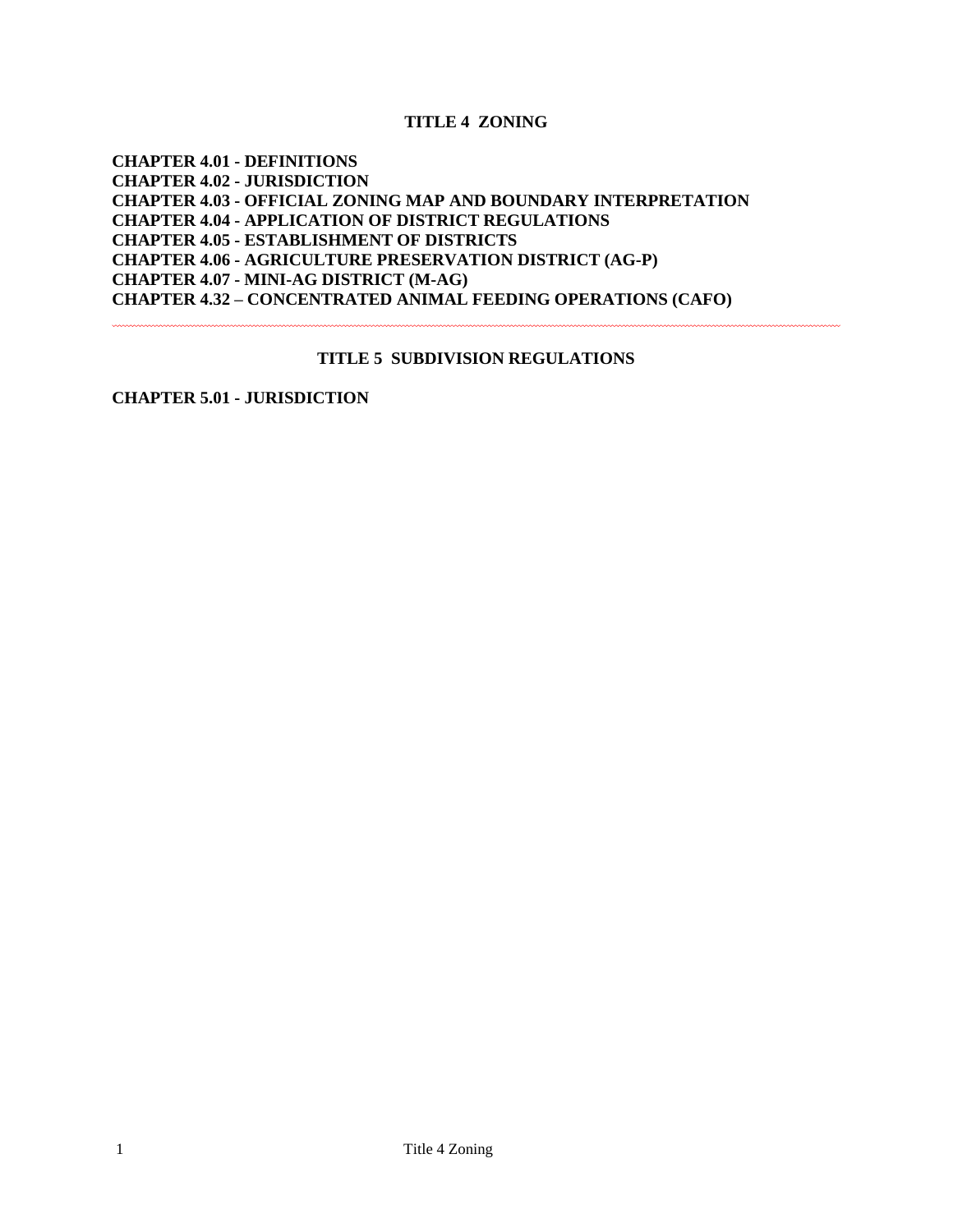## **CHAPTER 4.01 DEFINITIONS**

- 4.0101 General. For the purpose of this Title, unless otherwise stated, words used in the present tense include the future; the singular number includes the plural and the plural the singular; the word shall is mandatory, not discretionary; the word may is permissive; the word person includes a firm, association, organization, partnership, trust, company or corporation, as well as, an individual; the word lot includes the word plat or parcel; and the words used or occupied include the words intended, designed, or arranged to be used or occupied.
- 4.0102 For the purpose of this Title, certain terms or words used herein shall be interpreted as follows:

 Abandoned or Existing Farm Site. Must be a site that includes at least three of the following four criteria:

- 1. Contains an existing shelterbelt on at least two (2) sides;
- 2. Contains a usable well or rural water system hook-up;
- 3. Presently contains outbuildings, and;
- 4. Has an existing approach onto a public road or highway.

Sites that meet the above described criteria may be surveyed and platted and thereby split into two separate lots, plots, or tracts in recognition of lending institution mortgage requirements. This provision is exclusively intended to facilitate single family occupation of abandoned or existing farm sites and is not intended to allow multiple family subdivisions in zones not allowing such. Sites so split shall be considered a single site with regard to other provisions and requirements of this Title. Further division into more than two (2) lots, plots, or tracts is prohibited.

Accessory Use or Structure. A use or structure on the same lot with and of a nature customarily incidental and subordinate to the principal use or structure.

Acre(s), Gross the Total Acreage of: (1) a subdivision; (2) a contiguous zoning district; or (3) a planned development. Computations shall include all public right-of-ways except: (1) boundary streets of which only one-half of the right-of-way shall be used in any computation; and (2) publicly owned land used for community facilities such as parks, schools, libraries, etc.

Acre(s), Net. Same as Gross Acres but, excluding all public right-of-ways and publicly owned land utilized for community facilities.

Act. (FEMA) The National Flood Insurance Act of 1968 and any amendments to it.

Actual Cash Value (ACV). (FEMA) The cost to replace an insured item of property at the time of loss, less the value of its physical depreciation.

Alluvial Fan Flooding. (FEMA) Flooding occurring on the surface of an alluvial fan or similar landform which originates at the apex and is characterized by high-velocity flows; active processes of erosion, sediment transport, and deposition; and unpredictable flow paths.

Anchored. (FEMA) Adequately secured to prevent flotation, collapse, or lateral movement.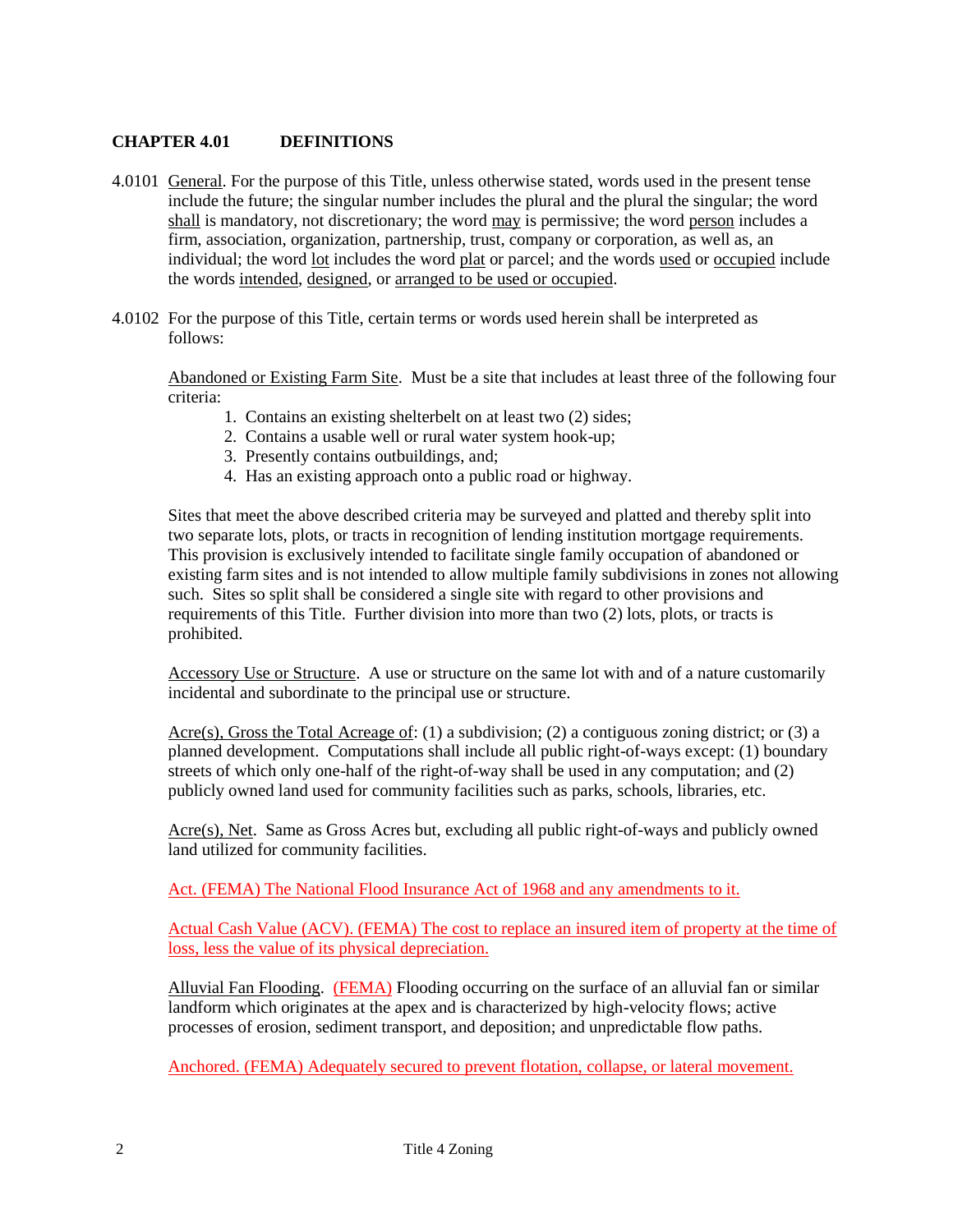Animal Manure. Poultry, livestock, or other animal excreta or mixture of excreta with feed, bedding or other materials.

Animal Units. Animal species and number of a species required to equal Class A, Class B, Class C, Class D animal units. Note that these figures relate to inventory rather than annual production. Other animal species equivalents, which are not listed, will be based on species' waste production.

Animal Feeding Operation. AFOs are agricultural enterprises where animals are kept and raised in confined situations. AFOs congregate animals, feed, manure and urine, dead animals, and production operations on a small land area. Feed is brought to the animals rather than the animals grazing or otherwise seeking feed in pastures, fields, or on rangeland.

Antenna. Any device that radiates or captures electromagnetic wave signals, including digital voice and data signals, analog voice and data signals, video signals or microwave signals, and is mounted on a structure that allows freedom from obstruction for the radiation and capture of the electromagnetic signals.

Antenna Support Structure. Any existing structure that supports communication facilities, such as but not restricted to, telecommunications and broadcast towers, buildings, clock towers, steeples and light poles.

Apex. (FEMA) A point on an alluvial fan or similar landform below which the flow path of the major stream that formed the fan becomes unpredictable and alluvial fan flooding can occur.

Applicant. An individual, a corporation, a group of individuals, partnership, joint venture, owners, or any other business entity having charge or control of one or more concentrated animal feeding operations (CAFO).

 Aquifer. A zone or group of strata that can store and transmit water in sufficient quantities for specific use.

Area of Shallow Flooding. (FEMA) A designated AO, AH, or VO zone on a community's Flood Insurance Rate Map (FIRM) with a one percent chance or greater annual chance of flooding to an average depth of one to three feet where a clearly defined channel does not exist, where the path of flooding is unpredictable and where velocity flow may be evident. Such flooding is characterized by ponding or sheet flow.

Area of Special Flood Hazard. (FEMA) The land in the floodplain within a community subject to a one percent or greater chance of flooding in any given year. The area may be designated as Zone A on the Flood Hazard Boundary Map (FHBM). After detailed ratemaking has been completed in preparation for publication of the FIRM, Zone A usually is refined into Zone A, AE, AH, AO, A1-99, VO, V1-30, VE or V.

Automobile, Abandoned. Any motor vehicle, or portion thereof, which when operated on a public roadway is required to be registered by the State of South Dakota, whose registration has been expired for a period of one (1) month or more. Notwithstanding the foregoing definition, a motor vehicle or portion thereof stored within a permitted building or structure shall not be considered to be an abandoned automobile.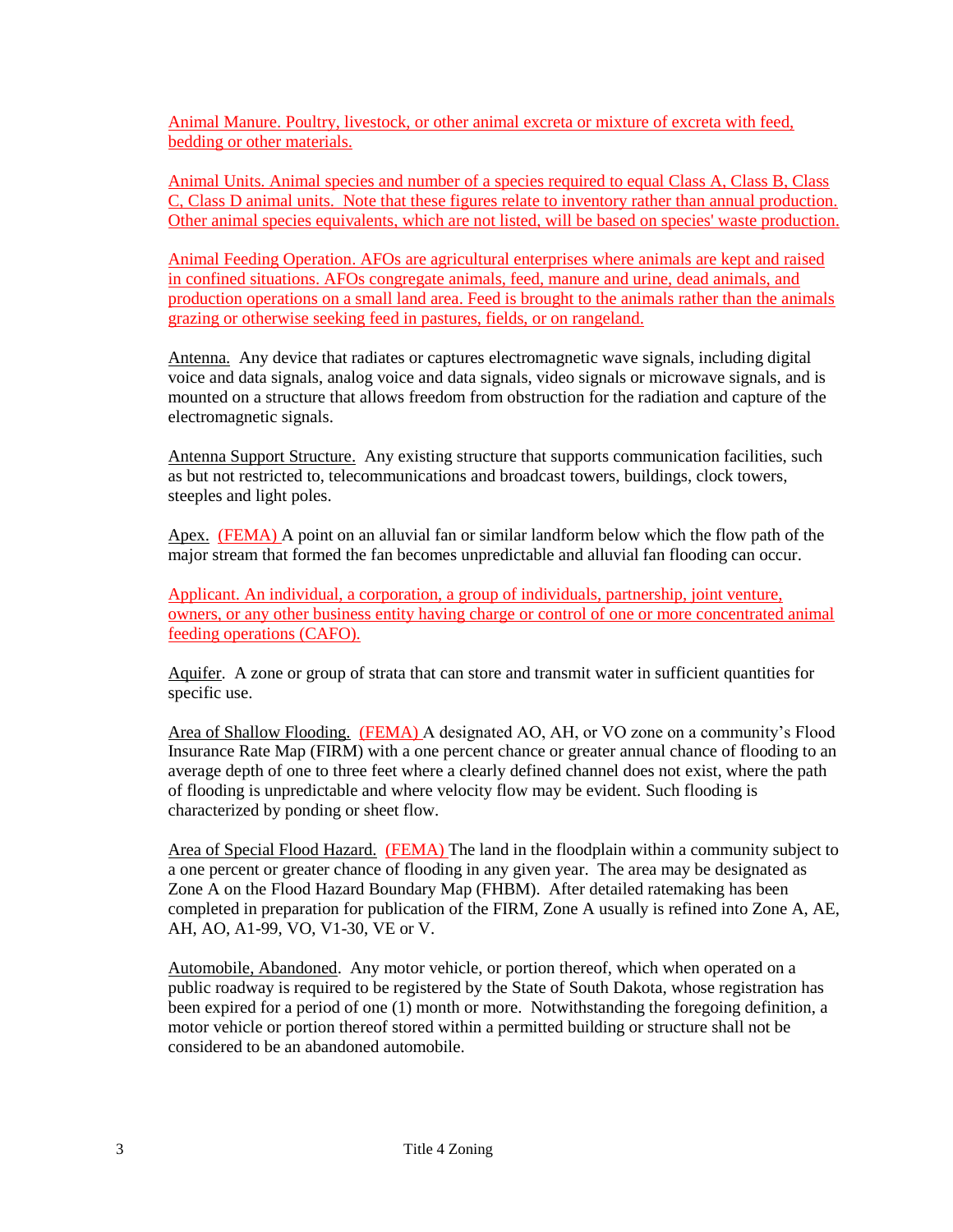Automobile Sales. The use of any building, land area, or their premises for the display and sale of new or used automobiles, trucks or vans, trailers, or recreational vehicles and including any warranty repair work and other repair service conducted as an accessory use.

Automobile Service Station. Building and premises where gasoline, oil, grease, batteries, tires and automobile accessories may be supplied and dispensed at retail, and where, in addition, the following services may be rendered and sales made, and no other:

- 1. Sale and servicing of spark plugs, batteries, and distributors and distributor parts;
- 2. Tire servicing and repair, but not recapping or regrooving;
- 3. Replacement of mufflers and tail pipes, water hoses, fan belts, brake fluid, light bulbs, fuses, floor mats, seat covers, windshield wipers and wiper blades, grease retainers, wheel bearing, mirrors, and the like;
- 4. Radiator cleaning and flushing;
- 5. Washing and polishing, sale of automotive washing and polishing and polishing materials;
- 6. Greasing and lubrication;
- 7. Providing and repairing fuel pumps, oil pumps, and lines;
- 8. Minor servicing and repair of carburetors;
- 9. Adjusting and repairing brakes;
- 10. Emergency wiring repairs;
- 11. Minor motor adjustments not involving removal of the head or crankcase or racing the motor;
- 12. Sales of cold drinks, packaged foods, tobacco, and similar convenience goods for automobile service station customers, as accessory and incidental to principal operation;
- 13. Provision of road maps and other informational material to customers; and
- 14. Provision of restroom facilities.

Uses permissible at an automobile service station do not include major mechanical and body work, straightening of body parts, painting, welding, storage of automobiles not in operating condition, or other work involving noise, glare, fumes, smoke or other characteristics to an extent greater than normally found in automobile service stations. An automobile service station is not a repair garage nor a body shop neither a repair garage nor a body shop.

Base Flood. The flood having a one (1) percent chance of being equaled or exceeded in any given year**.** (FEMA) A flood having a 1 percent chance of being equaled or exceeded in any given year.

Base Flood Depth (BFD). (FEMA) The depth shown on the Flood Insurance Rate Map (FIRM) for Zone AO that indicates the depth of water above highest adjacent grade resulting from a flood that has a 1 percent chance of equaling or exceeding that level in any given year.

Base Flood Elevation (BFE). (FEMA) The elevation of surface water resulting from a flood that has a 1 percent chance of equaling or exceeding that level in any given year. The BFE is shown on the Flood Insurance Rate Map (FIRM) for zones AE and A1-A30

Basement. Any area of the building having its floor grade (below ground level) on all sides. (FEMA) Any area of the building, including any sunken room or sunken portion of a room, having its floor below ground level (subgrade) on all sides.

Bed and Breakfast Establishment. A private single-family residence which is used to provide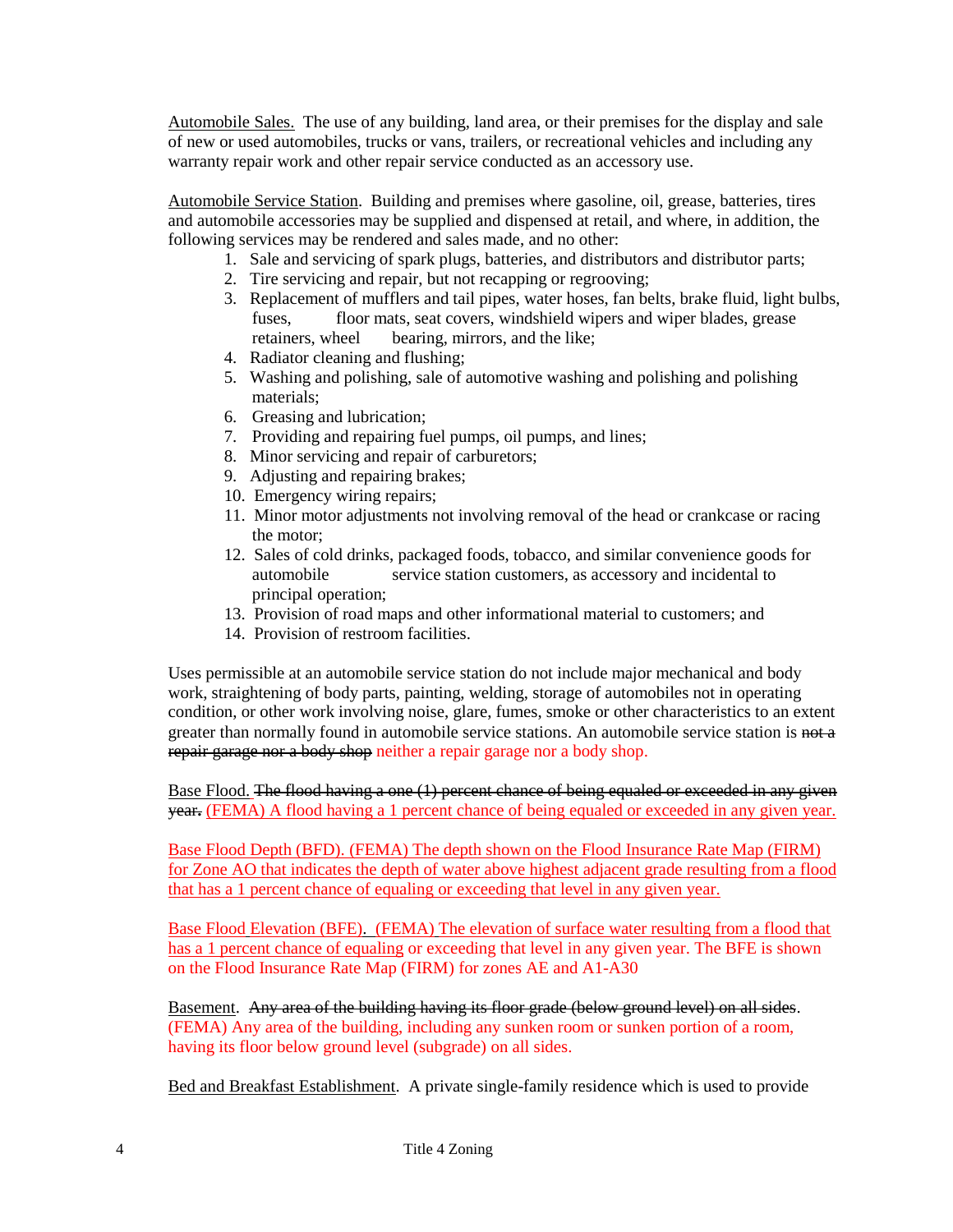limited meals and temporary accommodations for a charge to the public.

Billboard. See Sign, Off-Site.

Boarding House. Any dwelling which provides sleeping and/or cooking and/or eating facilities for more than three (3) units but less than ten (10) unrelated individuals. A rooming house or furnished rooming house shall be deemed to be a boarding house. Sleeping rooms shall not be used for more than two (2) persons per room. Such dwellings shall not be open to transients.

Breakaway Wall. (FEMA) A wall that is not part of the structural support of a building and is intended through its design and construction to collapse under specific lateral loading forces, without causing damage to the elevated portion of the building or supporting foundation system.

Building Area. The portion of a lot remaining after required yards have been provided.

Building. The word "building" includes the word structure and is a structure, which is entirely separate from any other structure by space or by walls in which there is no communicating doors or windows or similar openings. A principal building including covered porches and paved patios, is a building in which is conducted the principal use of the lot on which it is situated. In any residential district, any dwelling shall be deemed to be the principal building on the lot on which the same is situated.

Building. (FEMA)

- A structure with 2 or more outside rigid walls and a fully secured roof, that is affixed to a permanent site; *or*
- A manufactured home (a "manufactured home," also known as a mobile home, is a structure built on a permanent chassis, transported to its site in 1 or more sections, and affixed to a permanent foundation); *or*
- A travel trailer without wheels built on a chassis and affixed to a permanent foundation, that is regulated under the community's floodplain management and building ordinances or laws.

"Building" does not mean a gas or liquid storage tank or a recreational vehicle, a park trailer, or other similar vehicle, except as described above.

Change in Operation. "Change in operation" means a cumulative expansion of more than 300 animal units, after December 18, 1997, which are confined at an existing unpermitted concentrated animal feeding operation.

Collocation. The use of a wireless telecommunications facility by more than one wireless telecommunications provider.

Commission. The Brown County Planning and Zoning Commission.

Community. (FEMA) A political entity that has the authority to adopt and enforce floodplain ordinances or the area under its jurisdiction.

Community Number. (FEMA) A 6-digit designation identifying each NFIP community. The first 2 numbers are the state code. The next 4 are the FEMA-assigned community number. An alphabetical suffix is added to a community number to identify revisions in the Flood Insurance Rate Map (FIRM) for that community.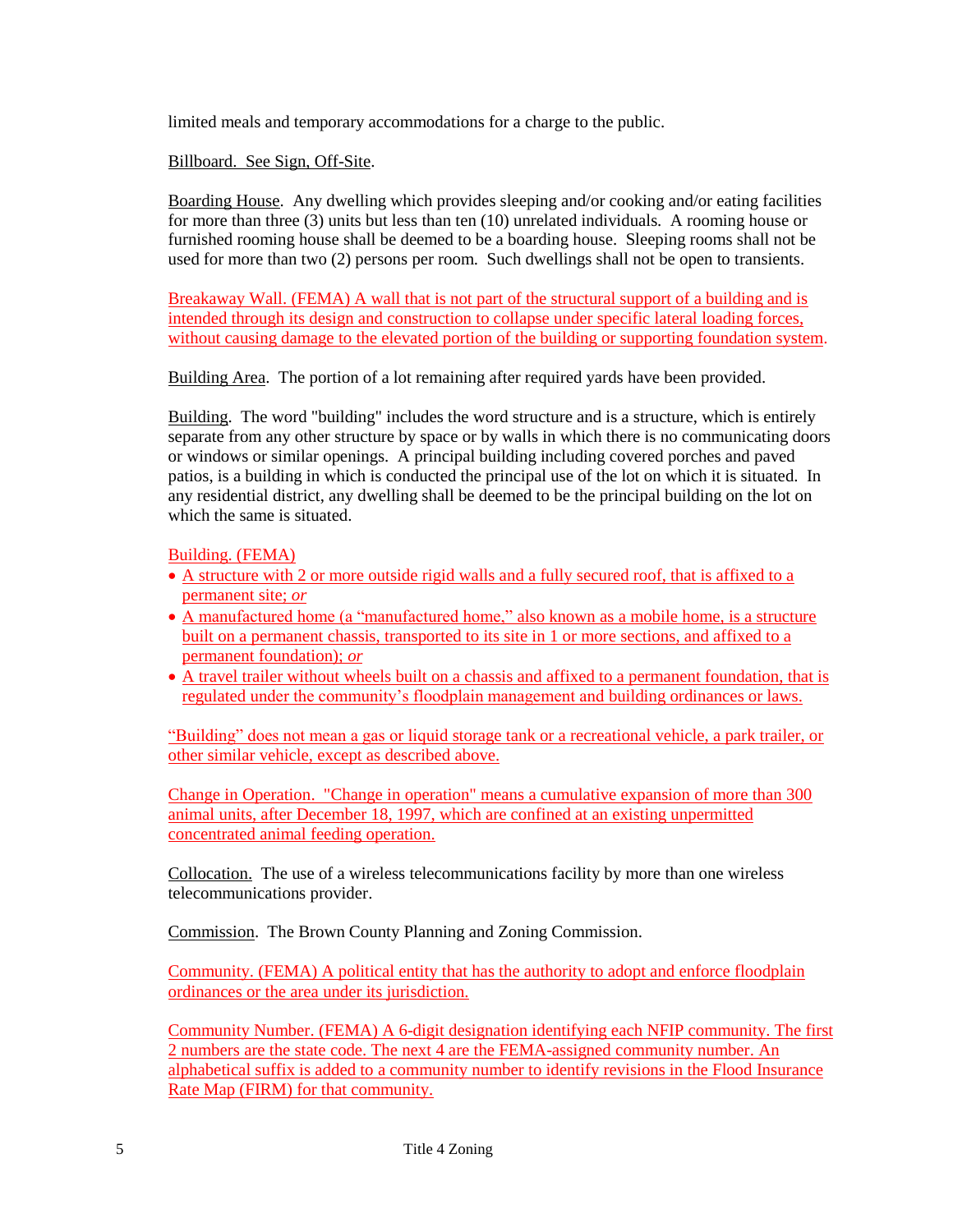Community Rating System (CRS). (FEMA) A program developed by FEMA to provide incentives for those communities in the Regular Program that have gone beyond the minimum floodplain management requirements to develop extra measures to provide protection from flooding.

Concentrated Animal Feeding Operation. Refer to Chapter 4.32 for complete set of regulations and definitions of terms pertinent to Concentrated Animal Feeding Operations.

Condominium. (FEMA) That form of ownership of real property in which each unit owner has an undivided interest in common elements.

Condominium Association. (FEMA) The entity made up of the unit owners responsible for the Maintenance and operation of the following:

- Common elements owned in undivided shares by unit owners:
- Other real property in which the unit owners have use rights; where membership in the entity is a required condition of unit ownership.

Conditional Use. A conditional use is a use that would not be appropriate generally or without restriction throughout the zoning division or district, but which, if controlled as to number, area, location, or relation to the neighborhood, would promote the public health, safety, welfare, morals, order, comfort, convenience, appearance, prosperity, or general welfare. Such uses may be permitted in a zoning district as conditional uses, as specific provisions for such exception are made in these zoning regulations. Conditional uses are subject to evaluation and approval by the Board of Adjustment and are administrative in nature. (Ord. 2004-1)

Contamination, Air. A concentration of any radioactive or toxic material which is a product, byproduct, or otherwise associated with any exploration, mining, or milling operation that increases ambient air radiation levels by 50 mrems from the background levels established prior to the commencement of such activity, measured at the perimeter of the mining or milling site or at the top of an exploration hole.

Contamination, Water. A concentration of any radioactive or toxic material which is a product, by-product, or otherwise associated with any exploration, mining, or milling operation that exceeds the maximum contaminate levels established by the Federal Safe Drinking Water Act and regulations promulgated thereunder.

County Board. The Brown County Board of Commissioners.

Countywide Map. (FEMA) A Flood Insurance Rate Map (FIRM) that shows flooding information for the entire geographic area of a county, including the incorporated communities within the county.

Crawlspace. (FEMA) An under-floor space that has its interior floor area (finished or not) no more than 5 feet below the top of the next-higher floor. Crawlspaces generally have solid perimeter foundation walls. May also refer to Diagram in the Elevation Certificate (EC) instructions.

Critical Feature. An integral and readily identifiable part of a flood protection system, without which the flood protection provided by the entire system would be compromised.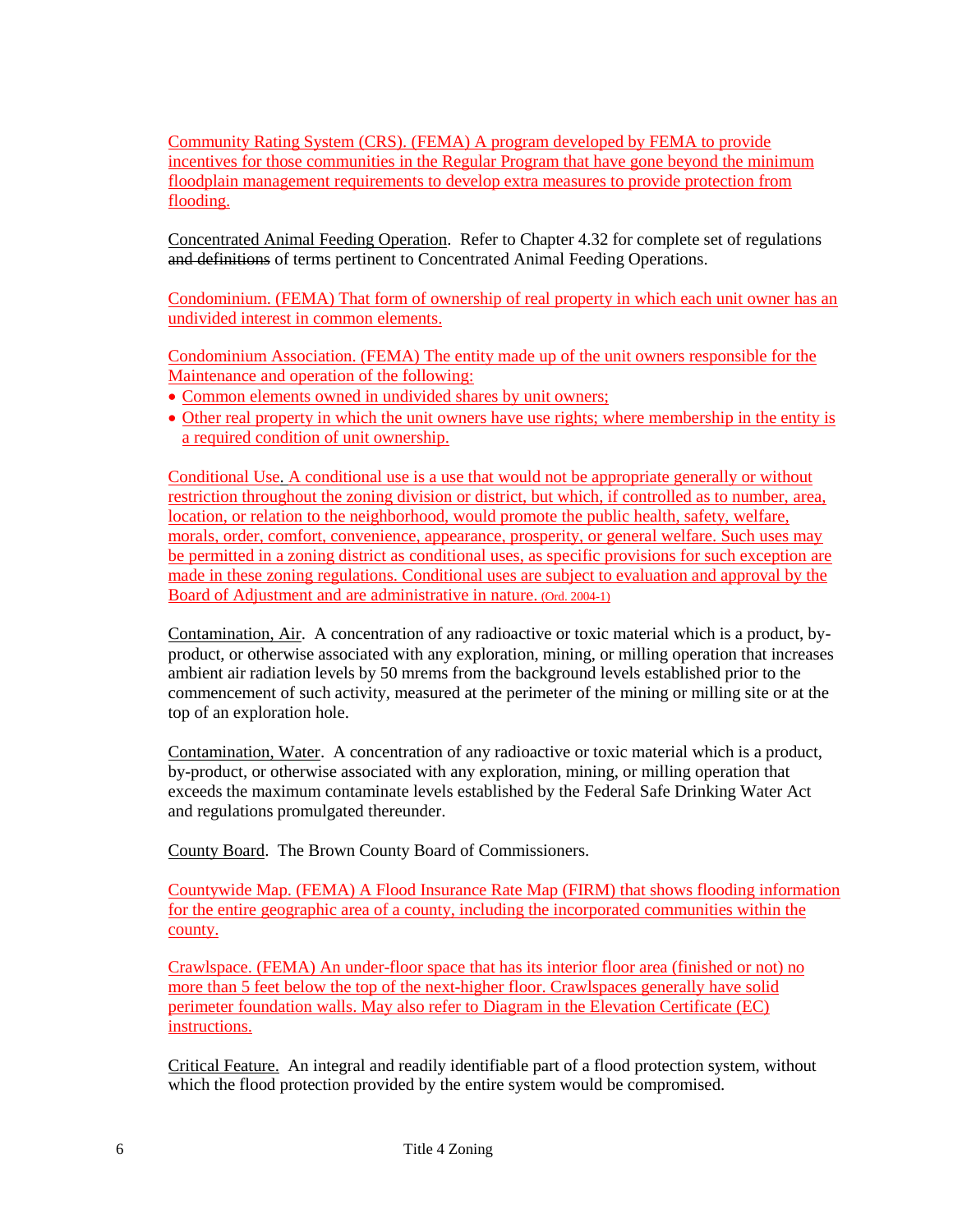Date of Construction. (FEMA) The date that the building permit was issued, provided the actual start of construction, repair, reconstruction, or improvement was within 180 days of the permit date.

Density. Pertaining to the number of dwelling units per net acre or gross acre, as indicated for the appropriate zoning district. Residential District density shall not be exceeded for new subdivisions nor exceeded for resubdivision of existing platted land.

Development. Any man-made change to improved or unimproved real estate, including but not limited to buildings or other structures, mining, dredging, filling, paving, excavation, or drilling operations or storage of equipment or materials.

Direct Physical Loss By or From Flood. (FEMA) Loss or damage to insured property, directly caused by a flood. There must be evidence of physical changes to the property.

Doublewide Manufactured (Mobile) Home. (FEMA) A manufactured (mobile) home that, when assembled as a non-movable, permanent building, is at least 16 feet wide and has an area within its perimeter walls of at least 600 square feet.

Drive-in Restaurants or Refreshment Stands. Any place or premises used for sale, dispensing, or serving of food, refreshments, or beverages in automobiles, including those establishments where customers may serve themselves and may eat or drink the food, refreshments, or beverages on the premises.

Dwelling, Mobile Home. See Mobile Home.

Dwelling, Multiple Family. A residential dwelling designed for or occupied by two (2) or more families living independently of each other and doing own cooking in said dwelling. The number of families in residence not to exceed the number of dwelling units provided. (FEMA) A building designed for use as a residence for no more than 4 families or a single-family unit in a building under the condominium form of ownership.

Dwelling, Single Family. A detached residential dwelling unit other than a mobile home, designed for and occupied by one (1) family.

Efficiency Unit. A dwelling unit having only one (1) room exclusive of bathroom, water closet compartments, kitchen, laundry, pantry, foyer, communicating corridor, closets, or any dining alcove. An efficiency unit shall be permitted in a multi-family dwelling.

Elevated Building. (FEMA) A building that has no basement and that has its lowest elevated floor raised above ground level by foundation walls, shear walls, posts, piers, pilings, or columns. Solid (perimeter) foundations walls are not an acceptable means of elevating buildings in V and VE zones. A non-basement building (i) built, in the case of a building in Zones A1-30, AE, A, A99, AO, AH, B, C, X, and D, to have the top of the elevated floor, or in the case of a building in Zones V1-30, VE, or V, to have the bottom of the lowest horizontal structure member of the elevated floor elevated above the ground level by means of pilings, columns (posts and piers), or shear walls parallel to the flow of water and (ii) adequately anchored so as not to impair the structural integrity of the building during a flood of up to the magnitude of the base flood. In the case of Zones A1-30, AE, A, A99, AO, AH, B, C, X, and D, "elevated building" also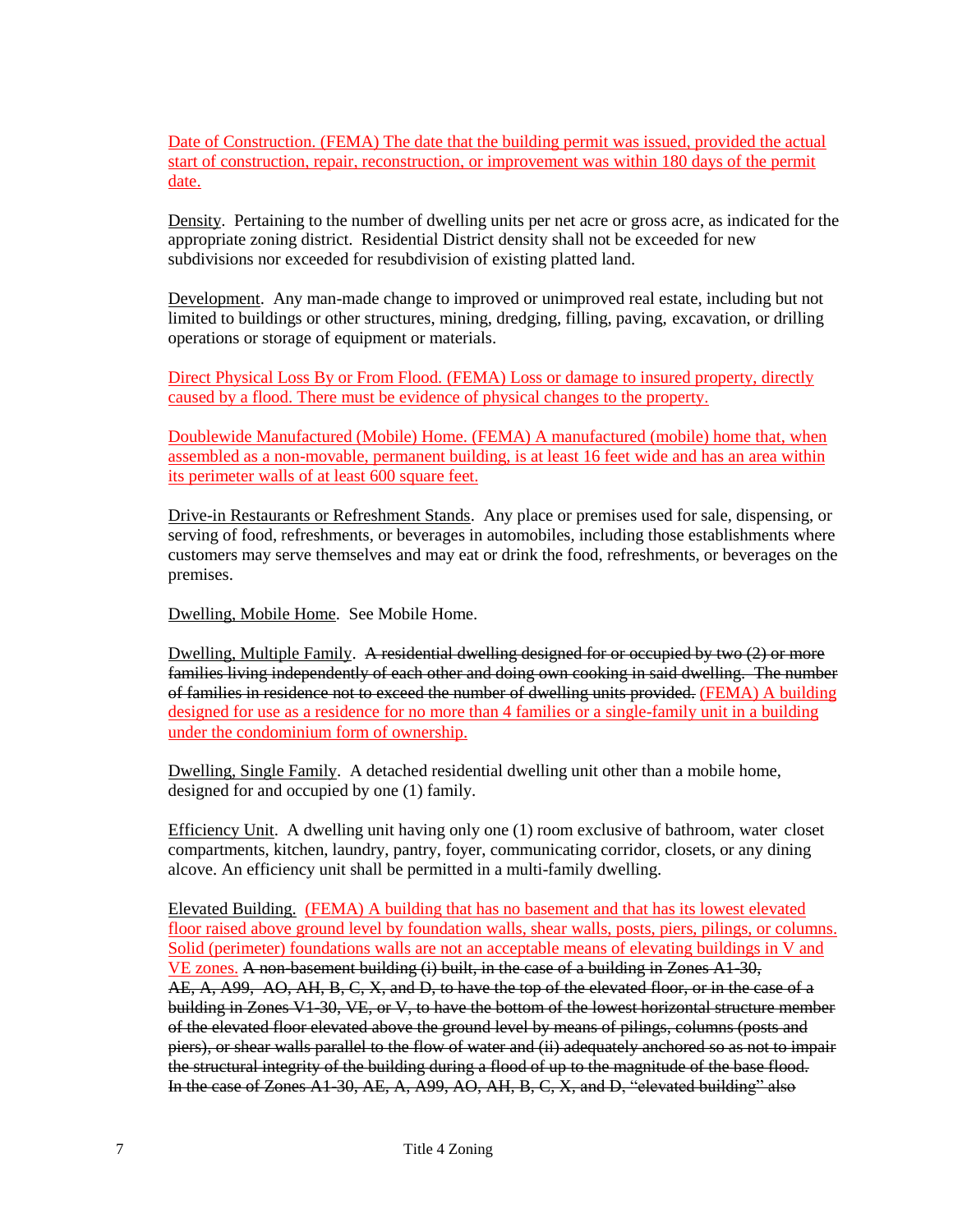includes a building elevated by means of fill or solid foundation perimeter walls with openings sufficient to facilitate the unimpeded movement of flood waters. In the case of Zones V1-30, VE, or V, "elevated building" also includes a building otherwise meeting the definition of "elevated building" even though the lower area is enclosed by means of breakaway walls if the breakaway walls met the standards of Section 60.3 (e) (5) of the National Flood Insurance Program regulations.

Emergency Program. **(FEMA)** The initial phase of a community's participation in the National Flood Insurance Program, as prescribed by Section 1306 of the Act.

 $Emplovec(s)$ . In regard to off-street parking requirements, employees mean all who work in the enterprise including owners.

Enclosure. (FEMA) That portion of an elevated building below the lowest elevated floor that is either partially or fully shut in by rigid walls.

Existing Construction. (FEMA) For the purposes of determining rates, structures for which the "start of construction" commenced before the effective date of the FIRM (09/30/1988). "Existing construction" may also be referred to as "existing structures."

Existing Manufactured Home Park or Subdivision. A manufactured home park or subdivision for which the construction of facilities for servicing the lots on which the manufactured homes are to be affixed (including, at a minimum, the installation of utilities, the construction of streets, and either final site grading or the pouring of concrete pads) is completed before the effective date of the floodplain management regulations adopted by a community.

Expansion to an Existing Manufactured Home Park or Subdivision. The preparation of additional sites by the construction of facilities for servicing the lots on which the manufactured homes are to be affixed (including the installation of utilities, the construction of streets, and either final site grading or the pouring of concrete pads).

Exploration. The act of searching for or investigating a mineral deposit. It includes, but is not limited to, sinking shafts, tunneling, drilling core and bore holes, digging pits or cuts, and other works for the purpose of extracting samples prior to commencement of development of extraction operations and the building of roads, access ways, and other facilities related to such work. Any and all shafts, tunnels, or holes shall not exceed 18 inches in diameter unless the conditional use for exploration provides for a larger diameter. The term does not include those activities which cause no, or very little surface disturbance, such as; airborne surveys and photographs; use of instruments or devices which are hand carried or otherwise transported over the surface to make magnetic, radioactive, or tests and measurements; boundary or claim surveying, location work, or other work which causes no greater land disturbance than is caused by ordinary lawful use of the land by persons not involved in exploration.

Fair Market Value. (FEMA) The price that the seller is willing to accept and the buyer is to pay on the open market and in an arm's length transaction.

Family. An individual or two or more persons, related by blood or marriage, living together as a single-housekeeping unit in a dwelling unit, in each instance with no more than two non-related people being housed in the same dwelling unit, but provided further that domestic servants employed on the premises may be housed on the premises without being counted as a family or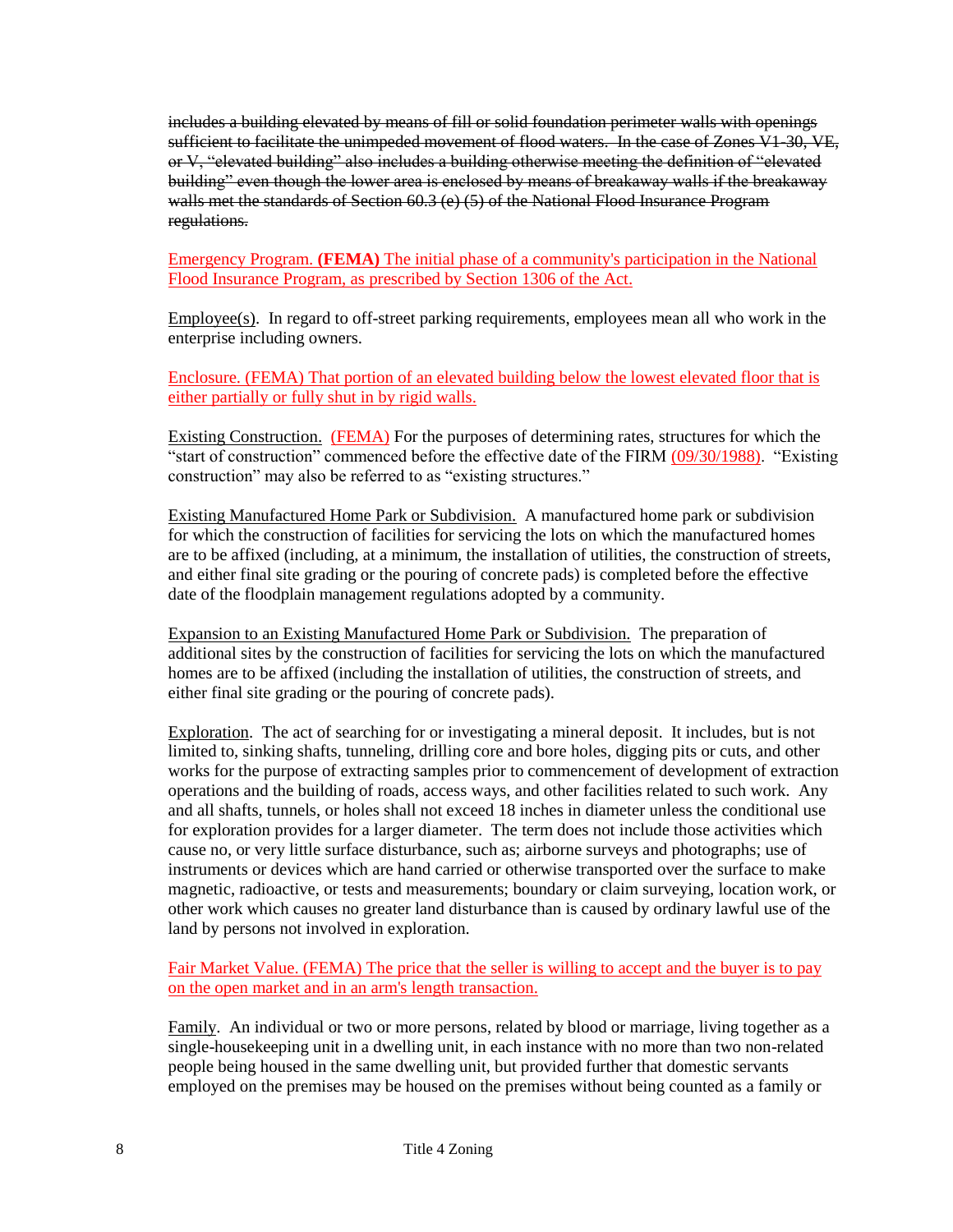families. The word "family" shall not include groups occupying nursing homes, group houses, fraternity houses, sorority houses, dormitories, barracks; however, a portion of a building in this category may consist of one or more dwelling units occupied by a family or families. Farm. A tract of land together with fields, buildings, farm implements, animals, and personnel for the intended purpose of producing crops of which livestock feeding may be a part of.

Farm Dwelling. Any dwelling owned or occupied by the farm owners, operators, tenants, or seasonal or year-round hired workers.

Farm Unit. All buildings and structures needed in agricultural operation, including dwellings for owners, operators, farm laborers employed on the farm and other family members.

Feedlot, Commercial. A commercial feedlot is a place where the principal business is the feeding of livestock and such feeding is not done in conjunction with the production of crops on a farm of which the feedlot is a part.

Federal Emergency Management Agency (FEMA). The Federal agency under which the NFIP is administered. In March 2003, FEMA became part of the newly created U.S. Department of Homeland Security.

Finished (Habitable) Area. (FEMA) An enclosed area having more than 20 linear feet of finished interior walls (paneling, etc.) or used for any purpose other than solely for parking of vehicles, building access, or storage.

Flood Hazard Boundary Map (FHBM). (FEMA) Official map of a community issued by FEMA, where the boundaries of the flood, mudflow, and related erosion areas having special hazards have been designated.

Flood Hazard-Special Area. The land in the Floodplain subject to a one percent or greater chance of flooding in any given year.

Flood Insurance Rate Map (FIRM). (FEMA) The Official map on which the Federal Emergency Management Agency has delineated both the areas of special flood hazards and the risk premium zones applicable to the community. Official map of a community on which FEMA has delineated the Special Flood Hazard Areas (SFHAs), the Base Flood Elevations (BFEs), and the risk premium zones applicable to the community.

Flood Insurance Study (FIS). The official report provided by the Federal Emergency Management Agency that includes flood profiles, the Flood Boundary - Floodway Map, and the water surface elevation of the base flood.

Flood or Flooding. (FEMA)

- A general and temporary condition of partial or complete inundation of normally dry land areas from:
	- l. The overflow of inland or tidal waters; and/or
	- 2. The unusual and rapid accumulation or runoff of surface waters from any source.
	- 3. Mudflow; *or*
- Collapse or subsidence of land along the shore of a lake or similar body of water as a result of erosion or undermining caused by waves or currents of water exceeding anticipated cyclical levels that result in a flood as defined above.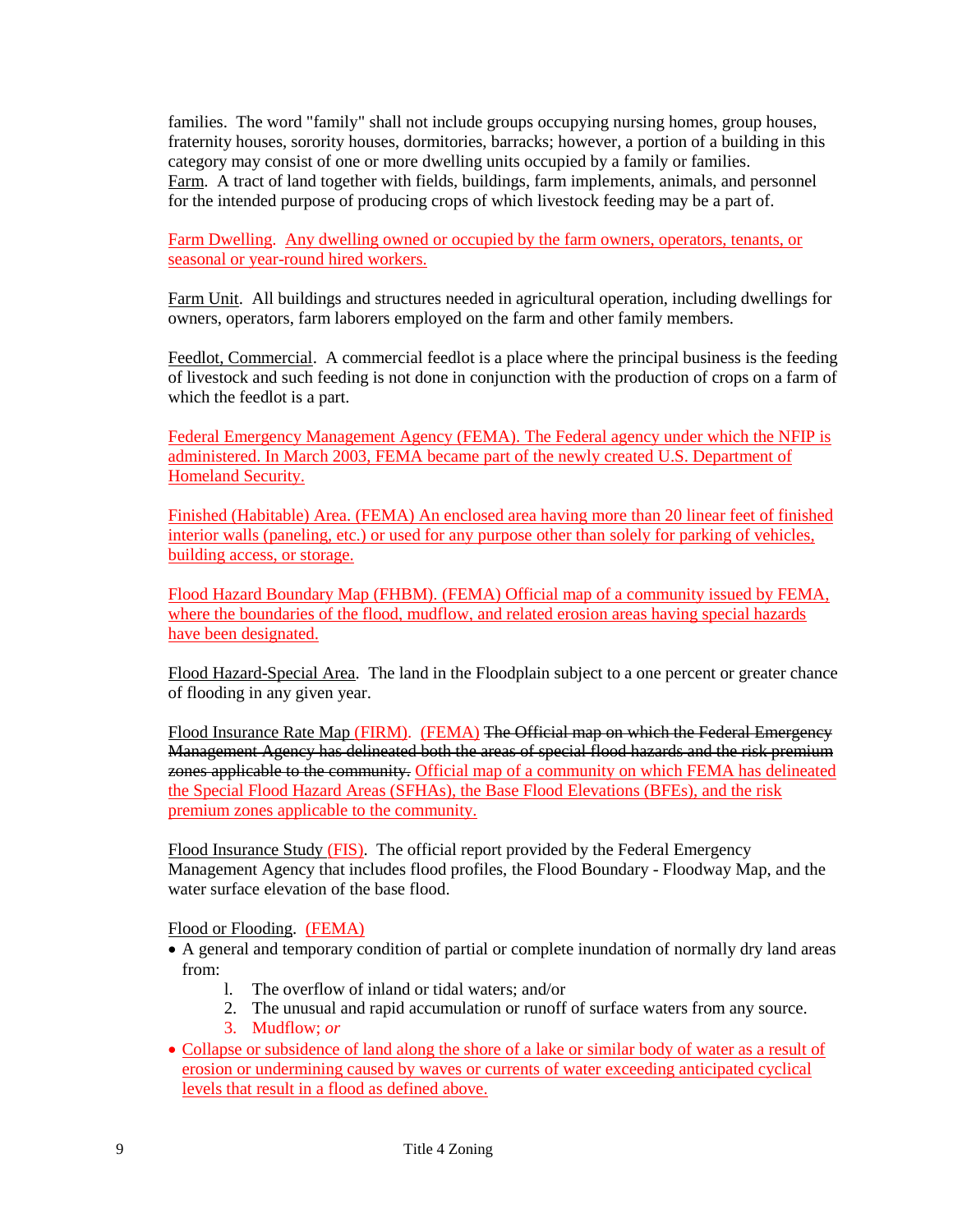Floodplain or Flood-Prone Area. (FEMA) Any land area susceptible to being inundated by water from any source (See definition of flooding). by floodwaters from any source.

Floodplain Management. (FEMA) The operation of an overall program of corrective and preventive measures for reducing flood damage, included but not limited to emergency preparedness plans, flood control works and floodplain management regulations.

Floodplain Management Regulations. Zoning Ordinances, subdivision regulations, building codes, health regulations, special purpose ordinances (such as a floodplain ordinance, grading ordinance and erosion control ordinance) and other applications of police power. The term describes such state or local regulations, in any combination thereof, which provide standards for the purpose of flood damage prevention and reduction. (FEMA) The operation of an overall program of corrective and preventive measures for reducing flood damage, including but not limited to emergency preparedness plans, flood-control works, and floodplain management regulations.

Floodproofing. (FEMA) Any combination of structural and non-structural additions, changes, or adjustments to structures which reduce or eliminate flood damage to real estate or improved real property, water and sanitary facilities, structures and their contents.

Flood Protection System. (FEMA) Those physical structural works for which funds have been authorized, appropriated, and expended and which have been constructed specifically to modify flooding in order to reduce the extent of the areas within a community subject to a "special flood hazard" and the extent of the depths of associated flooding. Such a system typically includes hurricane tidal barriers, dams, reservoirs, levees or dikes. These specialized flood modifying works are those constructed in conformance with sound engineering standards.

Floodway. (FEMA) The channel of a river or other watercourse and the adjacent land areas that must be reserved in order to discharge the base flood without accumulatively increasing the water surface.

Floor Area. The sum of all gross horizontal area of the several floors of a building and its accessory buildings on the same lot excluding basement floor areas and non-enclosed portions of the structure. All dimensions shall be measured between exterior faces of walls.

Foundation Walls. (FEMA) Masonry walls, poured concrete walls or precast concrete walls, regardless of height, that extend above grade and support the weight of a building.

Freeboard. (FEMA) An additional amount of height above the Base Flood Elevation (BFE) used as a factor of safety (e.g., 2 feet above the Base Flood) in determining the level at which a structure's lowest floor must be elevated or floodproofed to be in accordance with state or community floodplain management regulations.

Grade Elevation. (FEMA) The lowest or highest finished ground level that is immediately adjacent to the walls of the building. Use natural (pre-construction), ground level, if available, for Zone AO and Zone A (without BFE).

Grandfathering. (FEMA) An exemption based on circumstances previously existing.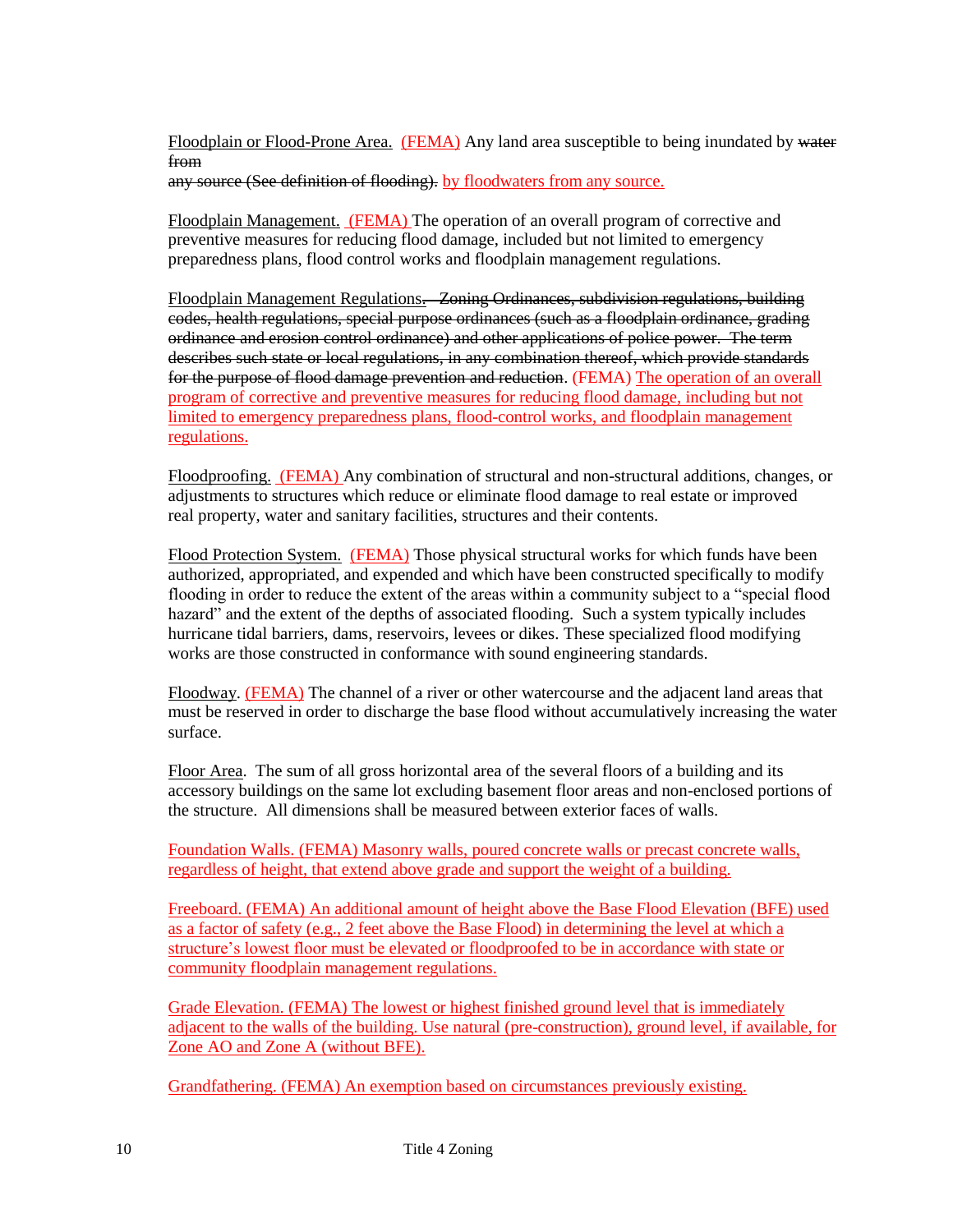- Under NFIP statutory grandfathering, buildings located in Emergency Program communities and Pre-FIRM buildings in the Regular Program are eligible for subsidized flood insurance rates.
- Under NFIP administrative grandfathering, Post-FIRM buildings in the Regular Program built in compliance with the floodplain management regulations in effect at the start of construction will continue to have favorable rate treatment even though higher Base Flood Elevations (BFEs) or more restrictive, greater risk zone designations result from FIRM revisions. Policyholders who have remained loyal customers of the NFIP by maintaining continuous coverage (since coverage was first obtained on the building) are also eligible for administrative grandfathering.

Greenhouse. A building whose roof and sides are made largely of glass or other transparent or translucent material and in which the temperature and humidity can be regulated for the cultivation of delicate or out-of-season plants for subsequent sale or personal enjoyment.

Groundwater. Subsurface water that fills available openings in rock or soil materials such that it may be considered water saturated.

Habitable Floor. Any floor usable for living purposes, which includes working, sleeping, eating, cooking or recreation, or a combination thereof. A floor used only for storage purposes is not a "habitable floor".

High Voltage Transmission Line. A conductor of electric energy and associated facilities.

High Watermark. (FEMA) Point where permanent vegetation begins.

Highest Adjacent Grade. (FEMA) The highest natural elevation of the ground surface prior to construction

next to the proposed walls of a structure.

Historic Structure. (FEMA) Any structure that is:

- 1. Listed individually in the National Register of Historic Places (a listing maintained by the Secretary of the Interior) or preliminarily determined by the Secretary of the Interior as meeting the requirements for individual listing on the National Register.
- 2. Certified or preliminarily determined by the Secretary of the Interior as contributing to the historical significance of a registered historic district or a district preliminarily determined by the Secretary to qualify as a registered historic district;
- 3. Individually listed on a state inventory of historic places in states with historic preservation programs which have been approved by the Secretary of Interior; or
- 4. Individually listed on a local inventory or historic places in communities with historic preservation programs that have been certified either:
	- a. by an approved state program as determined by the Secretary of the Interior or;
	- b. directly by the Secretary of the Interior in states without approved programs.

Home Occupation. An occupation conducted on the premises provided that:

1. The use of the dwelling unit for home occupation shall be clearly incidental and subordinate to its use for residential purposes by its occupants and not more than thirty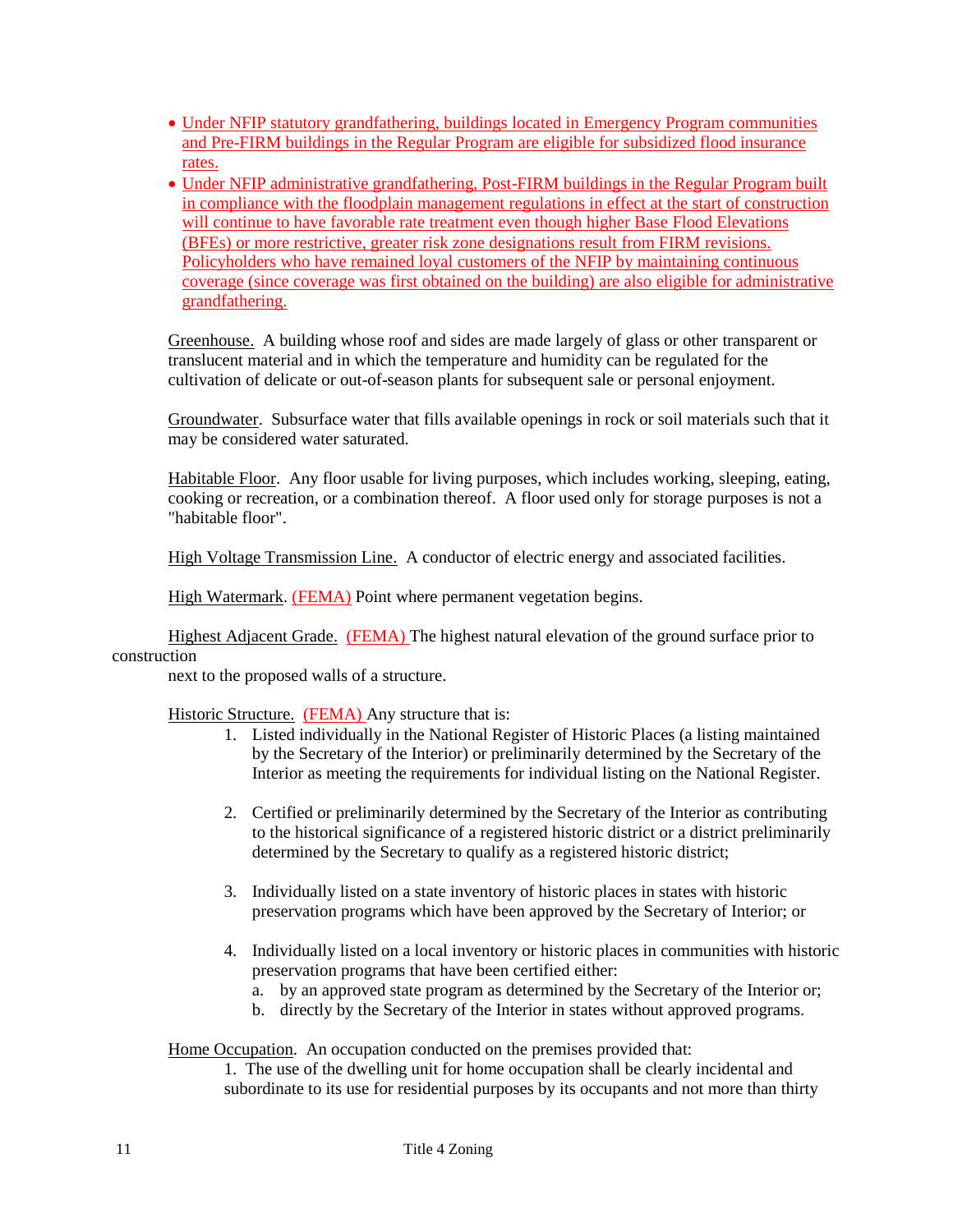(30) percent of the floor area of the dwelling shall be used in the conduct of the home occupation.

2. Any need for parking generated by the conduct of such home occupation shall be met off the street and other than in a required front yard.

3. No equipment or process shall be used in such home occupation, which creates noise, vibration, glare, fumes, odor, or electrical interference detectable to the normal senses, if the occupation is conducted in a single-family residence. In the case of electrical interference, no equipment or process shall be used which creates visual or audible interference in any radio or television receiver off the premises, or causes fluctuations in line voltage off the premises.

4. No more than one other person, in addition to members of the family residing on the premises, shall be engaged in such occupation.

5. There shall be no change in the outside appearance of the building or premises, or other visible evidence of the conduct of such home occupation other than one sign, not exceeding one (1) square foot in area, non-illuminated and mounted flat against the wall of the principal building.

Husbandry, Poultry. This refers to the domestic practice of raising different types of birds and chicken for different purposes**.** Some of the domestic birds that makes about this practice include chicken, ducks, and fowls among others.

Husbandry, Animal. The science of breeding and caring for farm animals. The branch of agriculture concerned with animals that are raised for meat, fiber, milk, eggs, or other products.

Hydrologic Balance. The relationship between the quality and quantity of inflow to and outflow from the storage in hydrologic units, such as drainage base and aquifer; soil zone lake or reservoir it encompasses; and the quantity and quality relationships between precipitation, runoff, evaporation, and the change in ground and surface water storage.

Hydrologic Regime. The entire state of water movement in a given area which is a function of the climate and includes the entire water cycle for the drainage area.

Improved Road. Roads with at least a gravel base and utilized regularly by more than one (1) household.

Improvements and Betterments. (FEMA) Fixtures, alterations, installations or additions made or acquired solely at a tenant's expense and comprising part of an insured building.

Increased Cost of Compliance. (FEMA) Coverage for expenses that a property owner must incur, above and beyond the cost to repair the physical damage the structure actually sustained from a flooding event, to comply with mitigation requirements of state or local floodplain management ordinances or laws. Acceptable mitigation measures are elevation, floodproofing, relocation, demolition or any combination thereof.

Junkyards. A junkyard is a place where unrecyclable waste having no economic value, or waste which is recyclable but has no chance of being recycled is deposited. (See also Salvage Yard.)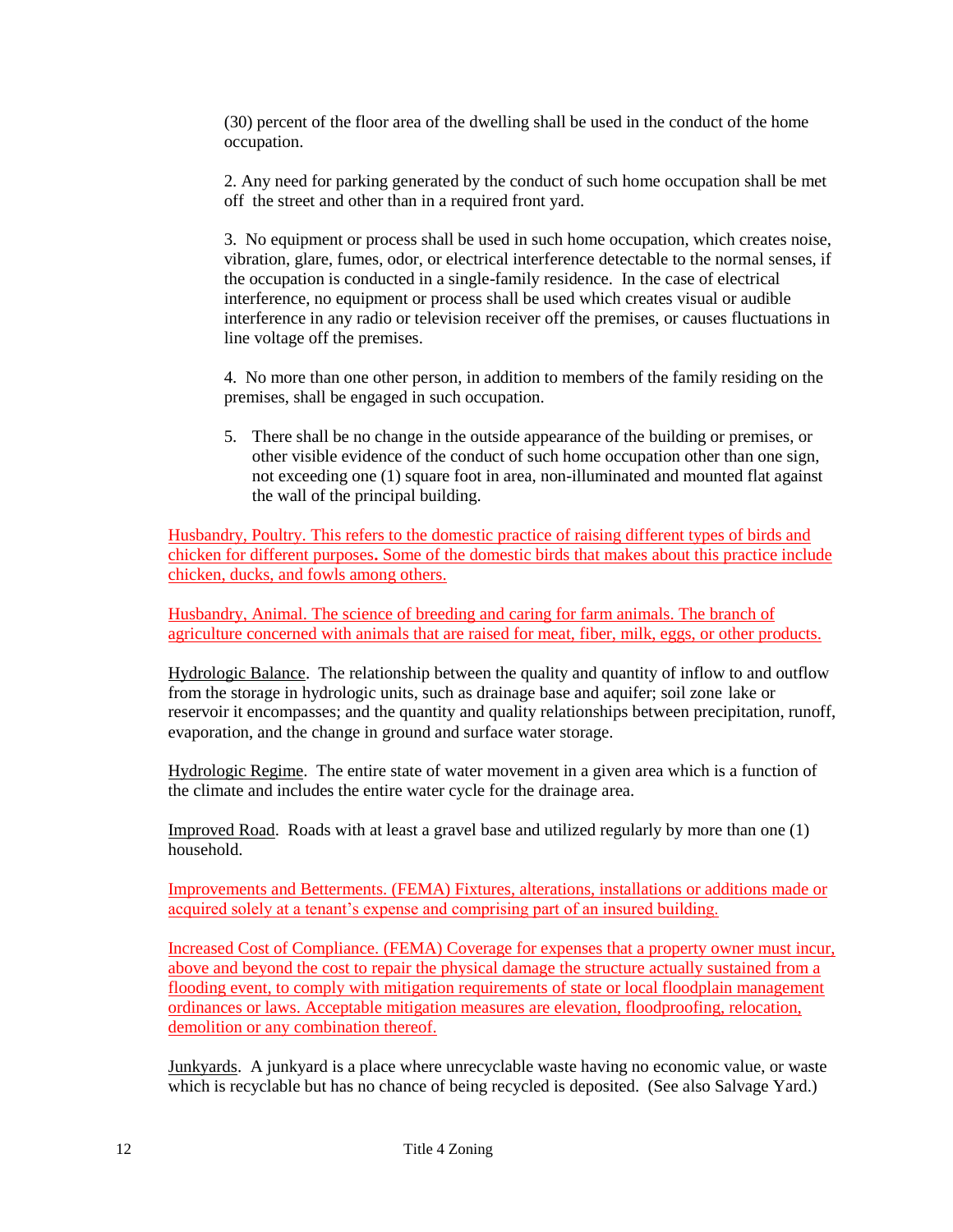Kennels. Any lot, structure, or premise where four (4) or more dogs and/or ten (10) or more cats four (4) months of age are kept.

Large Wind Energy Conservation System or LWECS. All WECS facilities excluding Small Wind Energy Conservation Systems.

Lattice Tower. A support structure constructed of vertical metal struts and cross braces forming a triangular or square structure, which often tapers from the foundation to the top.

Letter of Determination Review (LODR). (FEMA) FEMA's ruling on the determination made by a lender or third party that a borrower's building is in a Special Flood Hazard Area (SFHA). A LODR deals only with the location of a building relative to the SFHA boundary shown on the Flood Insurance Rate Map (FIRM).

Letter of Map Amendment (LOMA). (FEMA) An amendment to the currently effective FEMA map which establishes that a property is not located in a Special Flood Hazard Area (SFHA). A LOMA is issued only by FEMA.

Letter of Map Revision (LOMR). (FEMA) An official amendment to the currently effective FEMA map. It is issued by FEMA and changes flood zones, delineations and elevations.

Levee . (FEMA) A man-made structure, usually an earthen embankment, designed and constructed in accordance with sound engineering practices to contain, control, or divert the flow of water so as to provide protection from temporary flooding.

Levee System. (FEMA) A flood protection system which consists of a levee, or levees, and associated structures, such as closure and drainage devices, which are constructed and operated in accordance with sound engineering practices.

Loading Space, Off-Street. Adequate space, logically and conveniently located for bulk pickups and deliveries, scaled to delivery vehicles expected to be used such as trucks, tractors, trailers, etc., and accessible to such vehicles at all times. Required off-street loading space is not to be included as off-street parking space in computation of required off-street parking space.

Lot. A parcel of land occupied or intended for occupancy by a use permitted in Title 4, including one main building together with its accessory buildings and open spaces and parking spaces required by this Title, and having its principal frontage upon a street.

Lot Depth. The mean horizontal distance between the front lot line and rear lot line of a zoning lot. In the case of a corner lot, the lot depth is the greater of the mean horizontal distances between the front lot lines and respective side lot opposite each.

Lot Frontage. The front of a lot shall be construed to be the portion nearest the street. For the purpose of determining yard requirements on corner lots and through lots, all sides of a lot adjacent to streets shall be considered frontage, and yards shall be provided as indicated under Yards as defined herein.

Lot of Record. A lot or parcel of land that has access to a street, the deed of which has been recorded in the Office of the County Register of Deeds prior to the adoption of these revised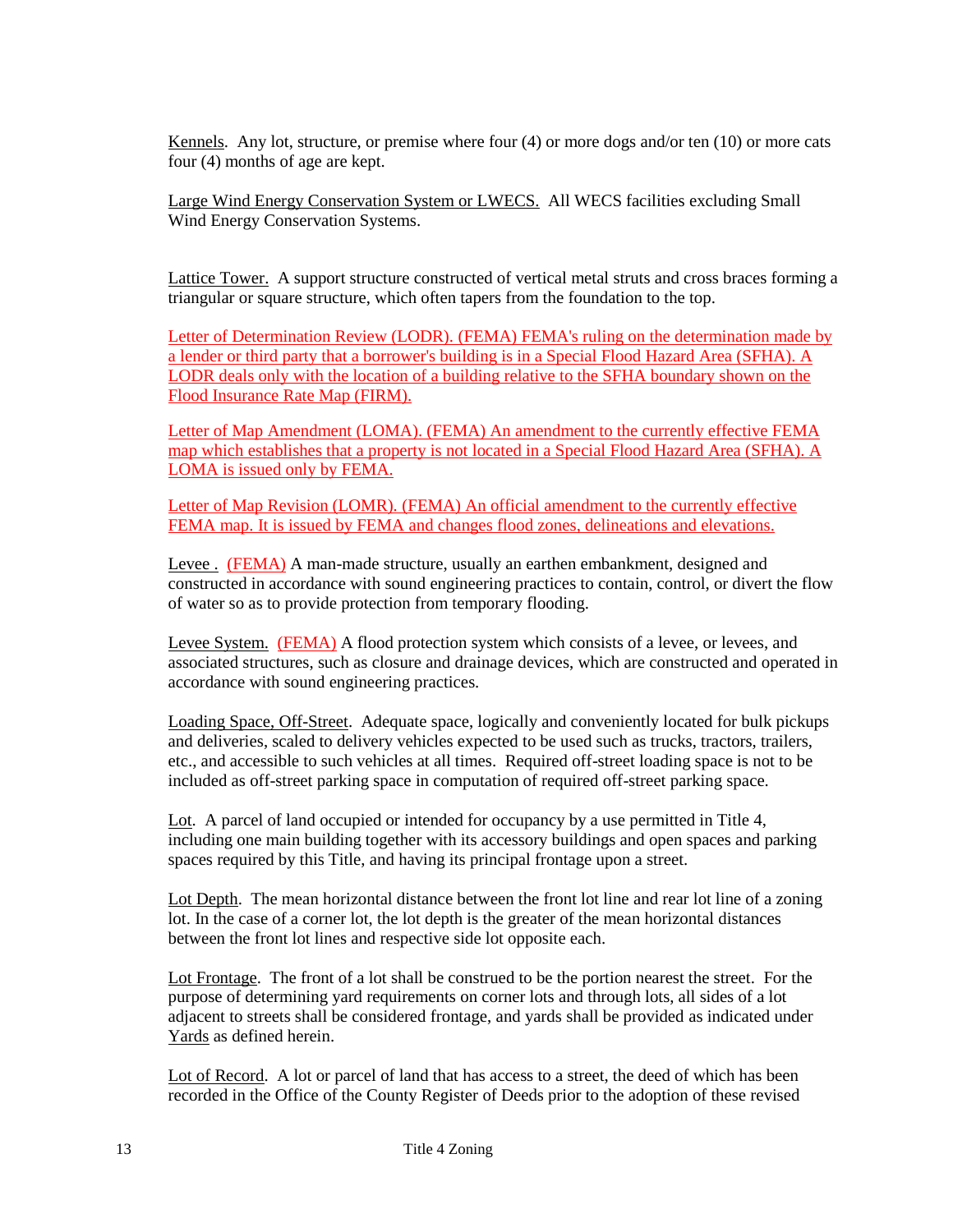Ordinances and may be used for the uses in the district in which it is located except as hereinafter specified.

Lot Types. Any lot within the jurisdiction of Title 4 shall be one of the following types:

1. Corner Lot. A corner lot is defined as a lot located at the intersection of two or more streets. A lot abutting on a curved street or streets shall be considered a corner lot if straight lines drawn from the foremost points of the side lot lines to the foremost point of the lot meet at an interior angle of less than one hundred thirty-five (135) degrees.

2. Interior Lot. An interior lot is defined as a lot other than a corner lot with only one frontage on a street.

3. Through Lot. A through lot is defined as a lot other than a corner lot with frontage on more than one street. Through lots abutting two streets may be referred to as double frontage lots.

Lot Width. The mean horizontal distance between side lot lines measured at right angles to the lot depth.

## **Lowest Adjacent Grade. (FEMA)** The lowest point of the ground level immediately next to a building.

Lowest Floor. (FEMA) The lowest floor of the lowest enclosed area (including basement). An unfinished or flood resistant enclosure, usable solely for parking of vehicles, building access or storage, in an area other than a basement area, is not considered a building's lowest floor, provided that such enclosure is not built so as to render the structure in violation of the applicable non-elevation design requirements of this ordinance.

Lowest Floor Elevation (LFE). (FEMA) The measured distance of a building's lowest floor above the National Geodetic Vertical Datum (NGVD) or other datum specified on the FIRM for that location.

Mandatory Purchase. (FEMA) Under the provisions of the Flood Disaster Protection Act of 1973, individuals, businesses and others buying, building or improving property located in identified areas of special flood hazards within participating communities are required to purchase flood insurance as a prerequisite for receiving any type of direct or indirect federal financial assistance (e.g., any loan, grant, guaranty, insurance, payment, subsidy or disaster assistance) when the building or personal property is the subject of or security for such assistance.

Manufactured (Mobile) Home. Includes the term mobile home and means a structure, transportable in one or more sections, which is built on a permanent chassis and is designed for use with or without a permanent foundation when connected to the required utilities. This term also includes park or travel trailers and other similar vehicles when on a site for greater than 180 consecutive days.

Manufactured Home Park or Subdivision. A parcel (or contiguous parcels) of land divided into two or more manufactured home lots for rent or sale.

Manufactured (Mobile) Home Park or Subdivision, Existing. (FEMA) A manufactured (mobile) home park or subdivision for which the construction of facilities for servicing the lots on which the manufactured (mobile) homes are to be affixed (including, at a minimum, the installation of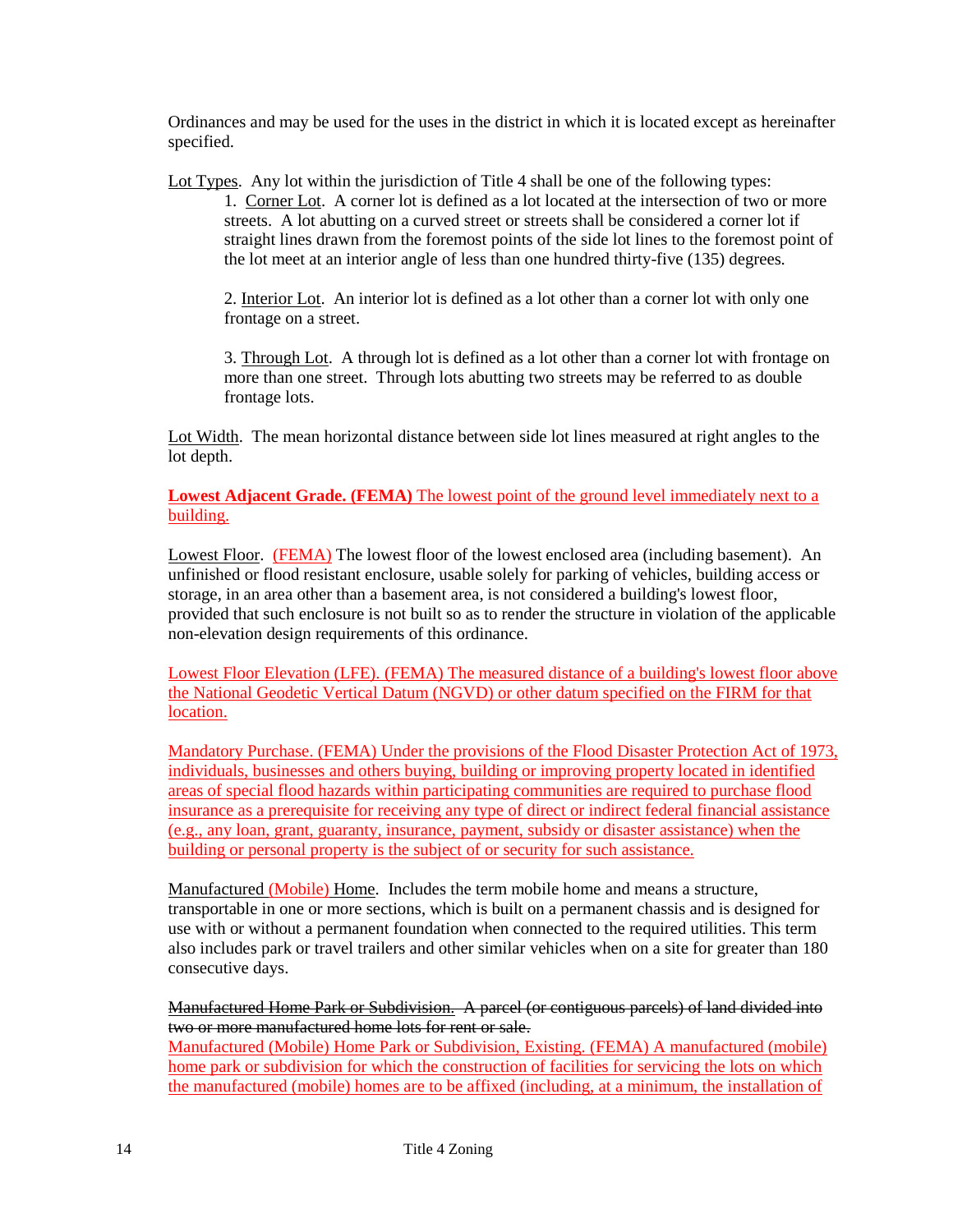utilities, the construction of streets, and either final site grading or the pouring of concrete pads) is completed on or before the effective date (09/30/1988) of the community's initial Flood Insurance Rate Map (FIRM).

Manufactured (Mobile) Home Park or Subdivision, Expansion to Existing Site. (FEMA) The preparation of additional sites by the construction of facilities for servicing the lots on which manufactured (mobile) homes are to be affixed (including the installation of utilities, the construction of streets, and either final site grading or the pouring of concrete pads).

Manufactured (Mobile) Home Park or Subdivision, New. (FEMA) A manufactured (mobile) home park or subdivision for which the construction of facilities for servicing the lots on which the manufactured (mobile) homes are to be affixed (including, at a minimum, the installation of utilities, the construction of streets, and either final site grading or the pouring of concrete pads) is completed after the effective date (09/30/1988) of the community's initial Flood Insurance Rate Map (FIRM), whichever is later.

Map Revision. (FEMA) A change in the Flood Hazard Boundary Map (FHBM) or Flood Insurance Rate Map (FIRM) for a community which reflects revised zone, base flood or other information.

Masonry Walls. (FEMA) Walls constructed of individual components laid in and bound together with mortar. These components can be brick, stone, concrete block, etc.

Mean Sea Level. (FEMA) For purposes of the National Flood Insurance Program, the National Geodetic Vertical Datum (NGVD) of 1929 or other datum, to which base flood elevations shown on a community's Flood Insurance Rate May are referenced.

Milling. The processing or enhancing of a mineral.

Mine Dewatering Discharge. Water that has been discharged from active or abandoned mines in areas affected by mineral exploration, mining, and milling.

Mineral. An inanimate constituent of the earth in a solid, liquid, or gaseous state which, when extracted from the earth, is usable in its natural form as a metal, a metallic compound, a chemical, an emergency source, or a raw material for manufacturing or construction material. For the purpose of these regulations, this definition does not include surface or subsurface water, geothermal resources, or sand, gravel, and quarry rock.

Mineral Extraction. The removal of a mineral from its natural occurrence on affected land. The term includes, but is not limited to, underground and surface mining.

Mobile Home. (FEMA) A detached residential dwelling unit designed for transportation after fabrication on streets or highways on its own wheels or a flatbed or other trailer, and arriving at the site where it is to be occupied as a dwelling complete and ready for occupancy except for minor and incidental unpacking and assembly operations, location on jacks or other temporary or permanent foundations, connections to utilities, and the like. A travel trailer is not to be considered a mobile home. Any occupied vehicle used or so considered as to permit it being used as a conveyance on the public streets or highways and duly licensed as such, and shall include self-propelled or non-self-propelled vehicles so designed, constructed, reconstructed or added to by means of an enclosed addition or room in such a manner as will permit the occupancy thereof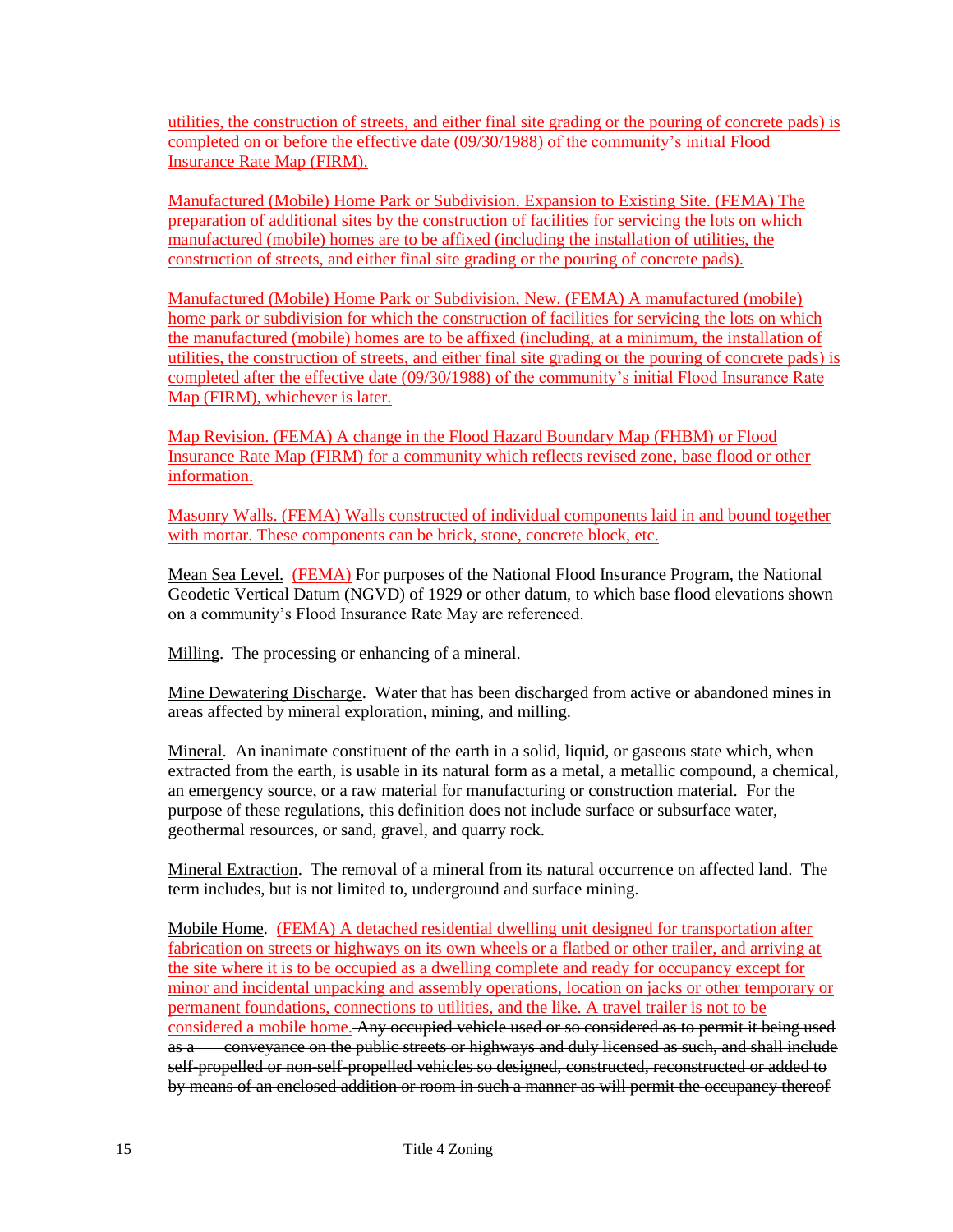as a dwelling or sleeping place for one or more persons. Nothing in this definition shall be construed so as to include prefabricated, precut residences or those manufactured in sections or parts away from the site and transported thereto for erection, provided that when completely erected, said prefabricated, precut, or manufactured residences shall be on a permanent foundation and in all respects comply with the Uniform Building Code, 1967 Edition and Amendments thereto, recommended by the International Conference of Building Officials.

Mobile Home Park. Any premises where two or more mobile homes are parked for living or sleeping purposes, or any premises used or set apart for supplying to the public, parking space for two or more mobile homes for living or sleeping purposes, and which include any buildings, structures, vehicles or enclosures used or intended wholly or in part, for the accommodation of automobile transients.

Monopole. A support structure constructed of a single, self-supporting hollow metal tube securely anchored to a foundation.

Mrem. One thousandth of a REM.

National Flood Insurance Program (NFIP). (FEMA) The program of flood insurance coverage and floodplain management administered under the Act and applicable federal regulations promulgated in Title 44 of the Code of Federal Regulations, Subchapter B.

National Geodetic Vertical Datum (NGVD) of 1929. (FEMA) National standard reference datum for elevations, formerly referred to as Mean Sea Level (MSL) of 1929. NGVD 1929 may be used as the reference datum on some Flood Insurance Rate Maps (FIRMs).

Natural Grade. (FEMA) The grade unaffected by construction techniques such as fill, landscaping or berming.

New Construction. (FEMA) Structures for which the "start of construction" commenced on or after the effective date of this ordinance (09/30/1988).

New Construction for FEMA purposes. For the purpose of determining insurance rates, structures for which the "start of construction" commence on or after the effective date of an initial FIRM or after December 31, 1974, whichever is later, and includes any subsequent improvements to such structures. For floodplain management purposes, "new construction" means structures for which the "start of construction" commenced on or after the effective date of a floodplain management regulation adopted by a community and includes any subsequent improvements to such structures.

New Manufactured Home Park or Subdivision for FEMA purposes. A manufactured home park or subdivision for which the construction of facilities for servicing the lots on which the manufactured homes are to be affixed (including at a minimum, the installation of utilities, the construction of streets, and either final site grading or the pouring of concrete pads) is completed on or after the effective date of floodplain management regulations adopted by a community.

Newly Mapped (A Property Newly Mapped into the SFHA). (FEMA) A property that was once designated outside of the Special Flood Hazard Area (SFHA) on an effective Flood Insurance Rate Map (FIRM), and following a map revision, is designated within the SFHA. Property newly mapped into the SFHA by a map revision on or after April 1, 2015, and meeting certain loss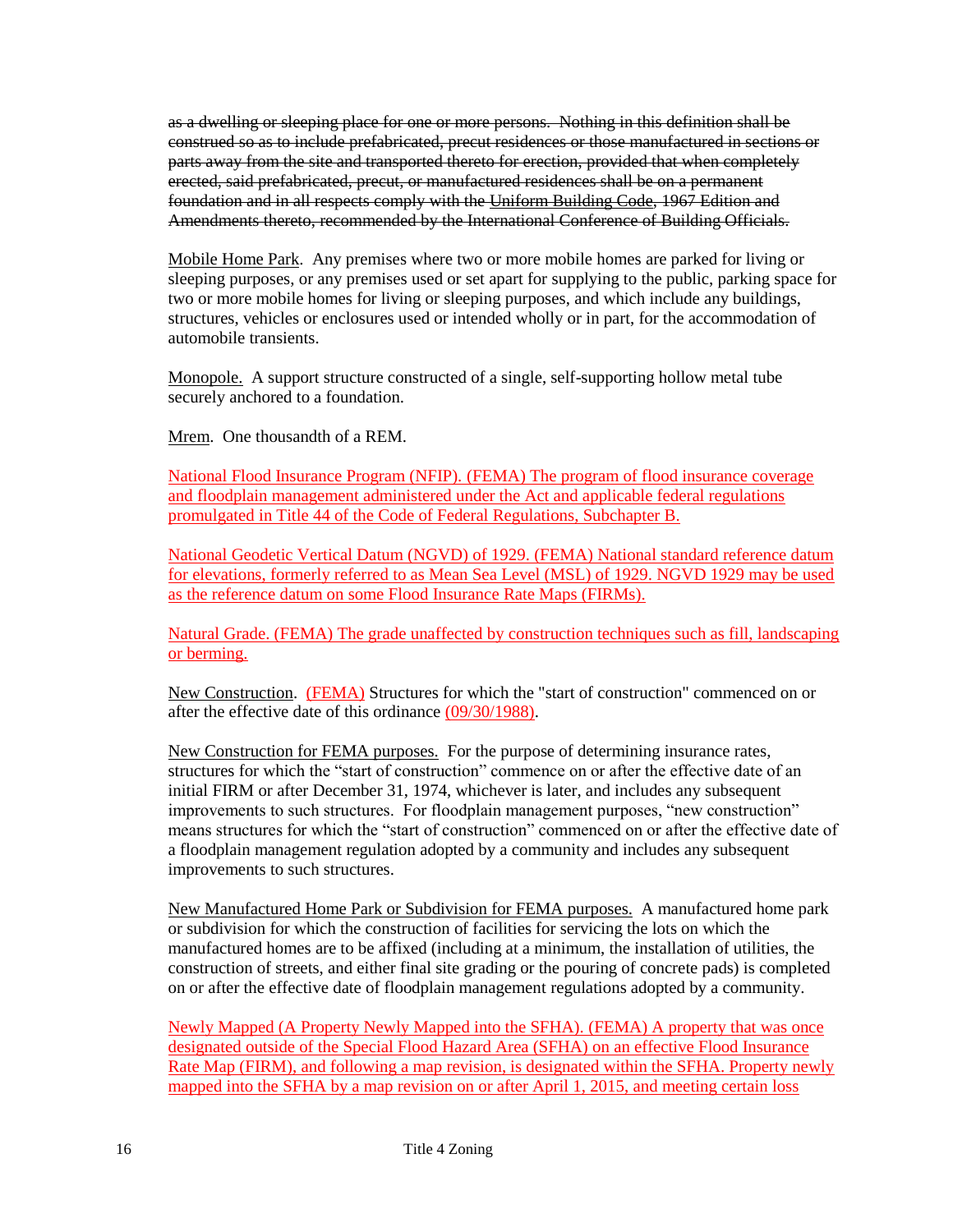history requirements is eligible for the Newly Mapped rating procedure outlined in the Newly Mapped section of this manual if coverage is purchased within 1 year of the map revision and continuously maintained. A property meeting the loss history requirements and newly mapped into the SFHA by a map revision effective on or after October 1, 2008, and before April 1, 2015, may be insured under the Newly Mapped rating procedure if coverage is purchased on or after April 1, 2015, but before April 1, 2016, and maintained continuously. The newly mapped procedure is not available for any property mapped into the SFHA by the initial FIRM.

Nonconforming Use. Any building or land lawfully occupied by use at the time of passage of Title 4, which does not conform after passage of this Title.

Non-Farm Dwelling. Any occupied dwelling which is not a farm dwelling.

Non-Primary Residence. (FEMA) A residential building that is not the primary residence of the policyholder.

Non-Primary Residential Property**.** (FEMA) Either a nonprimary residence or the contents within a non-primary residence, or both.

Non-Residential Building. (FEMA) A commercial or mixed-use building where the primary use is commercial or non-habitational.

Non-Residential Property. (FEMA) Either a non-residential building, the contents within a nonresidential building, or both.

North American Vertical Datum (NAVD) of 1988. (FEMA) The vertical control datum established for vertical control surveying in the Unites States of America based upon the General Adjustment of the North American Datum of 1988. It replaces the National Geodetic Vertical Datum (NGVD) of 1929.

Other Non-Residential Building. (FEMA) This is a subcategory of nonresidential buildings; a non-habitational building that does not qualify as a business building or residential building.

Other Residential Building. (FEMA) A residential building that is designed for use as a residential space for five or more families or a mixed-use building in which the total floor area devoted to non-residential uses is less than 25 percent of the total floor area within the building.

Other Residential Property. (FEMA) Either an other-residential building, the contents within an other residential building, or both.

Otherwise Protected Areas (OPAs). (FEMA) Areas established under federal, state or local law or held by a qualified organization, primarily for wildlife refuge, sanctuary, recreational or natural resource conservation purposes. The only federal spending prohibition within OPAs is federal flood insurance.

Out-As-Shown Determination. (FEMA) An alternative outcome of the FEMA letter of Map Amendment (LOMA) review process stating that a specific property is located outside the Special Flood Hazard Area (SFHA) as indicated on the Flood Hazard Boundary Map (FHBM) or Flood Insurance Rate Map (FIRM).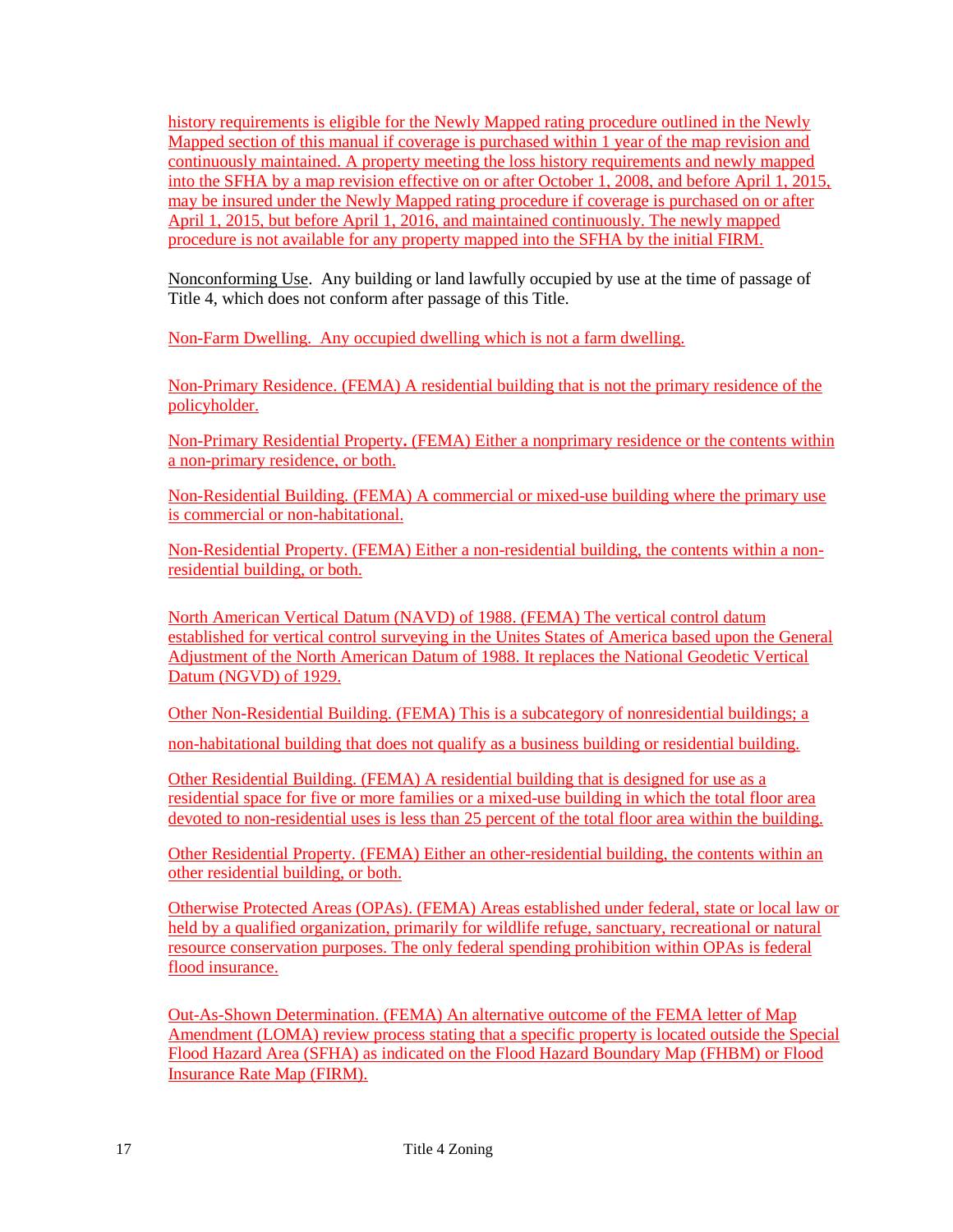Parking Space, Off-Street. For the purposes of Title 4, an off-street parking space shall consist of a space adequate for parking an automobile with room for opening doors on both sides, together with properly related access to a public street or alley and maneuvering room. Required off-street parking areas for three (3) or more automobiles shall have individual spaces marked, and shall be so designated, maintained, and regulated that no parking or maneuvering incidental to parking shall be on any public street, walk, or alley, so that any automobile may be parked and un-parked without moving another.

For purposes of rough computation, off-street parking space and necessary access and maneuvering room may be estimated at three hundred (300) square feet, but off-street parking requirements will be considered to be met only when actual spaces meeting the requirements above are provided and maintained, improved in a manner appropriate to the circumstances of the case, and in accordance with all ordinances and regulations of the county.

Participating Community. (FEMA) A community for which FEMA has authorized the sale of flood insurance under the NFIP.

Performance Standards. It is a criterion established for the purposes of:

- 1. Assigning proposed industrial uses to proper districts; and
- 2. Making judgments in the control of noise, odor, smoke, toxic matter, vibration, fire and explosive hazards, or glare generated by, or inherent in, uses of land or buildings.

Permit. (FEMA) A permit required by these regulations unless stated otherwise.

Person. An individual, partnership, joint venture, private or public corporation, association, firm, public service company, cooperative, political subdivision, municipal corporation, government agency, public utility district, consumers power district, or any other entity, public or private, however organized.

Planned Development. A means of developing or redeveloping existing larger parcels or combinations of smaller parcels of land within the jurisdiction of this Title, by allowing more flexibility in design to produce a more aesthetic and/or efficient environment, and which through safeguards incorporated elsewhere in this Title will assure that any such planned development will be in harmony and compatible with the intent of this Title and the appropriate zoning district of this Title.

More specifically, a planned development is land, which is under:

- 1. Single ownership; or
- 2. Unified control, and wherein such land is to be utilized for ultimate use by:
	- a. Single ownership, or
	- b. Unified control, or
	- c. Separate ownership and unified control, or
	- d. Separate ownership without unified control, and whereon such land is designed for use as one building or a group of buildings and whereon such land there may or may not be provisions for multiple purpose uses. Standards and requirements within the various zoning districts permitting a planned development are indicated in Chapter 4.12 of this Title.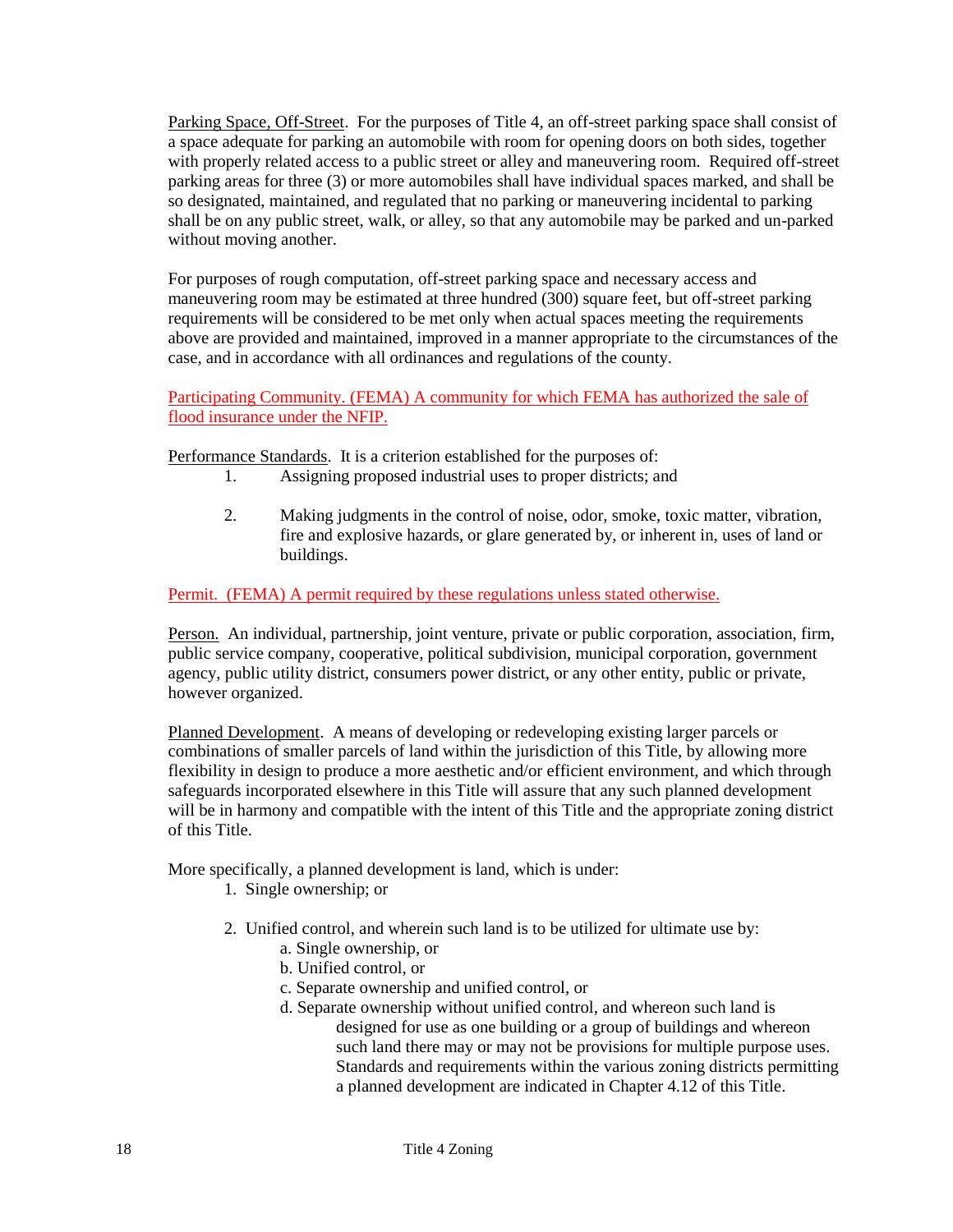Any such planned development shall be compatible to the Comprehensive Plan for Brown County, South Dakota. Provided further, if the proposed development is only for a portion of the contiguous landholdings of the applicant(s), then a simple, schematic plan showing anticipated uses, densities, shall be submitted with application for any planned development.

Ponding Hazard. (FEMA) A flood hazard that occurs in flat areas when there are depressions in the ground that collect "ponds" of water. The ponding hazard is represented by the zone designation AH on theFlood Insurance Rate Map (FIRM).

Post-FIRM Building. (FEMA) A building for which construction or substantial improvement occurred after December 31, 1974 or on or after the effective date of an initial Flood Insurance Rate Map (FIRM), whichever is later.

Potential Pollution Hazard. A Concentrated Animal Feeding Operation of 0-300 Animal Units may be classified as a Class D Operation by the County Zoning Officer when a Potential Pollution Hazard exists. Factors to be considered by the Zoning Officer in determining a Potential Pollution Hazard include the following:

1. The Concentrated Animal Feeding Operation does not meet the minimum setback and separation distances of these regulations.

2. A Potential Water Pollution Hazard exists due to sitting over a shallow aquifer or drainage, which contributes to the waters of the State.

Pre-FIRM Building. (FEMA) A building for which construction or substantial improvement occurred on or before December 31, 1974 or before the effective date of an initial Flood Insurance Rate Map (FIRM).

Preferred Risk Policy (PRP). (FEMA) A lower-cost Standard Flood Insurance Policy (SFIP) written under the Dwelling Form or General Property Form. It offers fixed combinations of building/contents coverage limits or contents-only coverage. The PRP is available for property located in B, C and X Zones in Regular Program communities that meets eligibility requirements based on the property's flood loss history. It is also available for buildings that are eligible under the PRP Eligibility Extension.

Primary Residence. (FEMA) A single family building, condominium unit, apartment unit, or unit within a cooperative building that will be lived in by the policyholder or the policyholder's spouse for:

1. More than 50 percent of the 365 calendar days following the current policy effective date; or

2. 50 percent or less of the 365 calendar days following the current policy effective date if the policyholder has only one residence and does not lease that residence to another party or use it as rental or income property at any time during the policy term. A policyholder and the policyholder's spouse may not collectively have more than one primary residence.

Primary Residential Property. (FEMA) Either a primary residence or the contents within a primary residence, or both.

Principal Residence. (FEMA) A single-family dwelling in which, at the time of loss, the named insured or the named insured's spouse has lived for either 80 percent of the 365 days immediately preceding the loss or 80 percent of the period of ownership, if less than 365 days.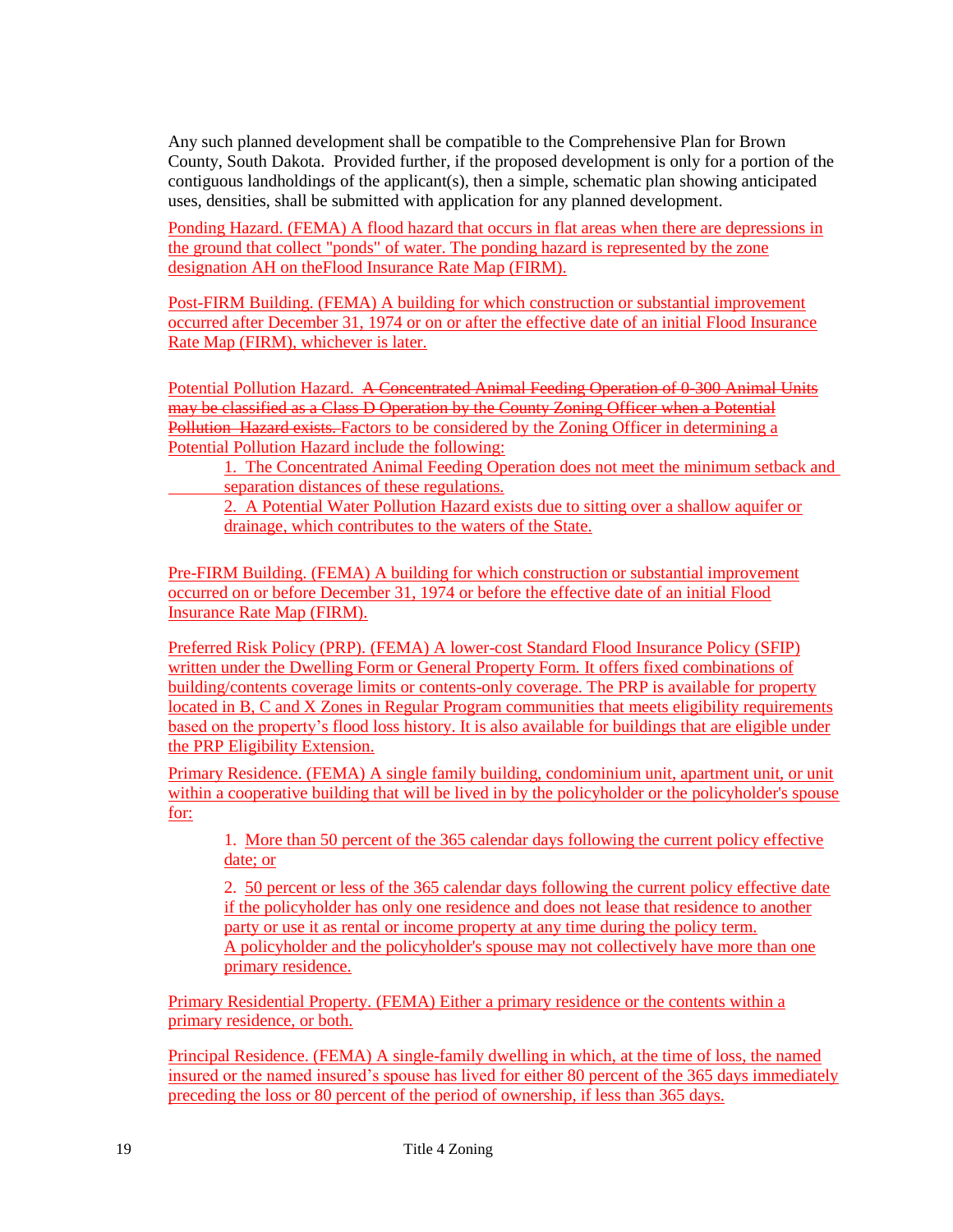Principally Above Ground Building. (FEMA) A building that has at least 51 percent of its Actual Cash Value (ACV), including machinery and equipment, above ground.

Probation. A FEMA-imposed change in a community's status resulting from violations and deficiencies in the administration and enforcement of NFIP local floodplain management regulations.

Probation Surcharge (Premium). (FEMA) A flat charge that the policyholder must pay on each new or renewal policy issued covering property in a community that the NFIP has placed on probation under the provisions of 44 CFR 59.24.

Process Generated Wastewater. Water directly or indirectly used in the operation of an animal feeding operation. The term includes spillage or overflow from water systems; water and manure collected while washing, cleaning or flushing pens, barns, manure pits or other areas; water and manure collected during direct contact swimming, washing or spray cooling of animals; and water used in dust control.

Process Wastewater. "Process wastewater" means any process generated wastewater and any precipitation (rain or snow) that comes into contact with animals, manure, litter or bedding, feed or other portions of the animal feeding operation. The term includes runoff from an open lot.

Proper Openings - Enclosures (Applicable to Zones A, A1-A30, AE). (FEMA) All enclosures below the lowest elevated floor must be designed to automatically equalize hydrostatic flood forces on exterior walls by allowing for the entry and exit of floodwaters. A minimum of two openings, with positioning on at least two walls, having a total net area of not less than 1 square inch for every square foot of enclosed area subject to flooding must be provided. The bottom of all openings must be no higher than 1 foot above the higher of the exterior or interior (adjacent) or floor immediately below the openings.

Public Utility Substation. An area where facilities are provided for the distribution of telephone, radio, communications, water, gas, and electricity. These facilities shall be permitted as a conditional use in the various zoning districts subject to conditions, which will assure their harmony, especially aesthetically with the nature of the respective district.

Recharge Capacity. The ability of the soils and underlying materials to allow precipitation and runoff to infiltrate and reach the zone of saturation.

Recreational Vehicles (RV). A vehicular which is:

- 1 Built on a single chassis;
- 2 400 square feet or less when measured at the largest horizontal projections;
- 3 Designed to be self-propelled or permanently towable by a light duty truck; and
- 4 Designed primarily not for use as a permanent dwelling but as temporary living quarters for recreational, camping, travel, or seasonal use.

Regular Program. (FEMA) The final phase of a community's participation in the NFIP. In this phase, a Flood Insurance Rate Map (FIRM) is in effect and full limits of coverage are available under the Act.

Regular Program Community. (FEMA) A community wherein a Flood Insurance Rate Map (FIRM) is in effect and full limits of coverage are available under the Act.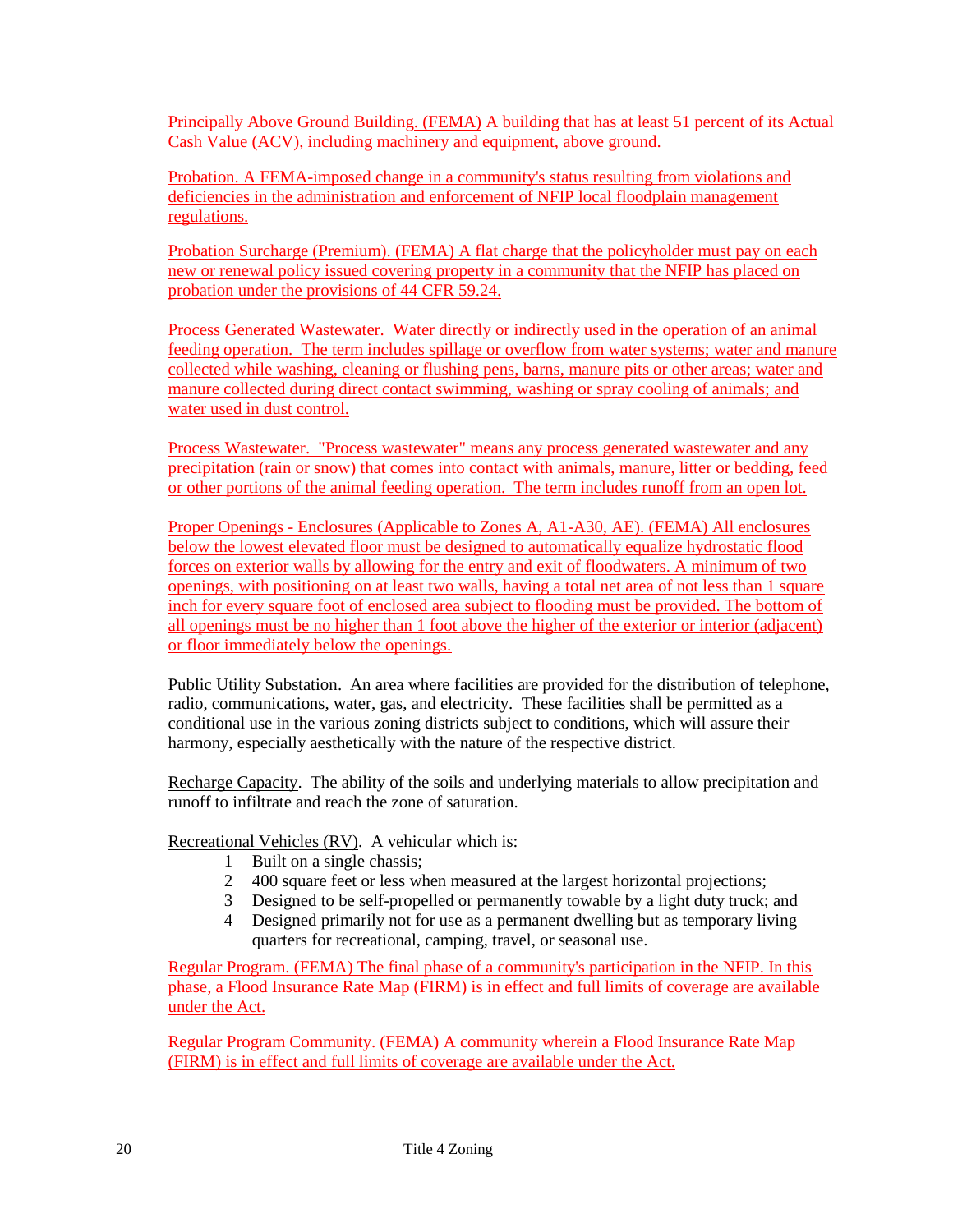REM (Roentgen Equivalent In Man). A measurement of the biological effects resulting from ionizing radiant energy where Roentgen is the amount of radiation leading to the absorption of 88 ergs of energy per gram of air.

Repetitive Loss Structure. (FEMA) An NFIP-insured structure that has had at least two paid flood losses of more than \$1,000 each in any 10-year period since 1978.

Replacement Cost Value (RCV). (FEMA) The cost to replace property with the same kind of material and construction without deduction for depreciation.

Residential Building. (FEMA) A non-commercial building designed for habitation by one or more families or a mixed-use building that qualifies as a single-family, 2 - 4 family, or other residential building.

Residential Condominium Building. (FEMA) A building, owned and administered as a condominium, containing 1 or more family units and in which at least 75 percent of the floor area is residential.

Residential Condominium Building Association Policy (RCBAP). (FEMA) See "Standard Flood Insurance Policy (SFIP)-Residential Condominium Building Association Policy (RCBAP)."

Residential Property. (FEMA) Either a residential building or the contents within a residential building, or both.

Route. The location of a High Voltage Transmission Line between two end points. The route may have a variable width of up to 1.25 miles.

Salvage Yard. The use of more than seven hundred fifty (750) square feet of open storage on any lot, portion of a lot, or tract of land for sale, storage, keeping, or for the abandonment, dismanteling, or wrecking of automobiles or other vehicles, machines, or parts thereof.

Section 1316. (FEMA) Section of the National Flood Insurance Act of 1968, as amended, which states that no new flood insurance coverage shall be provided for any property that FEMA finds has been declared by a duly constituted state or local zoning authority or other authorized public body to be in violation of state or local laws, regulations or ordinances that are intended to discourage or otherwise restrict land development or occupancy in floodprone areas.

Severe Repetitive Loss Building. (FEMA) Any building that:

1.Is covered under a Standard Flood Insurance Policy made available under this title;

2.Has incurred flood damage for which:

a. Four or more separate claim payments have been made under a Standard Flood Insurance Policy issued pursuant to this title, with the amount of each such claim exceeding \$5,000, and with the cumulative amount of such claims payments exceeding \$20,000; *or*

b. At least two separate claims payments have been made under a Standard Flood Insurance Policy, with the cumulative amount of such claim payments exceed the fair market value of the insured building on the day before each loss.

Severe Repetitive Loss Property. (FEMA) Either a severe repetitive loss building or the contents within a severe repetitive loss building, or both.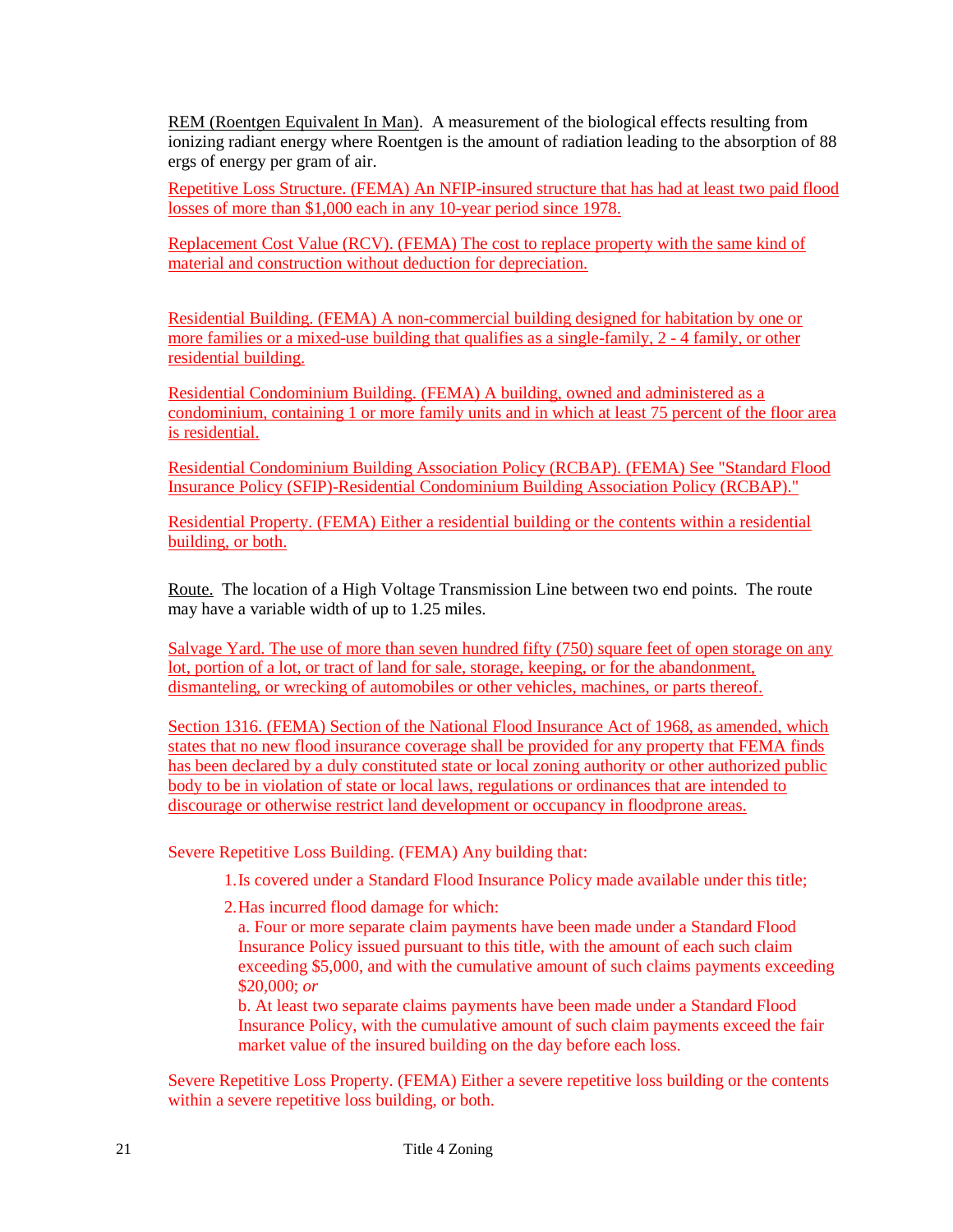Shall. "Shall" means that the condition is an enforceable requirement of this permit.

Shallow Aquifer. An aquifer vulnerable to contamination because the permeable material making up the aquifer (a) extends to the land surface so percolation water can easily transport contaminants from land surface to the aquifer, or (b) extends to near the land surface and lacks a sufficiently thick layer of impermeable material on the land or near the land surface to limit percolation water from transporting contaminants from the land surface to the aquifer.

Shallow Well. A well which is located in a shallow aquifer.

Salvage Yards. The use of more than seven hundred fifty (750) square feet of open storage on any lot, portion of a lot, or tract of land for the sale, storage, keeping, or for the abandonment, dismantling, or wrecking of automobiles or other vehicles, machines, or parts thereof. (See also Junkyards).

Shelterbelts/Fieldbelts. A strip or belt of trees or shrubs established to reduce soil erosion and to protect yards, lots, buildings, livestock, residences, recreation areas, and wildlife from wind. Shade and ornamental trees are not considered as shelterbelts. For the purpose of this ordinance, a shelterbelt shall include ten (10) or more trees planted in a line forming a row and separating each row by a distance of forty (40) feet or less.

Shooting/Hunting Preserve. Any acreage, either privately owned or leased, on which hatchery raised game is released for the purpose of hunting for a fee, over an extended season.

Should. "Should" means that the condition is a recommendation. If violations of the permit occur, the County will evaluate whether the producer implemented the recommendations contained in this permit that may have helped the producer to avoid the violation.

Sign. Any device designed to inform or attract the attention of persons not on the premises on which the sign is located, provided, however, that the following shall not be included in the application of the regulations herein:

1. Signs not exceeding one (1) square foot in area bearing only property numbers, post office box numbers, names of occupants of premises, or other identification of premises not having commercial connotations;

2. Flags and insignias of any government except when displayed in connection with commercial promotion;

3. Legal notices, identification, informational, or directional signs erected or required by governmental bodies;

4. Integral decorative or architectural feature of buildings, except letters, trademarks, moving parts, or moving lights; and

5. Signs directing and guiding traffic and parking on private property, but bearing no advertising matter.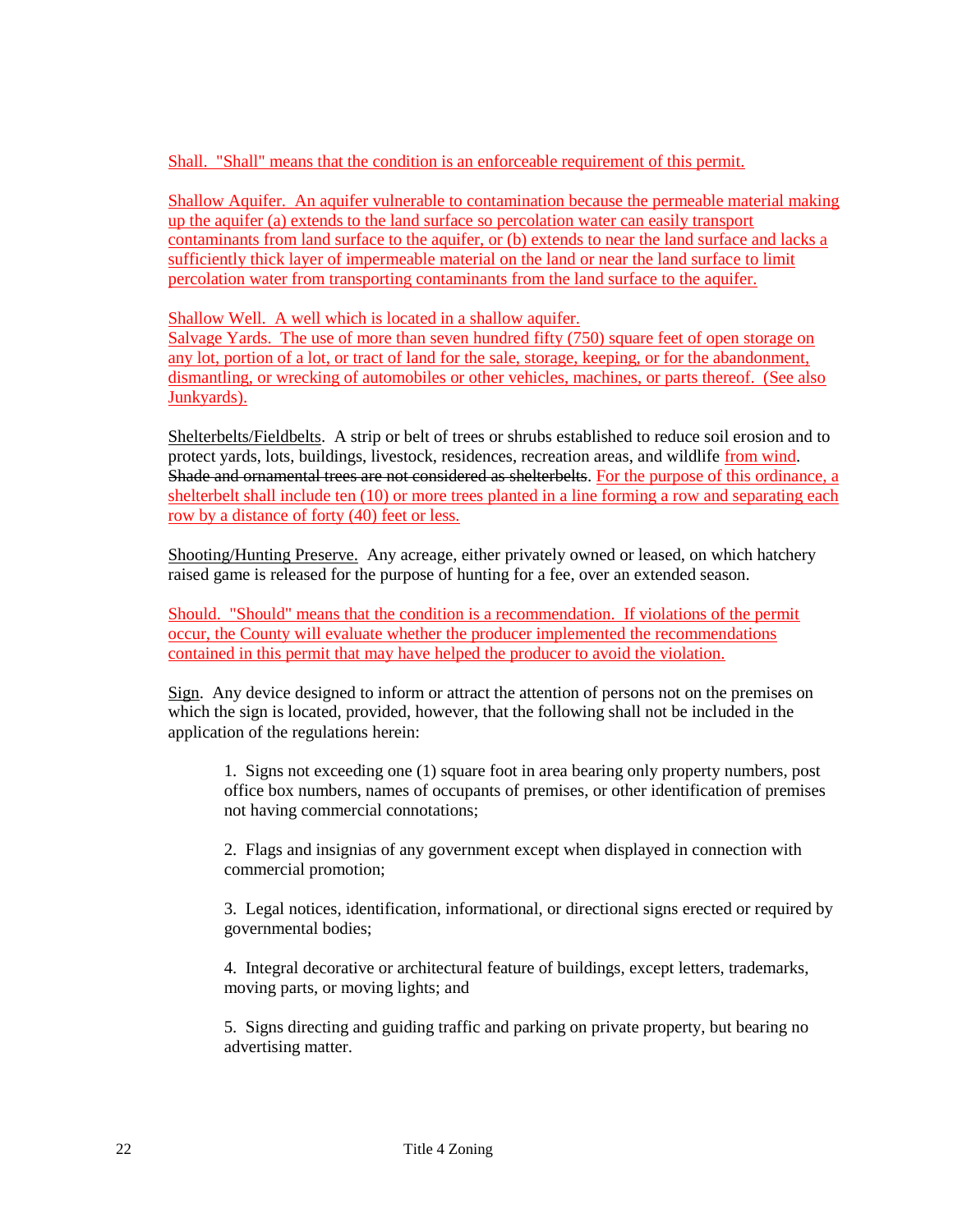Sign, Off-site. A sign other than an exterior or interior on-site sign. Off-site signs are more conventionally known as billboards regardless of size.

Sign, On-site, Exterior. An exterior sign relating to its subject to the premises on which it is located, or to products, accommodations, services, or activities on the premises. Exterior on-site signs do not include signs erected by outdoor advertising industry in the conduct of the outdoor advertising business, such as billboards, which are off-site signs.

Sign, On-site, Interior. A sign on the interior of a structure relating its subject matter to the premises on which it is located, or to products, accommodations, services or activities on the premises. As long as any such sign is not normally viewable from the exterior of the premises, it shall not be regulated by this Title.

Significant Contributor of Pollution. To determine if a concentrated animal feeding operation meets this definition, the following factors are considered:

1. Size of feeding operation and amount of manure reaching waters of the state;

2. Location of the feeding operation in relation to waters of the state;

3. Means of conveyance of manure and process wastewater into waters of the state;

4. The slope, vegetation, rainfall and other factors affecting the likelihood or frequency of discharge of animal wastes and process wastewater into waters of the state.

Small Wind Energy Conservation System or SWECS. A WECS facility with a single tower height of less than seventy-five (75) feet used primarily for on-site consumption of power.

Special Exception/Conditional Use. A special exception is a use that would not be appropriate generally or without restriction throughout the zoning district, but which, if controlled as to the number, area, location or relation to the neighborhood would promote the public health, safety, welfare, morals, order, comfort, convenience, appearance, prosperity, or general welfare. Such uses may be permitted in such zoning district as special exceptions, if specific provisions for such special exception is made in this Title.

Start of Construction. Includes substantial improvement, and means the date the Building Permit was issued, providing the actual start of construction, repair, reconstruction, placement, or other improvement was within 180 days of the permit date. The actual start means the first placement of permanent construction for a structure on a site, such as the pouring of slab or footings, the installation of piles, the construction of columns, or any work beyond the stage of excavation, or the placement of a manufactured home on a foundation. Permanent construction does not include land preparation, such as clearing, grading and filling, nor does it include the installation of streets and/or walkways, nor does it include excavation for a basement, footings, piers, or foundations or the erection of temporary forms.

Street Line. The lot line abutting right-of-way line.

Structure. Anything constructed or erected with a fixed location on the ground, or attached to something having a fixed location on the ground; among other things, structures include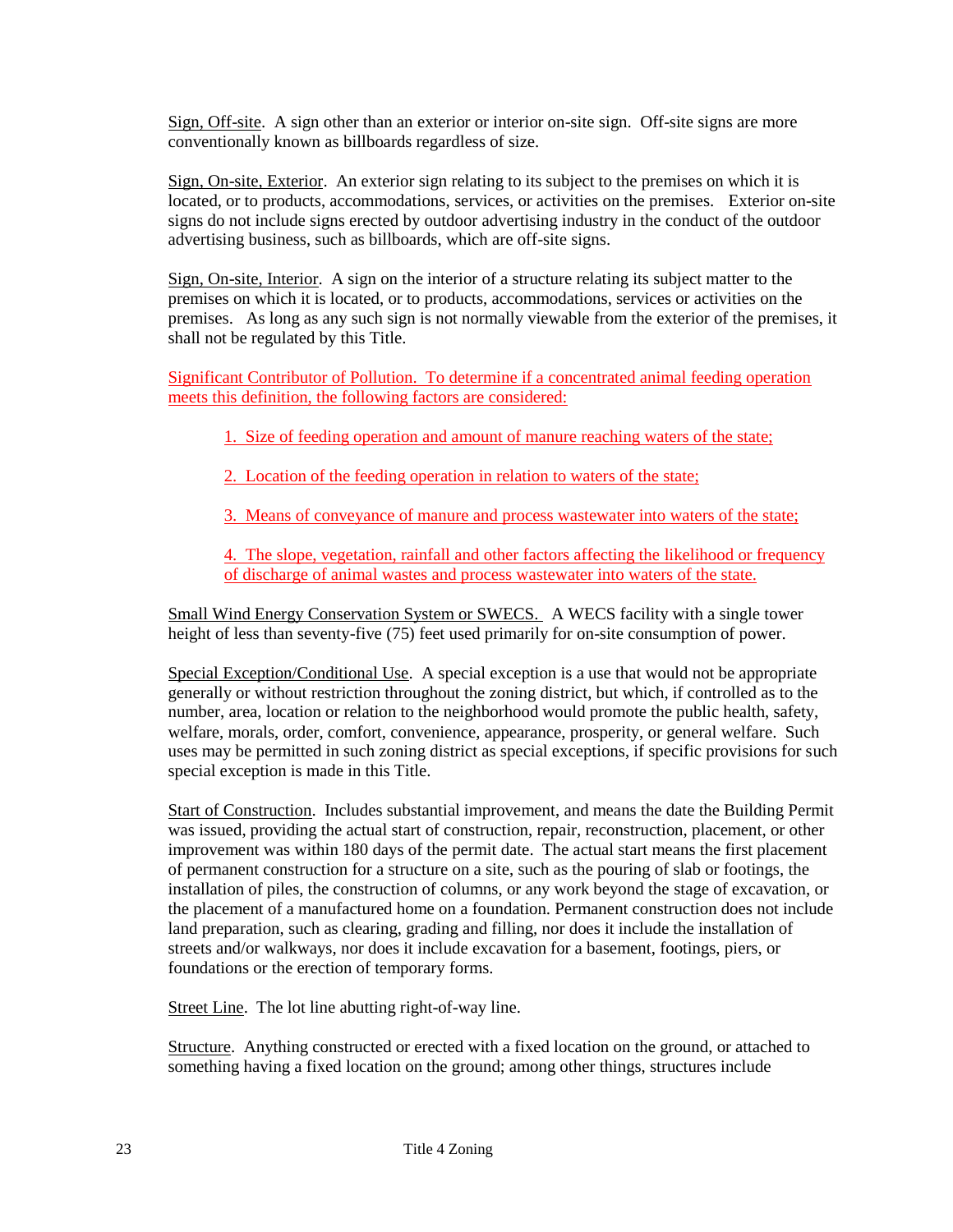buildings, mobile or manufactured homes, walls, gas or liquid storage tank, (that is principally above ground) signs, fences and billboards.

Substantial Damage. Damage of any origin sustained by a structure whereby the cost of restoring the structure to its before damaged condition would equal or exceed 50 percent of the market value of the structure before the damage occurred.

Substantial Improvement. Any reconstruction, rehabilitation, addition or other improvement of a structure, the cost of which equals or exceeds 50 percent of the market value of the structure before "start of construction" of the improvement. This includes structures which have incurred "substantial damage", regardless of the actual repair work performed. The term does not, however, include either:

- 1. Any project for improvement of a structure to correct existing violations of state or local health, sanitary, or safety code specifications which have been identified by the local code enforcement official and which are the minimum necessary conditions or
- 2. Any alteration of a "historic structure", provided that the alteration will not preclude the structure's continued designation as a "historic structure."

System Height. The height above grade of the tallest point of the WECS, including the rotor radius.

Telecommunication. The technology which enables information to be exchanged through the transmission of voice, video, or data signals by means of electrical or electromagnetic systems.

Tiny Home. A tiny home is typically a small residential structure under 500 square feet.

Tiny Home Movement. Is an architectural and social movement that advocates living simply in small homes that can provide much-needed cost-effective and energy-efficient housing, and can be a creative solution to the current housing crisis.

Tower Height. The height above grade of the fixed portion of the tower, excluding the wind turbine itself.

Travel Trailer. A trailer drawn especially by an automobile and equipped for use (as while traveling) as a dwelling.

Trailer House. A large trailer, fitted with parts for connection to utilities, that can be installed on a relatively permanent site and that is used as a residence. Also called *manufactured home.*

Truck or Equipment Terminal. Any lot, structure or premises used for the parking or storage of capital equipment such as trucks, trailers, or other like equipment, over 3/4 ton capacity.

Turbine. The parts of the WECS including the blades, generator and tail.

Utility Substation. See Public Utility Substation.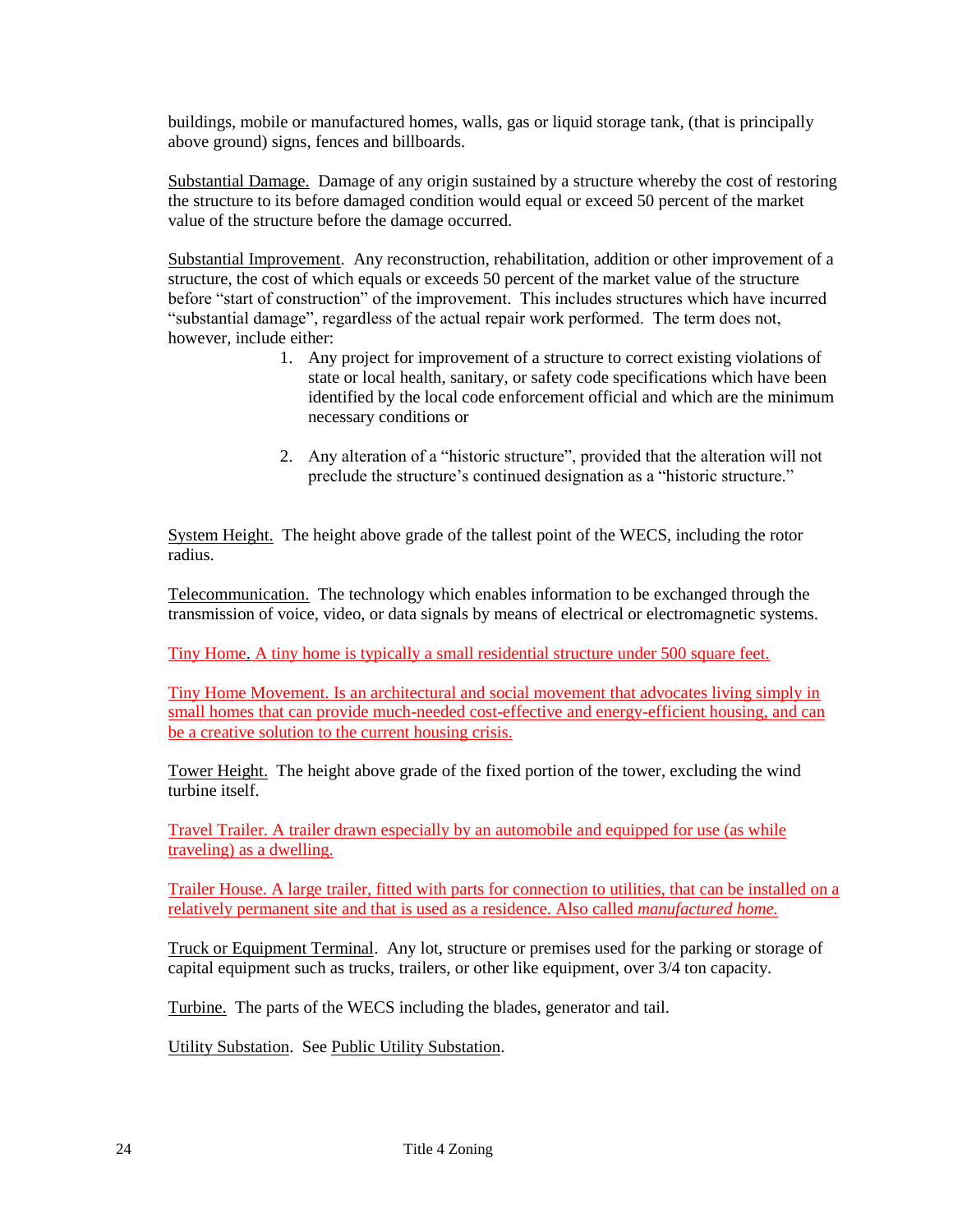Variance. A variance is a relaxation of the terms of Title 4 where such variance will not be contrary to the public interest and where, owing to conditions peculiar to the property and not the result of the actions of the applicant, a literal enforcement of this Title would result in unnecessary and undue hardship. As used in this Title, a variance is authorized only for height, area, and size of structure or size of yards and open spaces; establishment or expansion of a use otherwise prohibited shall not be allowed by variance, nor shall a variance be granted because of the presence of nonconformity in the zoning district. This is NOT to be confused with a conditional use.

Violation. The failure of a structure or other development to be fully compliant with the community's floodplain management regulations. A structure or other development without the elevation certificate, other certifications, or other evidence of compliance required in this Title is presumed to be in violation until such time as that documentation is provided.

Water of the State. "Water of the State" means all waters within the jurisdiction of this state, including all streams, lakes, ponds, impounding reservoirs, marshes, watercourses, waterways, wells, springs, irrigation systems, drainage systems, and all other bodies or accumulations of water, surface and underground, natural or artificial, public or private, situated wholly or partly within or bordering upon the state.

Water Surface Elevation. The height, in relation to the National Geodetic Vertical Datum (NGVD) of 1929 (or other datum, where specified), of floods of various magnitudes and frequencies in the floodplains.

Water Table. The upper surface of a zone of saturation where the body of groundwater is not confined by an overlying impermeable zone.

Wildlife Propogation. Means the production of offspring that qualify as wildlife from captive live wildlife parents.

Wind Energy Conservation System or WECS. A commonly owned and/or managed integrated system that converts wind movement into electricity. All of the following are encompassed in this definition of system:

- 1. Tower or multiple towers,
- 2. Generator(s),
- 3. Blades,
- 4. Power collection systems, and
- 5. Electric interconnection systems or portion thereof dedicated to the WECS.

Wireless Telecommunications Antenna. A device, dish or array used to transmit or receive telecommunication signals.

Wireless Telecommunications Equipment Shelter. The structure in which the electronic receiving and relay equipment for a wireless telecommunications facility is housed.

Wireless Telecommunications Facility. A facility consisting of the equipment and structures involved in receiving telecommunications or radio signals from a mobile radio communications source and transmitting those signals to a central switching computer which connects the mobile unit with the land-based telephone lines.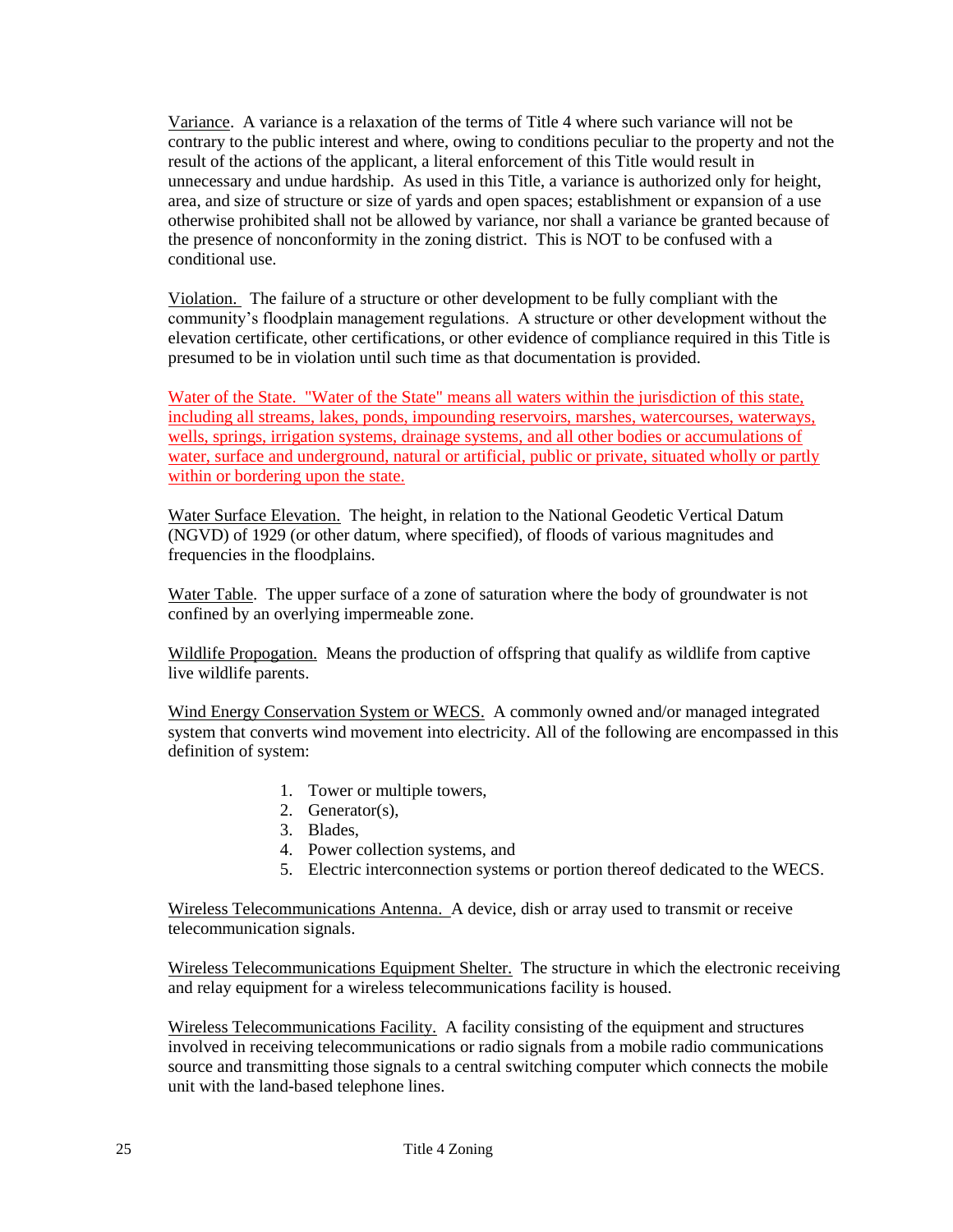Wireless Telecommunications Tower. A structure intended to support equipment used to transmit and/or receive telecommunications signals including monopoles, guyed and lattice construction steel structures.

Yard. A required open space other than a court, unoccupied and unobstructed by any structure or portion of a structure from thirty (30) inches above the grade of the lot upward, provided, however, that fences, walls, poles, posts, and other customary yard accessories, ornaments, and furniture may be permitted in any yard subject to height limitations and requirements limiting obstruction of visibility.

Yard, Front. A yard extending between side lot lines across the front of a lot adjoining a public street. In any required front yard, no fence or wall shall be permitted which materially impedes vision across such yard above the height of thirty (30) inches and no hedge or other vegetation shall be permitted which materially impedes vision across such yard between the height of thirty (30) inches to ten (10) feet.

In the case of through lots, unless the prevailing front yard pattern on adjoining lots indicates otherwise, front yards that would normally be required on a through lot is not in keeping with the prevailing yard pattern, the administrative official may waive the requirement for the normal front yard and substitute, therefore, a special yard requirement which shall not exceed the average of the yards provided on adjacent lots.

In the case of corner lots which do not have reversed frontage, a front yard of the required depth shall be provided in accordance with the prevailing yard pattern and a second front yard of half the depth required generally for front yards in the district shall be provided on the other frontage.

In the case of reversed frontage corner lots, a front yard of required depth shall be provided on either frontage, and a second front yard of half the depth required generally for front yards in the district shall be provided on the other frontage.

In the case of corner lots with more than two (2) frontages, the administrative official shall determine the front yard requirements, subject to the following limitations:

- 1. At least one front yard shall be provided having the full depth required generally in the district; and
- 2. No other front yard on such lot shall have less than half the full depth required generally.

Depth of required front yards shall be measured at right angles to a straight line joining the foremost points of the side lot lines. The foremost point of the side lot line, in the case of rounded property corners at street intersections, shall be assumed to be the point at which the side and front lot lines would have met without such rounding. Front and rear yard lines shall be parallel.

Yard, Side. A yard extending from the rear line of the required front yard to the rear lot line, or in the absence of any clearly defined rear lot line to the point of the lot farthest from the intersection of the lot line involved with the public street.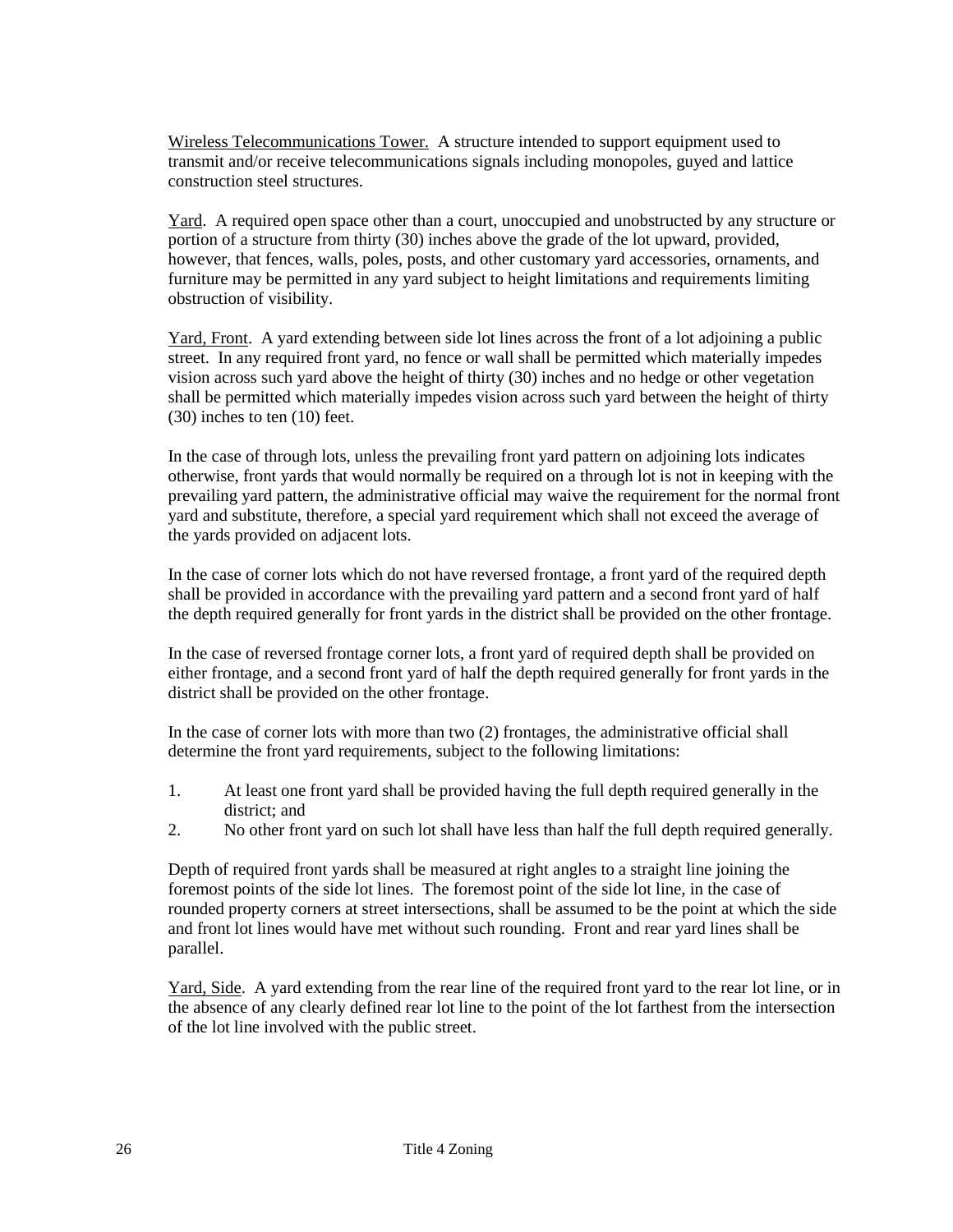In the case of through lots, side yards shall extend from the rear lines of front yards required. In the case of corner lots, yards remaining after full and half depth front yards have been established shall be considered side yards.

Width of a required side yard shall be measured in such a manner that the yard established is a strip of the minimum width required by the district regulations with its inner edge parallel with the side lot line.

Yard, Rear. A yard extending across the rear of the lot between inner side yard lines. In the case of through lots and corner lots, there will be no rear yards, but only front and side yards.

Depth of a required rear yard shall be measured in such a manner that the yard established is a strip of the minimum width required by the district regulations with its inner edge parallel with the rear lot line.

Yard, Special. A yard behind any required yard adjacent to a public street, required to perform the same functions as a side or rear yard, but adjacent to a lot line so placed to perform like functions as a side yard, but next to a lot line so located or oriented that neither the term side yard nor the term rear yard clearly applies. In such cases, the administrative official shall require a yard with minimum dimensions as generally required for a side yard or a rear yard in the district, determining which shall apply by the relation of the portion of the lot on which the yard is to be placed to the adjoining lot(s), with due consideration to the orientation and placement of structures and buildable areas thereon.

Zone A. Areas subject to inundation by the 1-percent-annual-chance flood event. Because detailed hydraulic analyses have not been performed, no Base Flood Elevations (BFEs) or flood depths are shown.

Zone AE. Areas subject to inundation by the 1-percent-annual-chance flood event determined by detailed methods. BFEs are shown within these zones. (Zone AE is used on new and revised maps in place of Zones A1–A30.)

Zone Floodway. A floodway is the *area of the floodplain that should be kept free of obstructions to allow floodwaters to move downstream*. Rivers and streams where FEMA has prepared detailed engineering studies may also have designated floodways. For most rivers and streams, the floodway is where the water is likely to be the deepest and fastest.

Zone X-shaded. Moderate risk areas within the 0.2-percent-annual-chance floodplain, areas of 1 percent-annual-chance flooding where average depths are less than 1 foot, areas of 1-percentannual-chance flooding where the contributing drainage area is less than 1 square mile, and areas protected from the 1-percent-annual-chance flood by a levee. No BFEs or base flood depths are shown within these zones. (Zone X (shaded) is used on new and revised maps in place of Zone B.)

Zone X-shaded. Minimal risk areas outside the 1-percent and 0.2-percent-annual-chance floodplains. No BFEs or base flood depths are shown within these zones. (Zone X (unshaded) is used on new and revised maps in place of Zone C.)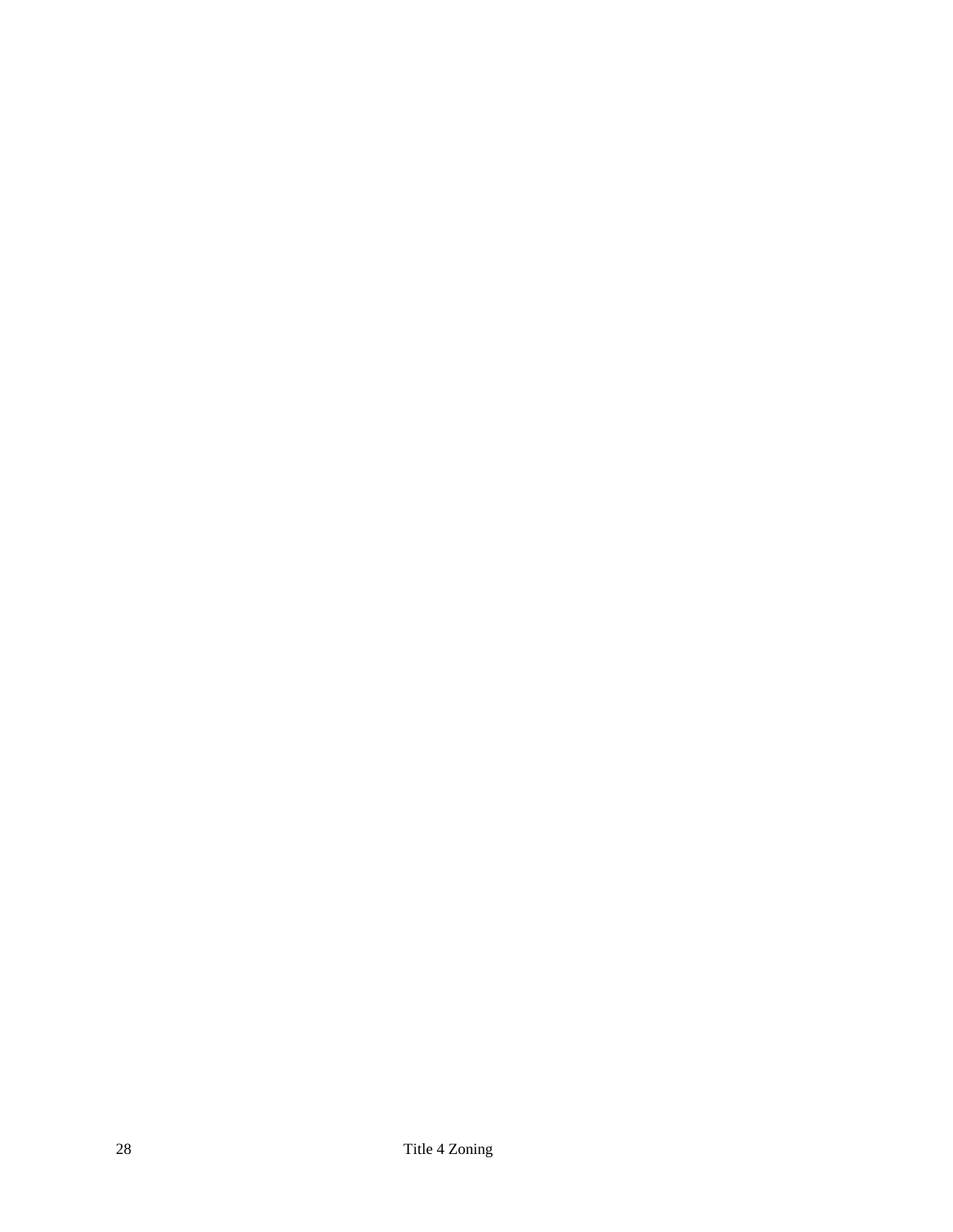# **CHAPTER 4.02 JURISDICTION**

- 4.0201 Jurisdiction. The provisions of Title 4 shall apply within the unincorporated area of Brown County, South Dakota, (excluding areas of joint jurisdiction being: **three (3) miles of Aberdeen**, one (1) mile of Groton, one (1) mile of Hecla, one-half (1/2) mile of Frederick, and one and onehalf (1 1/2) miles of Warner City limits; and also including the incorporated communities of Claremont, Columbia and Stratford, as established on the map entitled "The Official Zoning Map of Brown County, South Dakota".
- 4.202 Provisions of Title 4 Declared to be Minimum Requirements. In their interpretation and application, the provisions of this Title shall be held to be minimum requirements, adopted for the promotion of the public health, safety, morals, or general welfare. This Title is not intended to repeal, abrogate, or impair any existing easements, covenants, or deed restrictions. Whenever the provisions require a greater width or size or yards, courts, or other spaces, or require a lower height of buildings or less number of stories or require a greater percentage of lot to be left unoccupied, or impose other higher standards that are required, in any other ordinance, the provisions of this Title shall govern.

Wherever the provisions of any other ordinance require a greater percentage of lot to be left unoccupied, or impose other higher standards than are required by the provisions of this Title, the provisions of such ordinance shall govern.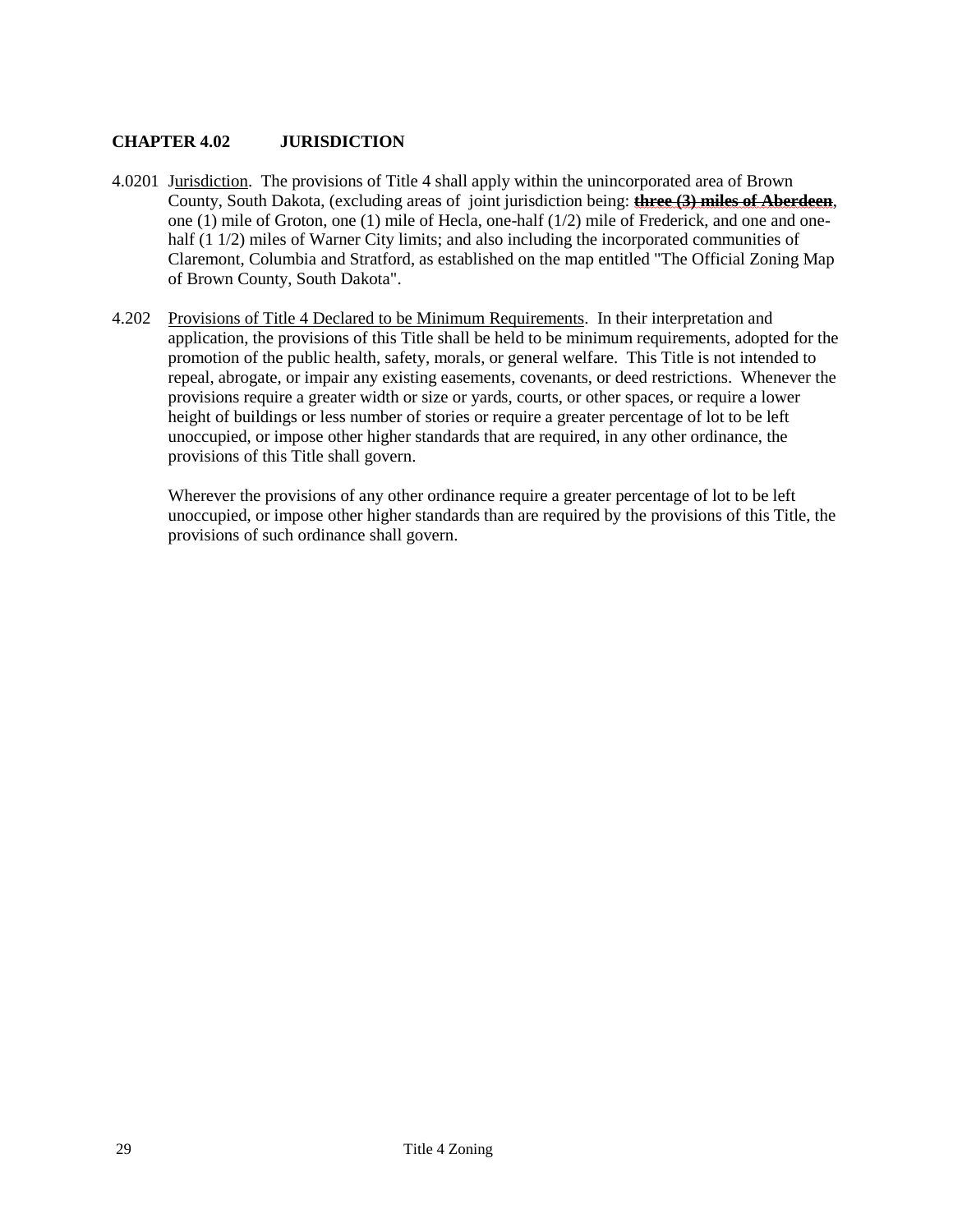## **CHAPTER 4.03 OFFICIAL ZONING MAP AND BOUNDARY INTERPRETATION**

- 4.0301 General. The County is hereby divided into zones, or districts, as shown on the Official Zoning Map, which, together with all explanatory matter thereof, is hereby adopted by reference and declared to be a part of this Title. The Official Zoning Map shall be identified by the signature of the Chairman of the Board of County Commissioners attested by the County Auditor and bearing the seal of the County under the following words: "This is to certify that this is the Official Zoning Map referred to in Chapter 4.03 enacted by Revised Ordinance No. 2 of Brown County, South Dakota," together with date of the adoption of this revised Ordinance.
- 4.0302 Zoning Map Changes. If, in accordance with the provisions of Title 4, changes are made in the district boundaries or other matter portrayed on the Official Zoning Map, such changes shall be entered on the Official Zoning Map promptly after the amendment has been approved by the Board of County Commissioners with an entry on the Official Zoning Map as follows: "On /Date/, by official action of the Board of County Commissioners, the following change/changes were made in the Official Zoning Map: /brief description of nature of change/," which entry shall be signed by the Chairman of the Board of County Commissioners and attested by the County Auditor. No amendment to Title 4 which involves matters portrayed on the Official Zoning Map shall become effective until after such change and entry has been made on said Map.

No changes of any nature shall be made in the Official Zoning Map or matter shown thereon except in conformity with the procedures set forth in this Title.

Any unauthorized change of whatever kind by any person or persons shall be considered a violation of this Ordinance and punishable as provided under Chapter 4.28.

Regardless of the existence of purported copies of the Official Zoning Map which may, from time to time, be made or published, the Official Zoning Map, which shall be located in the Office of the County Auditor, shall be the final authority as to the current zoning status of land and water areas, buildings, and other structures in the County.

4.0303 Zoning Map Replacement. In the event that the Official Zoning Map becomes damaged, destroyed, lost or difficult to interpret because of the nature or number of changes and additions, the Board of County Commissioners may, by resolution, adopt a new Official Zoning Map, which shall supersede the prior Official Zoning Map. The new Official Zoning Map may correct drafting or other errors or omissions in the prior Official Zoning Map, but no such correction shall have the effect of amending the original Official Zoning Map, or any subsequent amendment thereof. The new Official Zoning Map shall be identified by the signature of the Chairman of the Board of County Commissioners attested by the County Auditor and bearing the seal of the County under the following words:

"This is to certify that this Official Zoning Map supersedes and replaces the Official Zoning Map adopted "*date of adoption"* of zoning map being replaced/ as part of Ordinance No. 1, Second Revision of Brown County Ordinances, Brown County, South Dakota."

Unless the prior Official Zoning Map has been lost, or has been totally destroyed, the prior map or any significant parts thereof remaining shall be preserved, together with all available records pertaining to its adoption or amendment.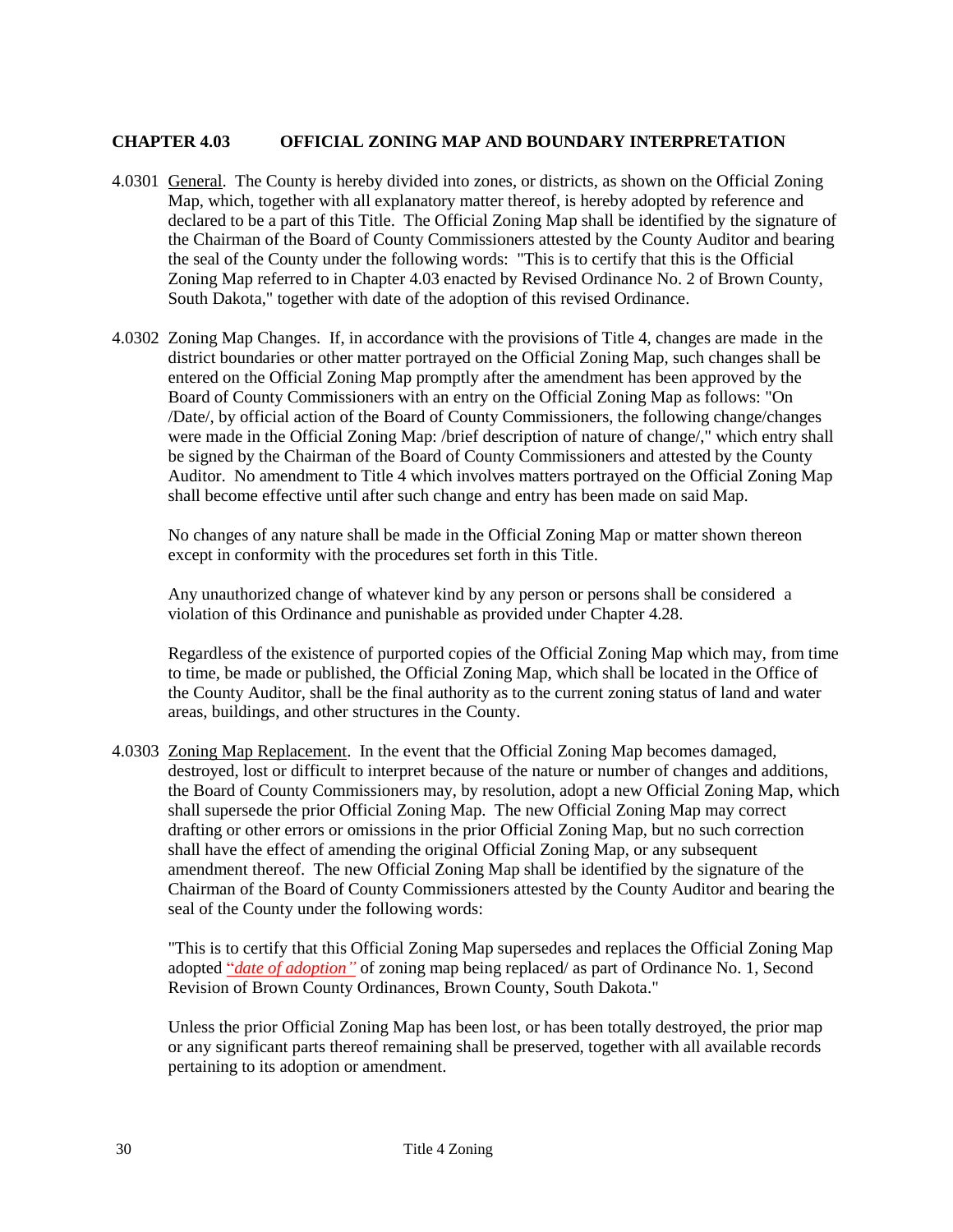- 4.0304 Rules for Interpretation of District Boundaries. Where uncertainty exists as to the boundaries of districts as shown on the Official Zoning Map, the following rules shall apply:
	- 1. Boundaries indicated as approximately following the centerlines of streets, highways, or alleys, shall be construed to follow such centerlines;
	- 2. Boundaries indicated as approximately following platted lot lines shall be construed as following such lot lines;
	- 3. Boundaries indicated as approximately following city limits shall be construed as following such city limits;
	- 4. Boundaries indicated as following railroad lines shall be construed to be midway between the main tracks;
	- 5. Boundaries indicated as following shorelines shall be construed to follow such shorelines, and in the event of change in the shorelines, shall be construed as moving with the actual shoreline; boundaries indicated as approximately following the centerline of streams, rivers, canals, lakes, or other bodies of water shall be construed to follow such centerlines;
	- 6. Boundaries indicated as parallel to or extensions of features indicated in subsections 1 through 5 above shall be so construed. Distances not specifically indicated on the Official Zoning Map shall be determined by the scale of the Map;
	- 7. Where physical or cultural features existing on the ground are at variance with those shown of the Official Zoning Map, or in other circumstances not covered by subsections 1 through 6 above, the County Planning Commission and/or Board of Adjustment shall interpret the district boundaries;
	- 8. Where a district boundary line divides a lot which was in single ownership at the time of passage of this Ordinance, the County Planning Commission may permit, as a special exception, the extension of the regulations for either portion of the lot not to exceed fifty (50) feet beyond the district line into the remaining portion of the lot.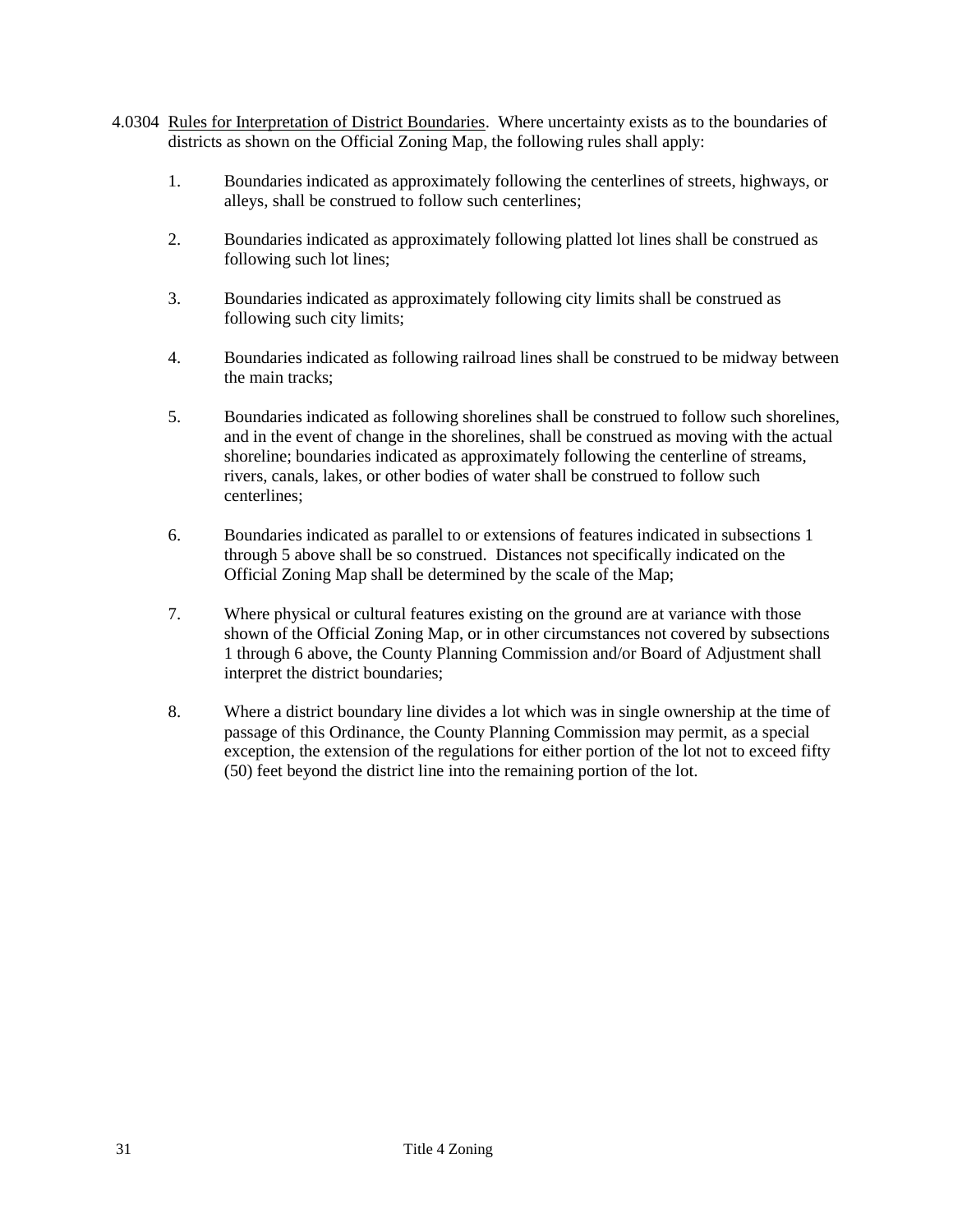## **CHAPTER 4.04 APPLICATION OF DISTRICT REGULATIONS**

- 4.0401 General. The regulations set forth within each district shall be minimum regulations and shall apply uniformly to each class or kind of structure or land, and particularly, except as hereinafter provided.
- 4.0402 Zoning Affects Every Building and Use. No building, structure, or land shall hereafter be used or occupied, and no building or structure or part thereof shall hereafter be erected, constructed, reconstructed, moved, or structurally altered except in conformity with all of the regulations herein specified for the district in which it is located.
- 4.0403 Performance Standards. No building or other structure shall hereafter be erected or altered;
	- 1. To exceed the height or bulk;
	- 2. To accommodate or house a greater number of families;
	- 3. To occupy a greater percentage of lot area; and

4. To have narrower or smaller rear yards, front yards, side yards, or other open spaces; than herein required; or in any other manner contrary to the provisions of this Title.

- 4.0404 Open Space, Off-Street Parking, and Loading Space. No part of a yard, other open space, offstreet parking, or loading space required about or in connection with any building for the purpose of complying with this Title, shall be included as part of a yard, open space, or off-street parking or loading space similarly required for any other building.
- 4.0405 Yard and Lot Reduction Prohibited. No yard or lot existing at the time of passage of this Title shall be reduced in dimension or area below the minimum requirements set forth herein. Yards or lots created after the effective date of this Ordinance shall meet at least the minimum requirements established by this Ordinance.
- 4.0406 Unclassified or Unspecified Uses. May be permitted as special exception Conditional Use by the Zoning Board of <del>Zoning</del> Adjustment (BOA) after the County Planning / and Zoning Commission has made a review and recommendation provided that such uses are similar in character to the principal uses permitted in the district.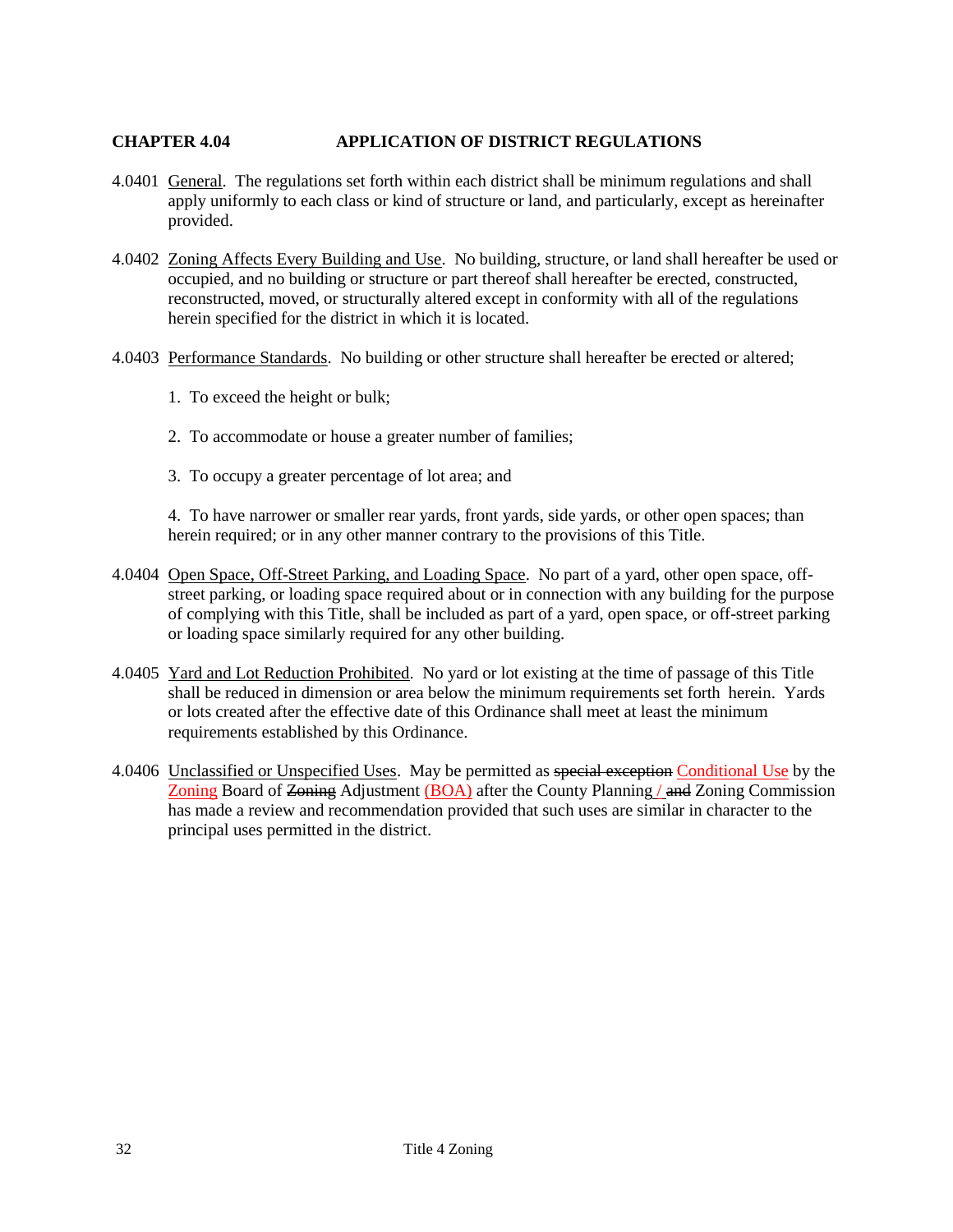# **CHAPTER 4.05 ESTABLISHMENT OF DISTRICTS**

- 4.0501 Planning Commission Recommendations. It shall be a purpose of the Brown County Planning Commission to recommend the boundaries of the various original districts and appropriate regulations to be enforced therein. The Planning Commission shall make a preliminary report and hold public hearings thereon before submitting its final report, and the Board of County Commissioners shall not hold public hearings or take action until it has received the final report of the County Planning Commission.
- 4.0502 Districts Created. For the purposes of zoning, there are hereby created 15 types of districts by which the jurisdictional area defined in Chapter 4.02 shall be divided:

| $(AG-P)$ | Chapter 4.06 Agriculture Preservation District (4.06)               |
|----------|---------------------------------------------------------------------|
| $(M-AG)$ | Chapter 4.07 Mini-Agriculture District (4.07)                       |
| $(R-1)$  | <b>Chapter 4.08 Residential District (4.08)</b>                     |
| $(R-2)$  | Chapter 4.09 Residential – Planned Mobile Home Park District (4.09) |
| $(R-3)$  | Chapter 4.10 Lake Front Residential District (4.10)                 |
| (RU)     | Chapter 4.11 Rural Urban District (4.11)                            |
| $(P-1)$  | <b>Chapter 4.12 Planned Development District (4.12)</b>             |
| (C)      | Chapter 4.13 Commercial District (4.13)                             |
| (HC)     | Chapter 4.14 Highway Commercial District (4.14)                     |
| $(L-I)$  | Chapter 4.15 Light Industrial District 4.15)                        |
| $(H-I)$  | Chapter 4.16 Heavy Industrial District (4.16)                       |
| (CN)     | Chapter 4.17 Conservation District (4.17)                           |
| (RC)     | Chapter 4.18 Recreation District (4.18)                             |
| (FP)     | Chapter 4.19 Floodplain District (4.19)                             |
| (M)      | Chapter 4.20 Municipal, State and County Use District (4.34)        |
|          |                                                                     |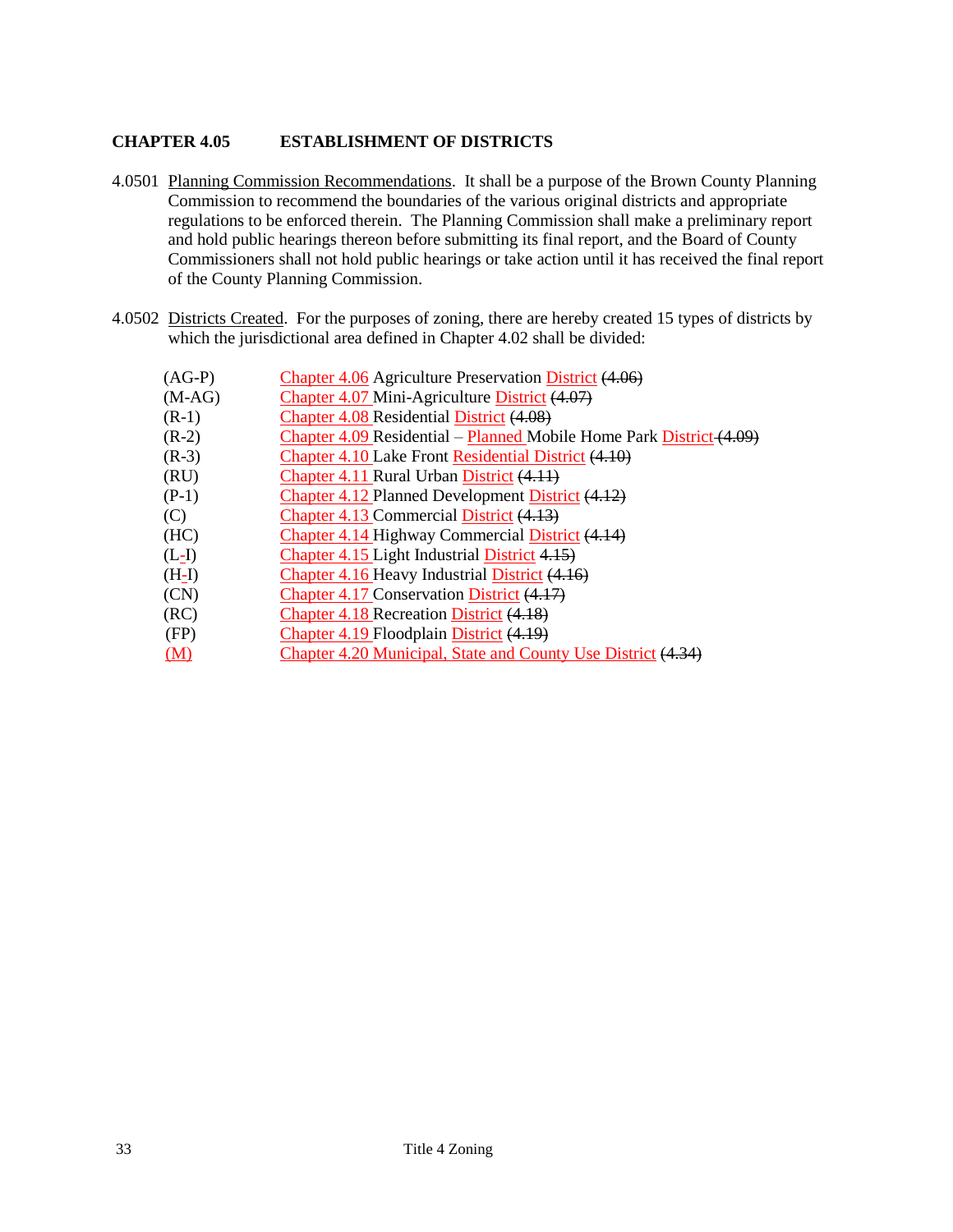# **CHAPTER 4.06 AGRICULTURE PRESERVATION DISTRICT (AG-P)**

- 4.0601 Statement of Intent. The intent of the Agriculture Preservation District is to protect agricultural lands and lands consisting of natural growth from incompatible land uses in order to preserve land best suited to agricultural uses and land in which the natural environment shall be continued; to limit residential, commercial, and industrial development to those areas where they are best suited for reasons of practicality and service delivery.
- 4.0602 Permitted Principal Uses and Structures. The following principal uses and structures shall be permitted in the Agriculture Preservation District:
	- 1. Any form of agriculture including the raising of crops, horticulture (non-commercial), animal husbandry, and poultry husbandry yet excluding commercial feedlots; a.Commercial Feedlots are not a permitted use and require an approval of a Conditional Use Permit through the Zoning Board of Adjustment. b.Also, refer to CAFO regulations in Section 4.32 for commercial feedlots.
	- 2. A family farm unit and their normal accessory buildings including mobile homes;
	- 3. A single-family dwelling/two-family dwelling including a mobile, trailer or modular home; a.Any application for a new residence that will be constructed or placed in unincorporated areas of Brown County after November 01, 2020, must sign and record a "*right to farm*" agriculture easement with said property in the Register of Deeds Office as a Miscellaneous Record (MR). This would allow agricultural operations to continue as normal to perform without complaint of dust, dirt, smell, noise or lights that are generated by *Best Management Practices (BMP)* from SD DENR.
	- 4. Railroad track right-of-way, turn-a-rounds, side rails, off-rails, links, loop tracks;
	- 5. Special Permitted Uses: not available.
- 4.0603 Permitted Accessory Uses and Structures. The following accessory uses and structures shall be permitted in the Agriculture Preservation District:
	- 1. Roadside produce stands in conjunction with a bona fide farm operation on the premises; and
	- 2. Artificial lake(s) of three acres or less.
	- 3. Grain Bins, scales, dryers, conveyor legs, pole buildings, steel buildings, garages, calf shelters, other similar structures.
	- 4. Seasonal Fireworks Stands (11-01-20 effective)
		- a. Permit required operating on-site; Prerequisites to obtaining a Permit are:
			- I. proof of insurance,
			- II. State licensing documents,
			- III. Notification of rural fire department & their signature to a document.
- 4.0604 Special Exceptions/Conditional Uses. After notice and appropriate safeguards, the Zoning Board of Adjustment (BOA) may permit the following as special exceptions/ Conditional Use in the Agricultural Preservation District (AG-P):
	- 1. Home occupation; Hunting Lodges; Bed and Breakfast establishments.
	- 2. Fairgrounds, racetracks, and amusement parks;
	- 3. Utility substations; Communication Towers and Facilities; Wind Energy Conservation Systems;
	- 4. Airports/Heliport;
	- 5. Golf courses, country clubs and golf driving ranges;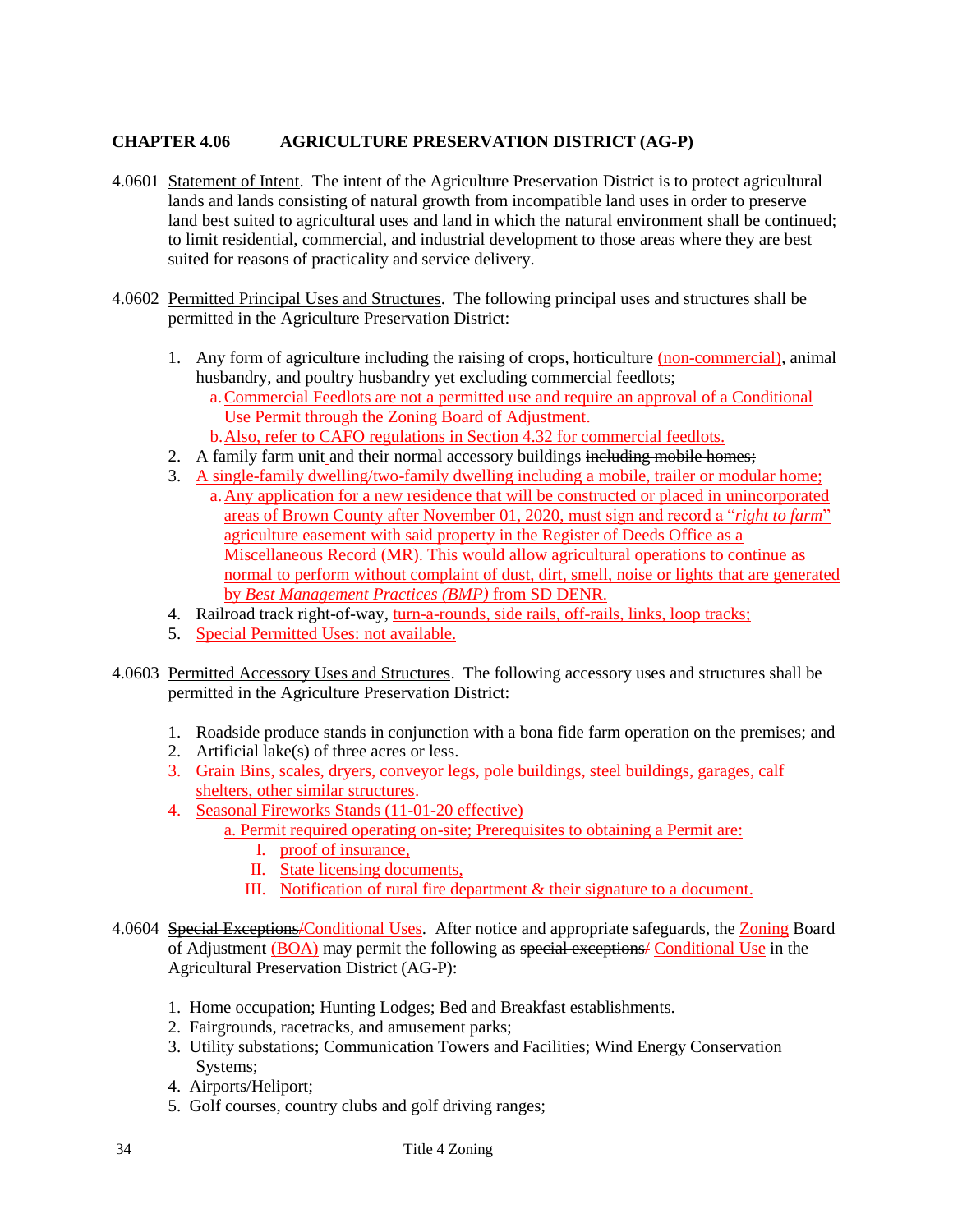- 6. Amphitheaters, stadiums, drive-in movies, arenas, and field houses;
- 7. Go-cart tracts, riding stables, playfields, athletic fields, bowling, swimming pools, and automobile parking;
- 8. Public parks, public recreational areas, churches, and schools;
- 9. Commercial feedlots;
- 10. Operation and maintenance terminal for trucks and other equipment;
- 11. Sand, gravel, or quarry operation, yet not including mineral extraction as defined in Chapter 4.01, 4.0102.
- 12. Sanitary landfill sites in accordance with South Dakota Environmental Protection Agency regulations;
- 13. Cemeteries;
- 14. Kennels and veterinary operations;
- 15. Farm related bulk commodities;
- 16. Farm related agriculture business or agriculture processing;
- 17. Wildlife propagation and game management;
- 18. High voltage lines of 343 KV or greater;
- 19. Mineral exploration provided the following conditions are met:
	- A. The applicant shall provide:
		- 1) A description of the mineral or minerals which are the subject of the exploration;
		- 2) Maps showing the general area within which the exploration operation will be conducted; and
		- 3) A detailed description of the County's environmental conditions, to include surface, land use, and vegetation as well as a detailed description of the area's geologic formations and hydrology from the best available scientific resources.
	- B. The applicant shall provide:
		- 1) Maps indicating the location of the drill sites to the nearest quarter section of land, a technical description of the exploration process, the types of equipment to be used, and the estimated timetable for each phase of work and for final completion of the program.
	- C. The applicant shall provide:
		- 1) A description of the major environmental impacts upon air quality, water quality and quantity, and land use modification presented by the proposed exploration; and
		- 2) A description of the proposed plan to address the identified environmental impacts to include all measures to be taken to prevent soil erosion, water contamination, air contamination, disruption of the area's ecological balance, and any other related hazard to public health and safety.

D. The applicant shall provide for reclamation of the land to its original condition after exploration is completed. Measures to be taken for surface reclamation shall take into account the impact on adjacent land uses and natural resources, and the proposed future use of the lands explored and adjacent lands. The reclamation shall include:

- 1) A reclamation schedule;
- 2) Methods of plugging drill holes;
- 3) Methods of severing and returning topsoil and subsoil;
- 4) Methods of grading, backfilling, and contouring of exploration sites and access roads;
- 5) Methods of waste management and disposal, including liquid and solid wastes; and
- 6) Method of revegetation.

The applicant shall identify specific phases when monitoring; and inspection of the exploration activities shall be conducted by County, State, Federal, or independent personnel to assure compliance with all applicable rules and regulations. If the conditional use permit is granted, the permit shall identify such inspection agency; and it shall be the responsibility of the applicant to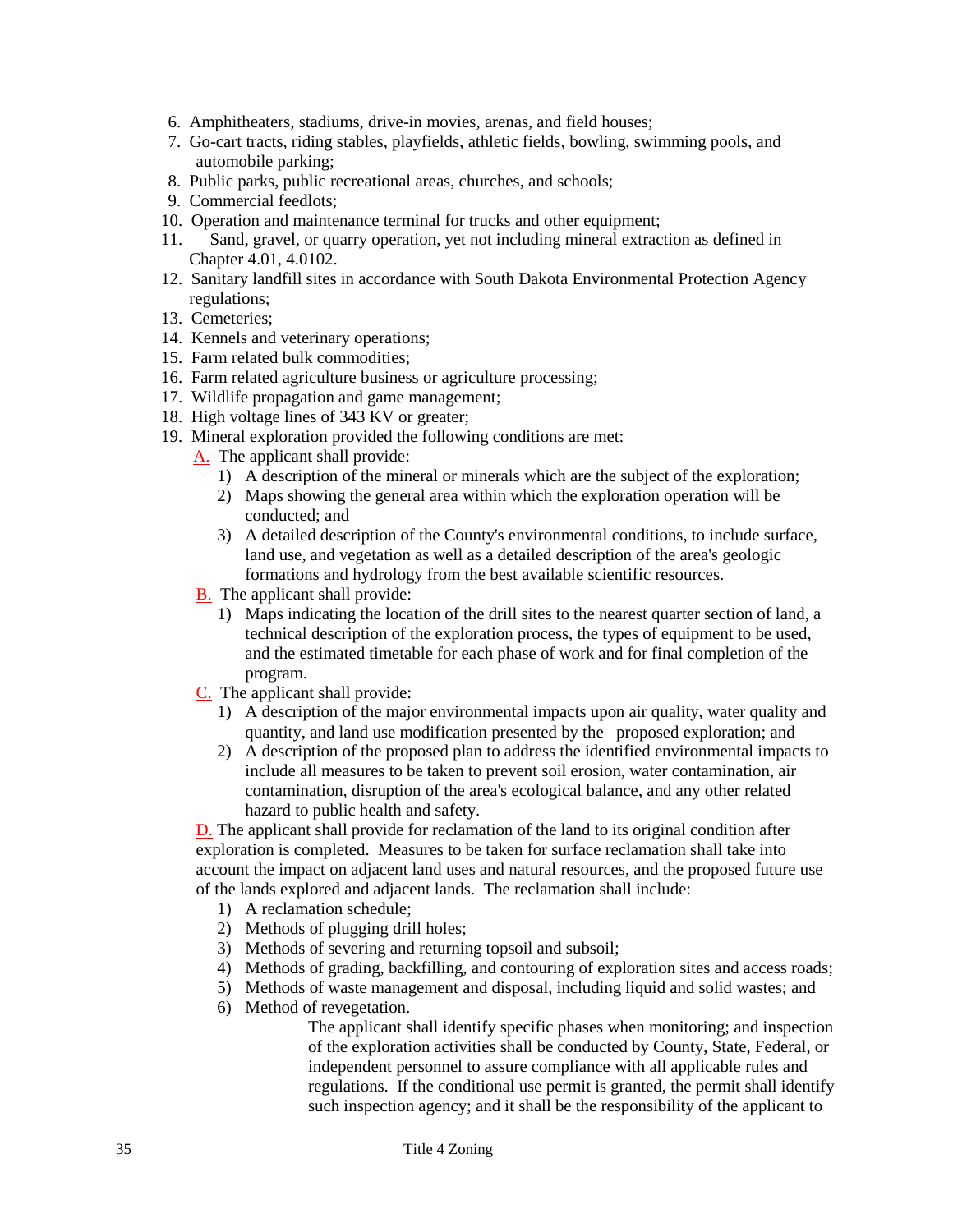notify said agency when monitoring or inspection is required. The applicant shall bear the burden of the cost of the monitoring and inspection program as determined by the Commissioners.

- 7) A special exception/Conditional Use permit; shall be issued only after all conditions specified herein have been met. Evidence of violation of the regulations, including but not limited to air and water contamination, shall be cause for an immediate cessation of exploration activities.
- 20. Concentrated Animal Feeding Operations refer to Chapter 4.32 for standards.
- 21. Greenhouses, nurseries and tree farms provided there is no retail sale of products conducted on the premises.
- 22. Shooting/Hunting Preserve.
- 4.0605 Minimum Lot Requirements. The minimum lot frontage width shall be two hundred (200) feet. The minimum area for any plot, piece, or area of land of contiguous assemblage as established by survey, plot, or deed shall contain an area of not less than forty (40) acres. (Ordinance. 088 amendment)
	- 1. The Planning/Zoning Commission Zoning Board of Adjustment (BOA) may reduce the required land area following the procedures of a Variance to Lot Size (4.2403), providing that:
		- A. The use of the land is for agricultural purposes and that the construction of buildings is confined to the shelter of grain, livestock or agricultural equipment.
	- 2. The minimum area for any residence(s) shall consist of a piece, plot, or deed, occupied or to be occupied by (a) residential dwelling(s) and shall contain an area of not less than forty (40) acres unless:
		- A. If to be occupied by other members of the farm unit (see Definitions), the Planning/ Zoning Commission-Zoning Board of Adjustment (BOA) may reduce the required area following the procedures of a Variance to Lot Size (4.2403), providing that:
			- (1) The minimum lot frontage width shall be two hundred (200) feet.
			- (2) The minimum lot area, not including right-of-way, shall be:
				- a. 2-1/2 acres without a central sewer system or public water supply; or,
				- b. 1 acre with a central sewer system or a public water supply  $(200' \times 545' = 2-1/2 \text{ acres minimum}; 200' \times 218' = 1 \text{ acre minimum})$
		- B. When a residence is to be sited on an abandoned or existing building farm site (see Definitions), the Planning/Zoning Commission-Zoning Board of Adjustment (BOA) may reduce the required area following the procedures of a Variance to Lot Size (4.2403), providing that:
			- (1) The parcel shall be platted using the minimum lot size requirements in item 4.0605-2A.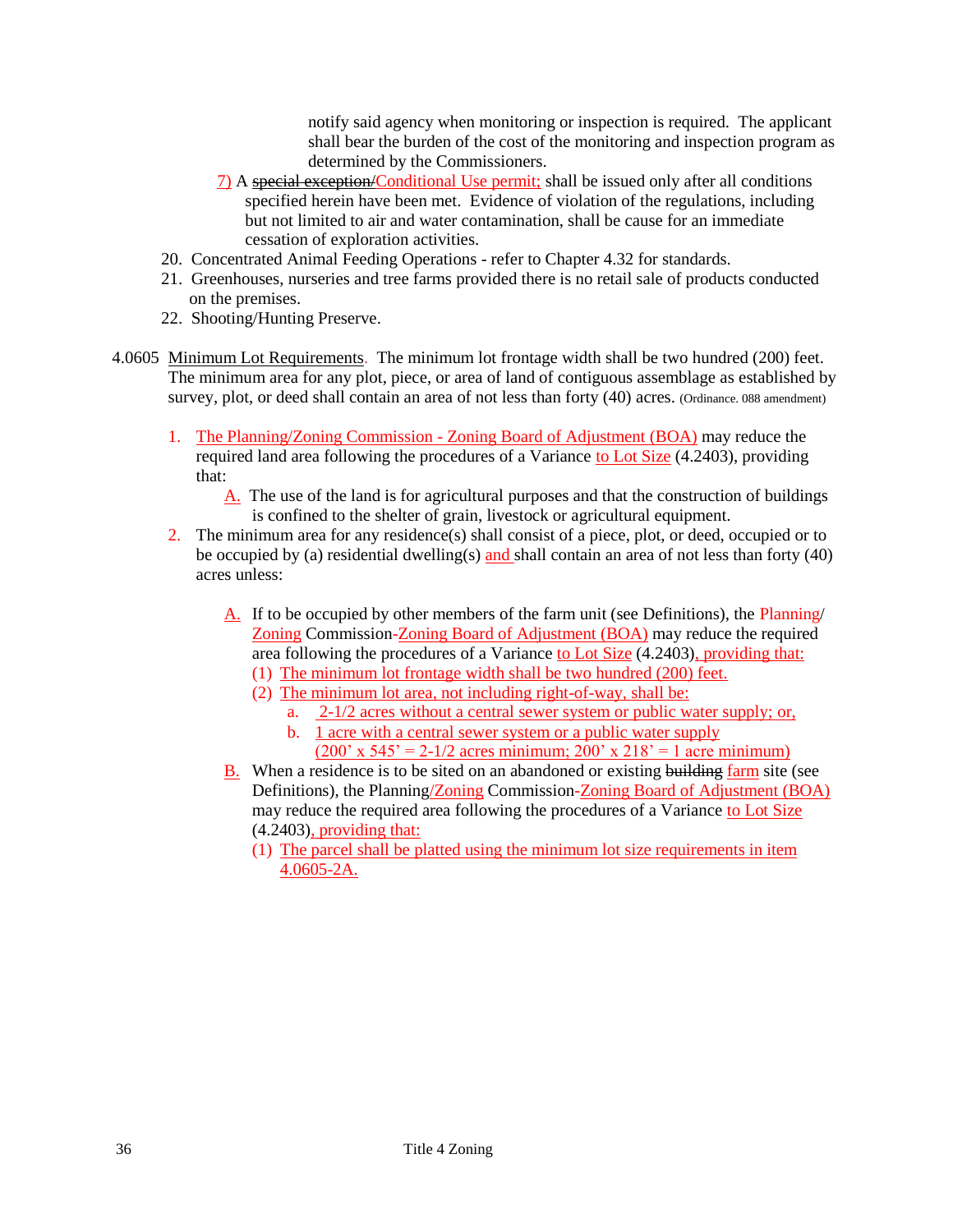### 4.0606 Minimum Setback Requirements.

- 1. All structures shall be set back not less than one hundred (100) feet from all improved public roads measured from road right-of-way.
- 2. The minimum side yard and rear yard setback shall each be twenty (20) feet.

#### 4.0607 Minimum Shelterbelt Setback.

- 1. Shelterbelts consisting of one or more rows of trees when parallel to the right-of-way along all Brown County Highways (jurisdiction of Br Co Highway Department) shall be set back a minimum of one hundred fifty (150) feet from the right-of-way section line. Variance (4.2403) applications for minimum setback distances shall be submitted to the Zoning Department for the next scheduled monthly meeting of the Zoning Board of Adjustments.
- 2. Field belts consisting of one or more rows perpendicular to the right-of-way along all Brown County Highways (jurisdiction of Br Co Highway Department) shall be set back a minimum of one hundred  $f_{\text{if}}(150)$  feet from the right-of-way section line. Variance (4.2403) requests to minimum setback distances shall be submitted to Zoning Commission / Zoning Board of Adjustments (BOA).
- 3. Shelterbelts and field belts along Township roads and statutory right-of-way section lines will also be required to meet the above setback distance requirements. If Variances to setback distances are requested, the applicant shall work with the Township Supervisors for "best placement" requirements. The Township shall take into consideration, the bus routes, mail routes, winter maintenance schedules and low/no maintenance areas and areas that might be having improvements for future development. Townships may refer any Variance request for minimum setback distances of shelterbelts and field belts to the Zoning Department for the next scheduled monthly meeting of the Zoning Board of Adjustments (BOA).
- 4. Replacement trees for existing damaged, diseased or dead trees in existing shelterbelts and field belts are exempt from minimum shelterbelt requirements as long as its nonconformance of the most current ordinance is not increased. The intent is for the replacement of failing individual trees in existing shelterbelts, not for replacing entire shelterbelts.
- 5. Shelterbelts or field belts that are bulldozed over or removed will be treated as new tree belts and are required to meet most current regulations unless a Variance (4.2403) procedure is approved.

### 4.0608 Approaches.

- 1. Along all Federal Highways and State Highways, approach applications shall be submitted to the SD DOT. The SD DOT typically requires a one thousand (1000) foot separation for approaches.
- 2. Along all **Brown County roads, Highways (jurisdiction of Br Co Highway Department),** applications for new approaches and alterations to existing approaches shall be filled out and submitted to the Zoning Department. The Zoning Department will design and draw location on plat map to communicate with the BC Highway Department for safety review, culvert size, culvert requirement and approach placement. Any request for Variance (4.2403) to separation distances will be submitted to the Zoning Commission / Zoning Board of Adjustments (BOA). Approaches shall be a minimum of five hundred (500) feet apart. Each side of the road shall be included in separation distance calculations.
- 3. Along all Township roads and statutory right-of-way section lines, approaches shall also be a minimum of five hundred (500) feet apart. Each side of the road shall be included in separation distance calculations. Any variance request to separation distance for approaches along township roads shall be at the discretion of the Township Supervisor's. Township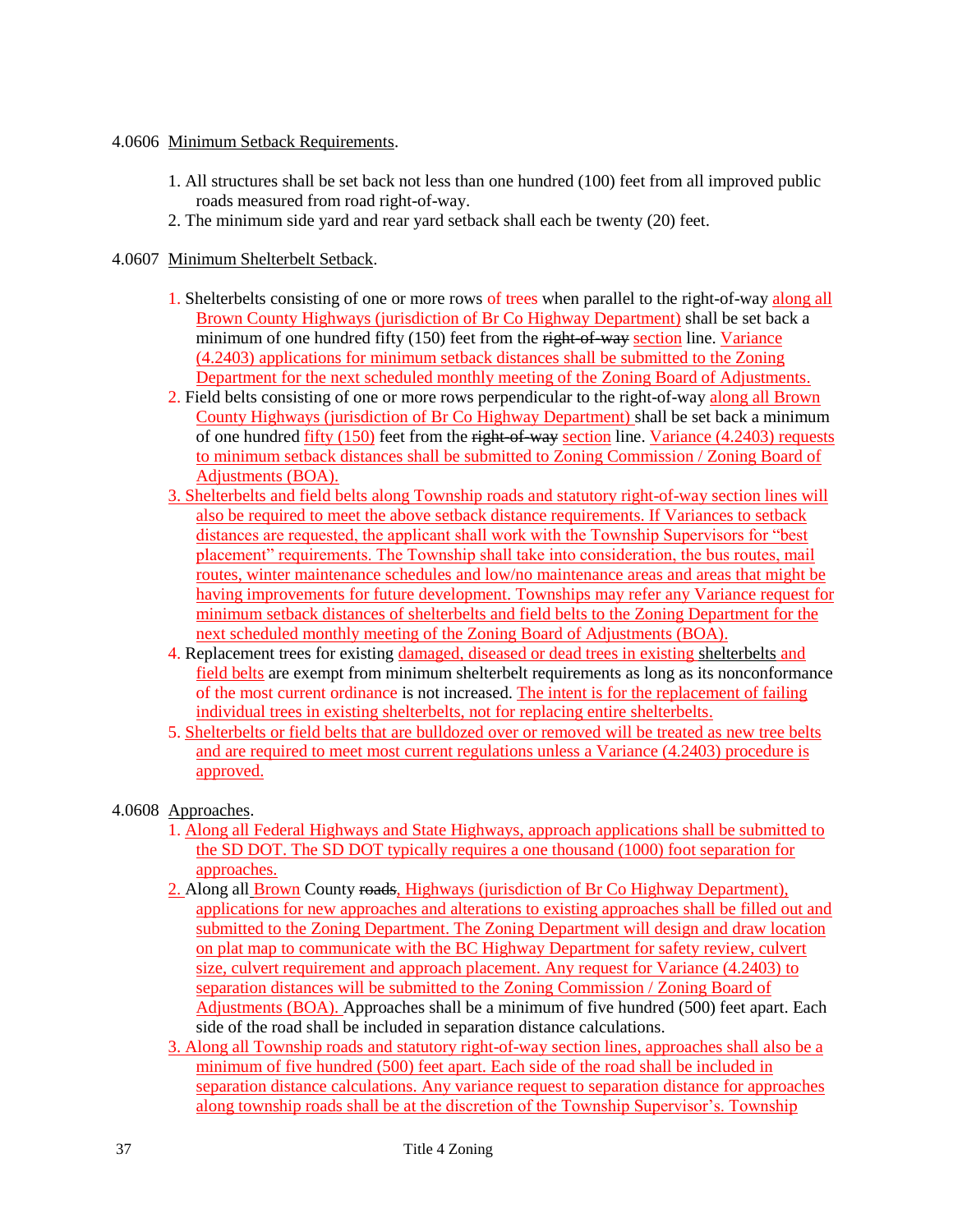Supervisors are aware of the bus routes, mail routes, winter maintenance schedules and low/no maintenance areas for a variance determination. Any Townships may refer any variance request for approach separation distances to the Zoning Department for the next scheduled monthly meeting of the Zoning Board of Adjustments (BOA).

### 4.0609 Rezoning of Property.

- 1. That the portion within the limits of Brown County, heretofore zoned Rural Urban (RU) by Title 4, Chapter 4.11 of the Revised Brown County Ordinances, as amended, to-wit: **South 435' of West 500' of the Southwest Quarter (SW 1/4) of Section 2, Township T127N, Range 63W of the 5th P.M., Brown County, South Dakota** be and the same is hereby changed to Agriculture Preservation (AG-P) to be used in accordance with Title 4, Chapter 4.06 of the Revised Brown County Ordinances, of the County of Brown, South Dakota, as amended, and the Zoning Official is hereby directed to designate the above change on the Zoning Map on file in the office of said Official, and by reference be made a part of the Revised Brown County Ordinances (effective 1/28/94).
- 2. That the portion within the limits of Brown County, heretofore zoned Heavy Industrial District (H-I) by Title 4, Chapter 4.16 of the Revised Brown County Ordinances, to-wit: **SW ¼ of Sec 23-T123N-R65W of the 5th P.M., except railroad right of way and except Lot H-1, Brown County, SD, subject to easements, reservations and restrictions of record, if any (13380 378<sup>th</sup> Ave)** be and the same is hereby changed to Agricultural Preservation (AG-P) to be used in accordance with Title 4, Chapter 4.06 of the Revised Brown County Ordinances, of the County of Brown, South Dakota, as amended , and the Zoning Map on file in the office of said Official, and by reference be made a part of the Revised Brown County Ordinances (effective 10/30/2012).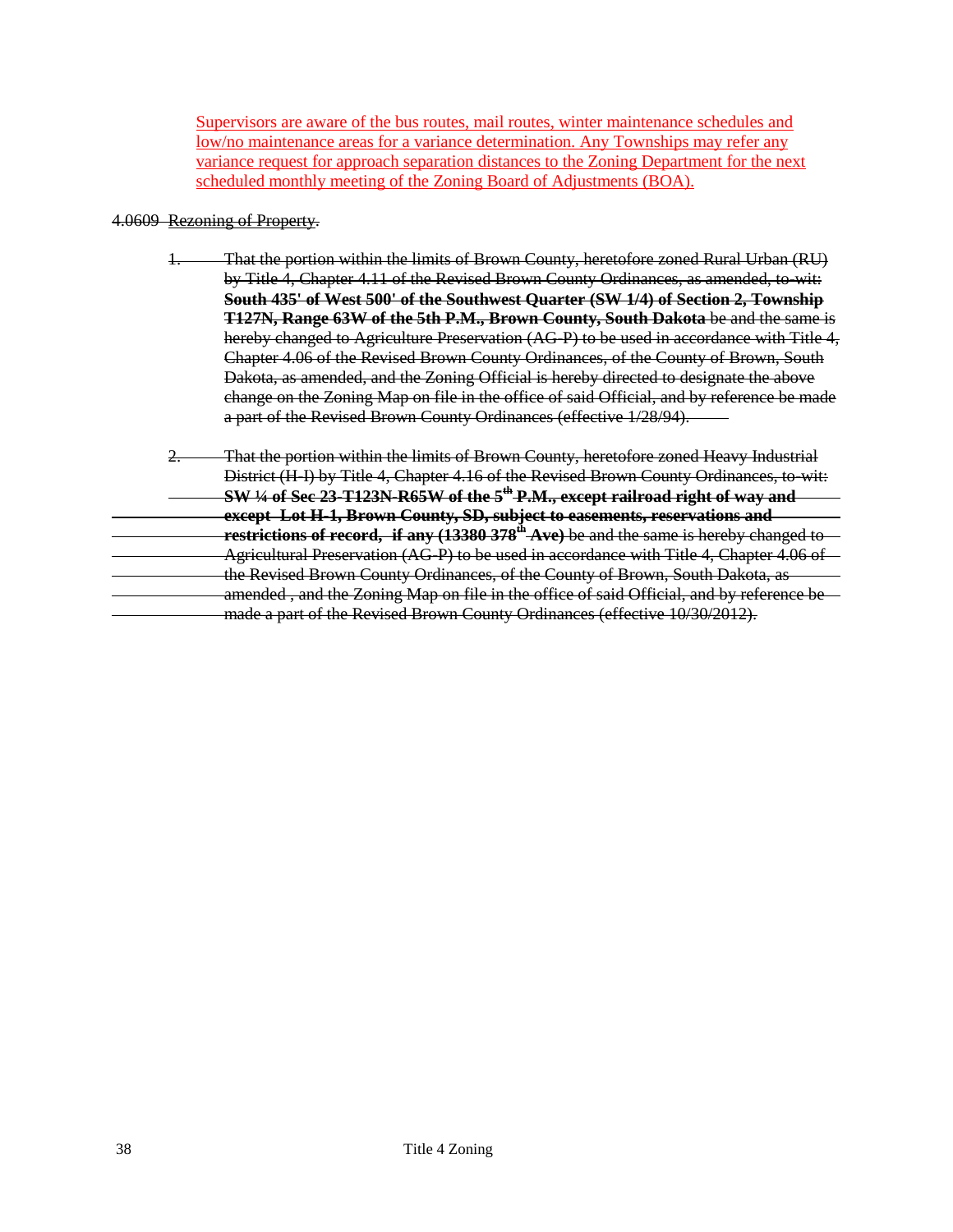# **CHAPTER 4.07 MINI-AG DISTRICT (M-AG)**

- 4.0701 Statement of Intent. The intent of the Mini Ag (M-AG) District is to provide an environment and area conducive to large residential lot/hobby farm endeavors while retaining a quasi-rural character.
- 4.0702 Permitted Principal Uses and Structures. The following principal uses and structures shall be permitted in the Mini-Ag District:
	- 1. Any form of agriculture including the raising of crops, horticulture, animal husbandry, and poultry husbandry, excluding commercial feedlots; After November 01, 2020, a maximum of one (1) animal unit per 1 acre will be allowed in M-AG District for hobby farming.
	- 2. Single-family residence or two-family dwellings (1 twin home, 1 two unit townhome, 1 two unit condo, 1 - two unit apartment) and their normal accessory buildings, excluding mobile homes;
		- A. Any application for a new residence that will be constructed or placed in rural areas of Brown County after November 01, 2020 must sign and record a "*right to farm*" agriculture easement with said property in the Register of Deeds office as a Miscellaneous Record (MR) before a permit may be issued for a new residence. This would allow agricultural operations to continue as normal, to perform without complaint of dust, dirt, smell, noise or lights, as generated by *Best Management Practices* and any approved Conditional Use in this District; and,
	- 3. Special Permitted Uses: not available;
	- 4. Railroad track right-of-way; turn-a-rounds, side rails, off-rails, links, loop tracks.
- 4.0703 Permitted Accessory Uses and Structures. The following accessory uses and structures shall be permitted in the Mini-Ag District:
	- 1. Roadside produce stands in conjunction with a bona fide farm operation on the premises; and
	- 2. Artificial lakes(s) of three (3) acres or less.
	- 3. Pole buildings, steel buildings, garages, calf shelters, other similar structures
- 4.0704 Special Exceptions/Conditional Uses. After notice and appropriate safeguards, the Board of Adjustment may permit the following as special exceptions/Conditional Uses in the Mini-Ag District:
	- 1. Home occupations; Hunting Lodges; Bed and Breakfast establishment;
	- 2. Fairgrounds, racetracks, and amusement parks;
	- 3. Utility substations; Communication Towers and Facilities; Wind Energy Conservation Systems;
	- 4. Airports;
	- 5. Golf courses, country clubs, and golf driving ranges;
	- 6. Amphitheaters, stadiums, drive-in movies, arenas, and field houses;
	- 7. Go-cart tracks, riding stables, playfields, athletic fields, bowling, swimming pools, and automobile parking;
	- 8. Public parks, public recreational areas, churches, and schools;
	- 9. Home business/office
	- 10. Operation and maintenance terminal for trucks and other equipment;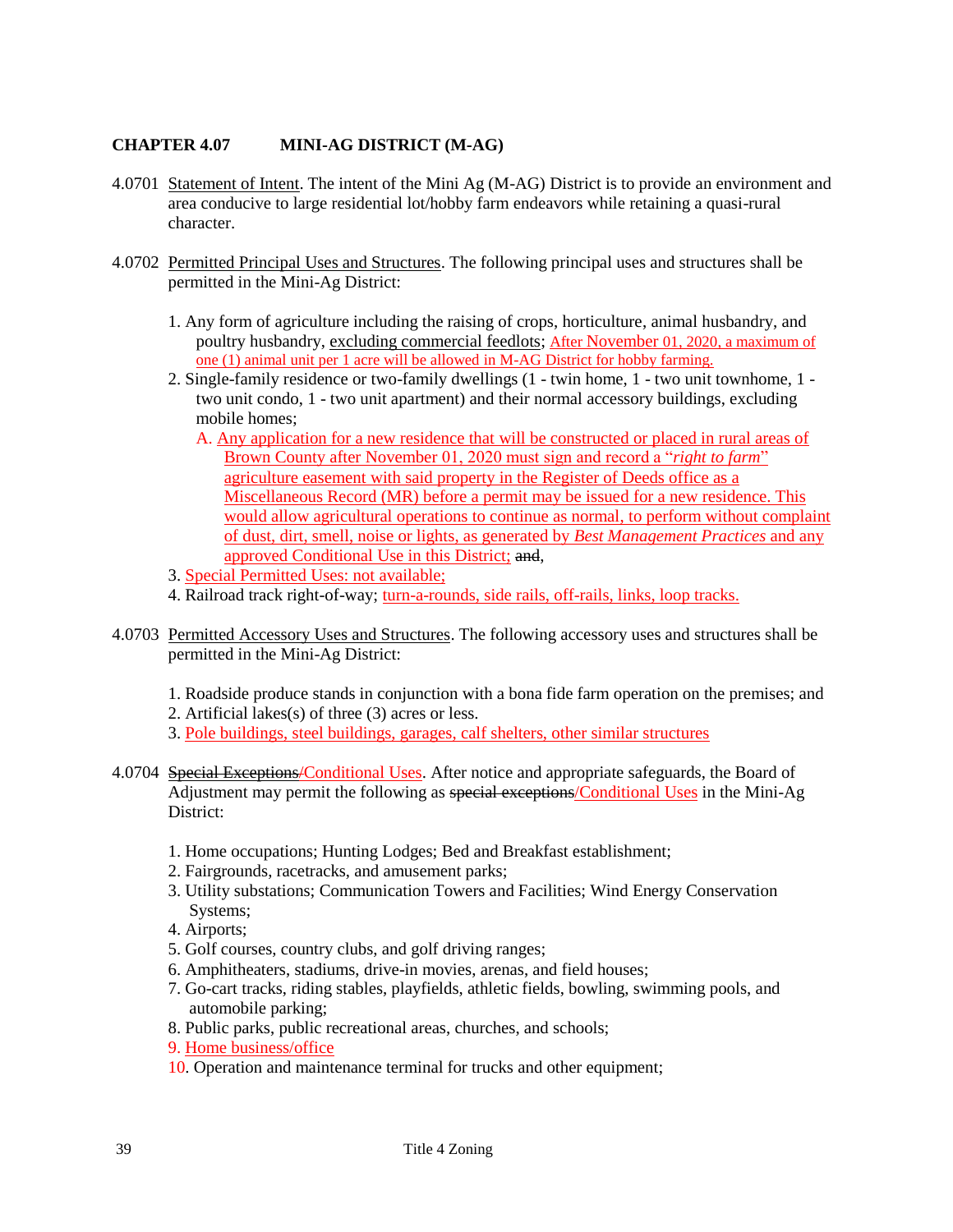- 11. Sand, gravel, or quarry operation, yet not including mineral extraction as defined in Chapter 4.01, 4.0102;
- 12. Sanitary landfill sites in accordance with South Dakota Environmental Protection Agency regulation;
- 13. Cemeteries;
- 14. Kennels/Boarding establishments and Veterinary establishments;
- 15. Wildlife propagation and game management.

4.0705 Minimum Lot Requirement.

- 1. The minimum lot frontage width shall be two hundred (200) feet.
	- The minimum lot area shall be:

without central sewer or water - 2 1/2 acres

- with central sewer or water 1 acre
- with central water and sewer and part of a subdivision  $1/2$  acre
- 2. The minimum lot area, not including right-of-way, shall be:

2-1/2 acres without a central sanitary sewer system or public water supply; or, 1 acre with a central sewer system or a public water supply (200' x 545' = 2-1/2 acres minimum;  $200'$  x  $218' = 1$  acre minimum)

# 4.0706 Minimum Setback Requirements.

- 1. All structures shall be set back not less than one hundred (100) feet along section line roads and
- 2. Not less than forty-five (45) feet along all others, measured from road right-of-ways lines.
- 3. The minimum side yard and rear yard setback shall each be twenty-five  $(25)$  feet. twenty (20) feet.

# 4.0707 Minimum Shelterbelt Setback.

- 1. Shelterbelts consisting of one or more rows of trees when parallel to the right-of-way along all Brown County Highways (jurisdiction of Br Co Highway Department) shall be set back a minimum of one hundred fifty (150) feet from the right-of-way section line. Variance (4.2403) applications for minimum setback distances shall be submitted to the Zoning Department for the next scheduled monthly meeting of the Zoning Board of Adjustments.
- 2. Field belts consisting of one or more rows perpendicular to the right-of-way along all Brown County Highways (jurisdiction of Br Co Highway Department) shall be set back a minimum of one hundred fifty (150) feet from the right-of-way section line. Variance (4.2403) requests to minimum setback distances shall be submitted to Zoning Commission / Zoning Board of Adjustments (BOA).
- 3. Shelterbelts and field belts along Township roads and statutory right-of-way section lines will also be required to meet the above setback distance requirements. If Variances to setback distances are requested, the applicant shall work with the Township Supervisors for "best placement" requirements. The Township shall take into consideration, the bus routes, mail routes, winter maintenance schedules and low/no maintenance areas and areas that might be having improvements for future development. Townships may refer any Variance request for minimum setback distances of shelterbelts and field belts to the Zoning Department for the next scheduled monthly meeting of the Zoning Board of Adjustments (BOA).
- 4. Replacement trees for existing damaged, diseased or dead trees in existing shelterbelts and field belts are exempt from minimum shelterbelt requirements as long as its nonconformance of the most current ordinance is not increased. The intent is for the replacement of failing individual trees in existing shelterbelts, not for replacing entire shelterbelts.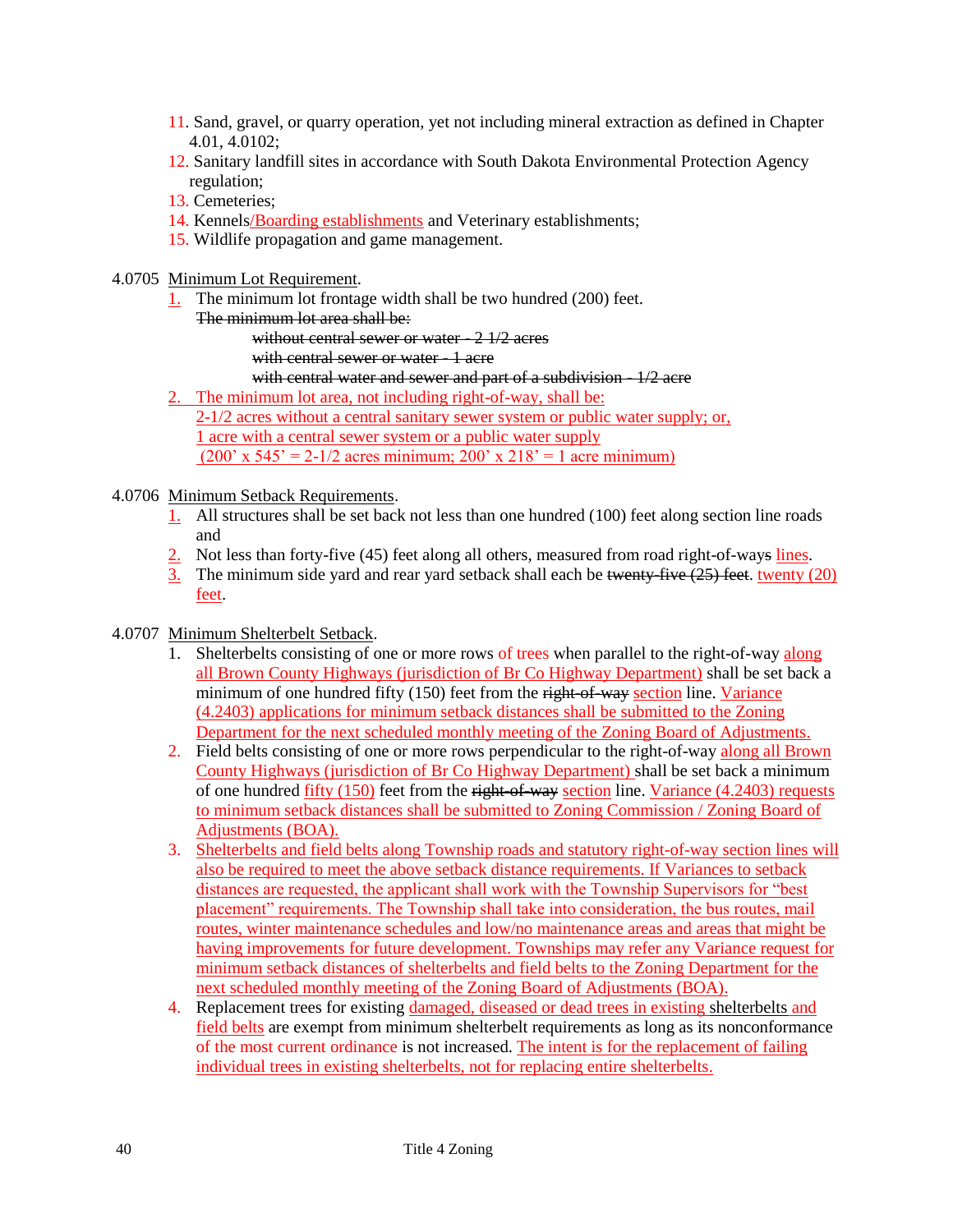- 5. Shelterbelts or field belts that are bulldozed over or removed will be treated as new tree belts and are required to meet most current regulations unless a Variance (4.2403) procedure is approved.
- 4.0708 Approaches.
	- 1. Along all Federal Highways and State Highways, approach applications shall be submitted to the SD DOT. The SD DOT typically requires a one thousand (1000) foot separation for approaches.
	- 2. Along all Brown County roads, Highways (jurisdiction of Br Co Highway Department), applications for new approaches and alterations to existing approaches shall be filled out and submitted to the Zoning Department. The Zoning Department will design and draw location on plat map to communicate with the BC Highway Department for safety review, culvert size, culvert requirement and approach placement. Any request for Variance (4.2403) to separation distances will be submitted to the Zoning Commission / Zoning Board of Adjustments (BOA). Approaches shall be a minimum of five hundred (500) feet apart. Each side of the road shall be included in separation distance calculations.
	- 3. Along all Township roads and statutory right-of-way section lines, approaches shall also be a minimum of five hundred (500) feet apart. Each side of the road shall be included in separation distance calculations. Any variance request to separation distance for approaches along township roads shall be at the discretion of the Township Supervisor's. Township Supervisors are aware of the bus routes, mail routes, winter maintenance schedules and low/no maintenance areas for a variance determination. Any Townships may refer any variance request for approach separation distances to the Zoning Department for the next scheduled monthly meeting of the Zoning Board of Adjustments (BOA).
- 4.0709 Service Roads. Service roads may be required at the discretion of the Planning Commission Planning / Zoning Commission.

4.0710 Rezoning of Property.

- 1. That the portion within the limits of Brown County, heretofore zoned Agricultural Preservation District (AG-P) by Title 4, Chapter 4.06 of the Second Revision Brown County Ordinances, as amended, to-wit: **Whitetail Meadows 1st Subdivision in NW ¼ Sec 26- T123N-R65W of 5th P.M., Brown County, South Dakota** be and the same is hereby changed to Mini-Ag District (M-Ag) to be used in accordance with Title 4, Chapter 4.07 of the Second Revision Brown County Ordinances, of the County of Brown, South Dakota, as amended, and the Zoning Official is hereby directed to designate the above change on the Zoning Map on filed in the office of said Official, and by reference be made a part of the Second Revision Brown County Ordinances (effective 8/16/2005).
- 2. That the portion within the limits of Brown County, heretofore zoned Agricultural Preservation District (AG-P) by Title 4, Chapter 4.06 of the Second Revision Brown County Ordinances, as amended, to-wit: **Lots 1A, 2A, 3A and 4A Bledsoe Second Subdivision in the SW ¼ of Sec 14-T124N-R64W of the 5th P.M., Brown County, South Dakota** be and the same is hereby changed to Mini-Ag District (M-Ag) to be used in accordance with Title 4, Chapter 4.07 of the Second Revision Brown County Ordinances, of the County of Brown, South Dakota, as amended, and the Zoning Official is hereby directed to designate the above change on the Zoning Map on filed in the office of said Official, and by reference be made a part of the Second Revision Brown County Ordinances (effective 1/17/2006).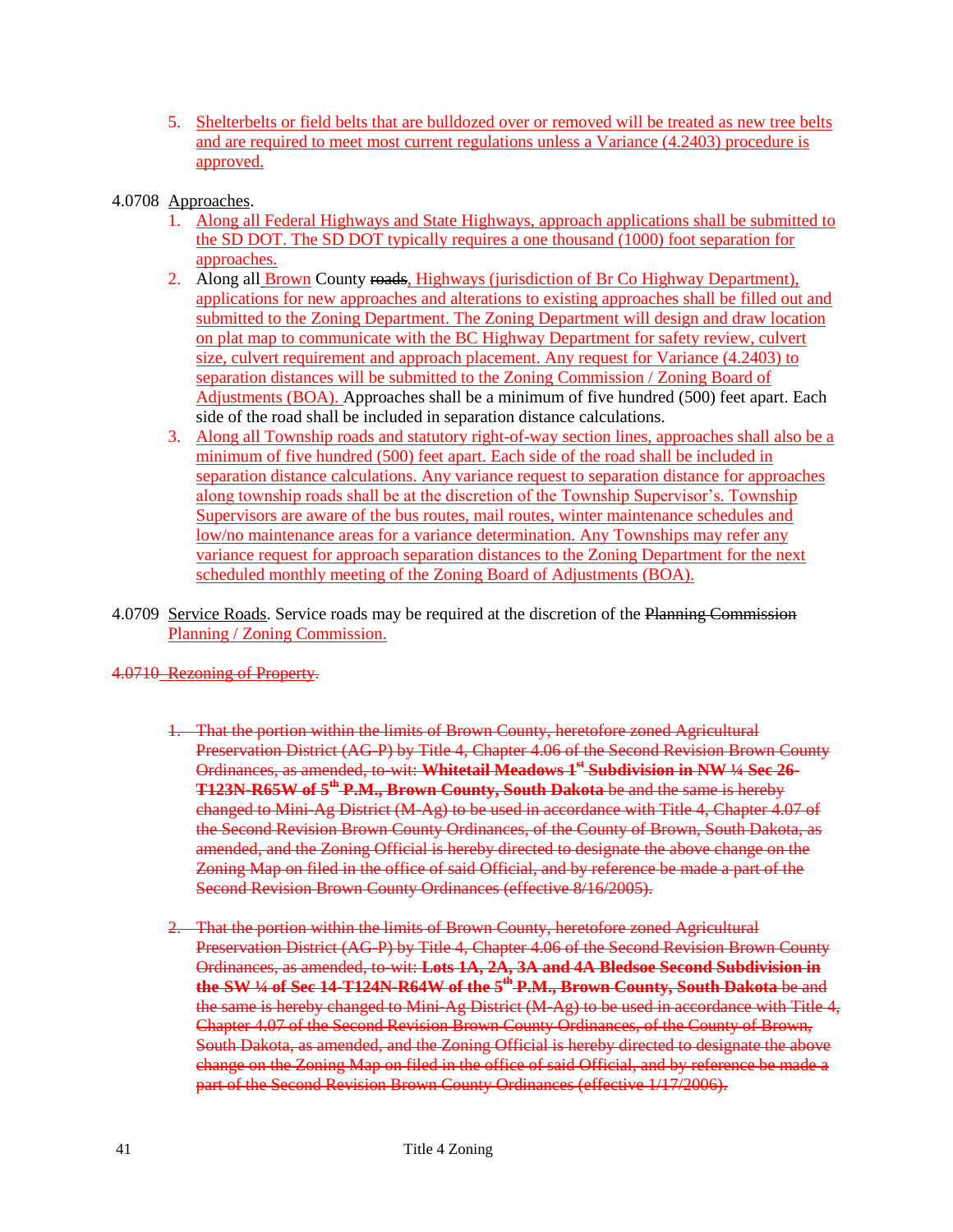- 3. That the portion within the limits of Brown County, heretofore zoned Agricultural Preservation District (AG-P) by Title 4, Chapter 4.06 of the Second Revision Brown County Ordinances, as amended, to-wit: **Lots 1-8 Fischbach First Subdivision in the SE ¼ of Sec 23-122N-R64W of the 5th P.M., Brown County, South Dakota** be and the same is hereby changed to Mini-Ag District (M-Ag) to be used in accordance with Title 4, Chapter 4.07 of the Second Revision Brown County Ordinances, of the County of Brown, South Dakota, as amended, and the Zoning Official is hereby directed to designate the above change on the Zoning Map on filed in the office of said Official, and by reference be made a part of the Second Revision Brown County Ordinances (effective 6/13/2006).
- 4. That the portion within the limits of Brown County, heretofore zoned Rural Urban District (RU) by Title 4, Chapter 4.11 of the Second Revision Brown County Ordinances, as amended, to-wit: **Lots 2-5 of Block A First Addition to Stratford in the SW ¼ of Sec 4- 121N-R62W of the 5th P.M., Brown County, South Dakota** be and the same is hereby changed to Mini-Ag District (M-Ag) to be used in accordance with Title 4, Chapter 4.07 of the Second Revision Brown County Ordinances, of the County of Brown, South Dakota, as amended, and the Zoning Official is hereby directed to designate the above change on the Zoning Map on filed in the office of said Official, and by reference be made a part of the Second Revision Brown County Ordinances (effective 6/25/2007.
- 5. That the portion within the limits of Brown County, heretofore zoned Agricultural Preservation District (AG-P) by Title 4, Chapter 4.07 of the Second Revision Brown County Ordinances, as amended, to-wit: **Legacy Development in the NE ¼ of Sec 1-123N-R65W of the 5th P.M., Brown County, South Dakota** be and the same is hereby changed to Mini-Ag District (M-Ag) to be used in accordance with Title 4, Chapter 4.07 of the Second Revision Brown County Ordinances, of the County of Brown, South Dakota, as amended, and the Zoning Official is hereby directed to designate the above change on the Zoning Map on filed in the office of said Official, and by reference be made a part of the Second Revision Brown County Ordinances (effective 2/19/2008).
- 6. That the portion within the limits of Brown County, heretofore zoned Agricultural Preservation District (AG-P) by Title 4, Chapter 4.07 of the Second Revision Brown County Ordinances, as amended, to-wit: **Plat of Fischer Richmond Lake Estates in the NE ¼ of Sec 23-124N-R65W of the 5th P.M., Brown County, South Dakota** be and the same is hereby changed to Mini-Ag District (M-Ag) to be used in accordance with Title 4, Chapter 4.07 of the Second Revision Brown County Ordinances, of the County of Brown, South Dakota, as amended, and the Zoning Official is hereby directed to designate the above change on the Zoning Map on filed in the office of said Official, and by reference be made a part of the Second Revision Brown County Ordinances (effective 2/19/2008).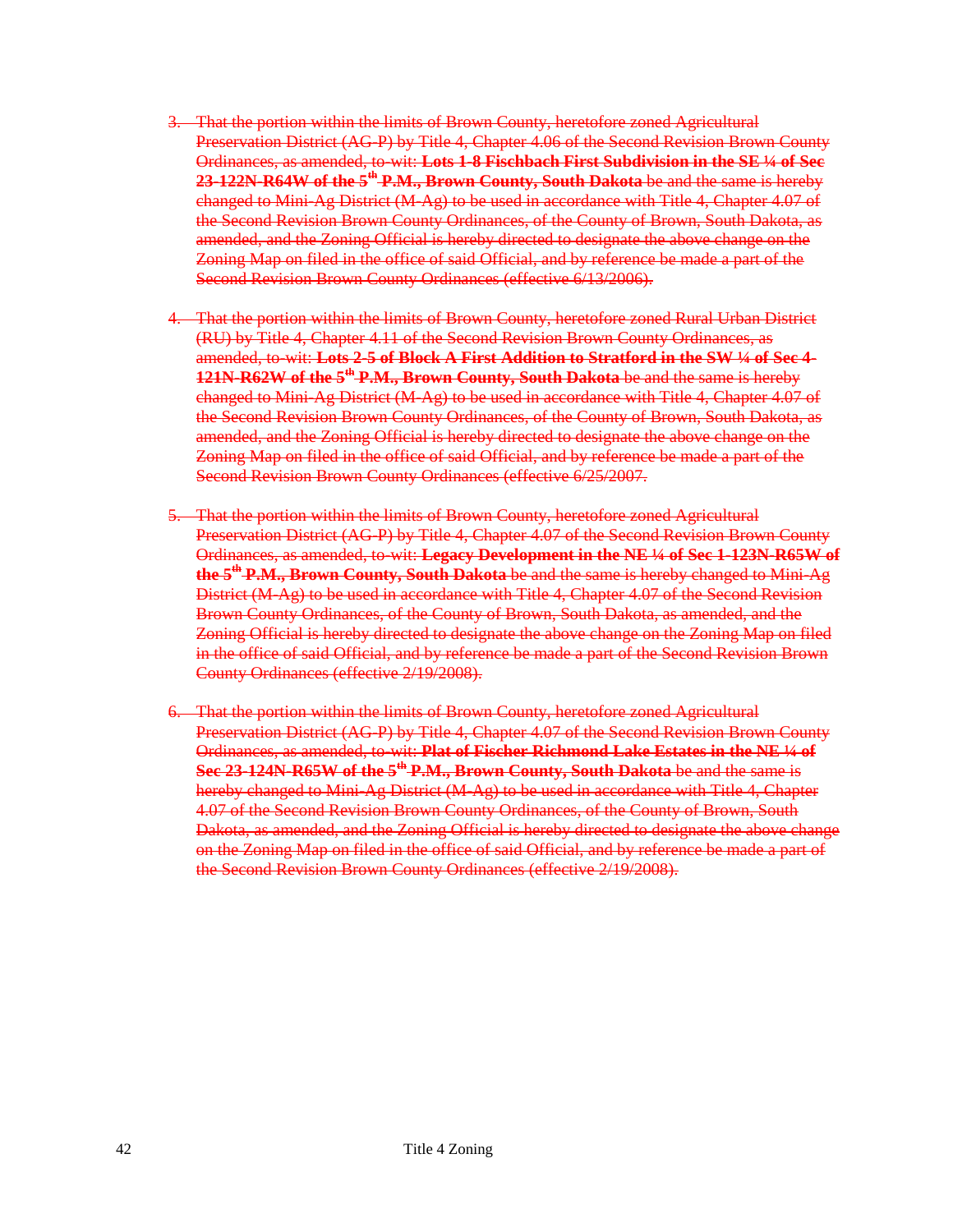## **CHAPTER 4.32 CONCENTRATED ANIMAL FEEDING OPERATION REGULATIONS**

4.3201 Intent. An adequate supply of healthy livestock, poultry and other animals is essential to the well-being of county citizens and the State of South Dakota. However, livestock, poultry and other animals produce manure which may, where improperly stored, transported, or disposed, negatively affect the County environment. Animal manure must be controlled where it may add to air, surface water, or land pollution. The following regulations have been adopted to provide protection against pollution caused by manure from domesticated animals. All new and proposed expansions of Concentrated Animal Feeding Operations shall comply with the regulations as outlined herein.

It is the intention of the Zoning Commission / Board of Adjustment (BOA) in the enforcement of this ordinance that when an operator of an existing Concentrated Animal Feeding Operation applies for a permit to expand to another class level, the standards that apply to the expansion will not be applied to existing structures that were built in compliance with accepted industry standards in existence at the time of the construction of such facilities. A special exception / Conditional Use can be issued, as per Chapter 4.0604 - Agricultural Preservation (AG-P) - Special Exception / Conditional Use. Refer to Chapter 4.3205.10 for additional standards.

#### 4.3202 Definitions.

Animal Manure. Poultry, livestock, or other animal excreta or mixture of excreta with feed, bedding or other materials.

Animal Units. Animal species and number of a species required to equal 300, 1,000 and 2,000 animal units. Note that these figures relate to inventory rather than annual production. Other animal species equivalents, which are not listed will be based on species' waste production.

4.3202 Animal species and number of a species required to equal Class A thru D animal units (AU). Note that these figures relate to inventory rather than annual production. Other animal species equivalents, which are not listed, will be based on species' waste production. An animal unit is defined as an animal equivalent of 1000 pound live weight and equates to 1000 head of beef cattle, 700 dairy cows, 2500 swine weighing more than 55 lbs, 125 thousand broiler chickens, or 82 thousand laying hens or pullets.

|                                                                   | EOUIVALENT NUMBER OF A SPECIES TO EQUAL:<br><b>ANIMAL UNITS</b> |    |                                  |    |                              |    |                             |    |                                        |    |
|-------------------------------------------------------------------|-----------------------------------------------------------------|----|----------------------------------|----|------------------------------|----|-----------------------------|----|----------------------------------------|----|
| <b>ANIMAL SPECIES</b>                                             | <b>CLASS A</b><br>$2,000 + AU$                                  |    | <b>CLASS B</b><br>1.000-1.999 AU |    | <b>CLASS C</b><br>300-999 AU |    | <b>CLASS D</b><br>40-299 AU |    | <b>EQUIVALENT</b><br><b>SPECIES/AU</b> |    |
| Feeder or Slaughter Cattle                                        | $2.000 + hd$                                                    |    | 1.000                            | hd | 300                          | hd | 40                          | hd | 1.0                                    | AU |
| Mature Dairy Cattle                                               | 1.430                                                           | hd | 715                              | hd | 215                          | hd | 29                          | hd | 1.4                                    | AU |
| Finisher Swine (over 55 lbs)                                      | 5.000                                                           | hd | 2,500                            | hd | 750                          | hd | 100                         | hd | 0.4                                    | AU |
| Nursery Swine (less than 55 lbs)                                  | 20,000 hd                                                       |    | 10,000 hd                        |    | 3.000                        | hd | 400                         | hd | 0.1                                    | AU |
| Farrow-to-Finish (sows)                                           | 540                                                             | hd | 270                              | hd | 80                           | hd | 11                          | hd | 3.7                                    | AU |
| Swine Production Unit – Sows<br>(Breeding, Gestating & Farrowing) | 4,260                                                           | hd | 2,130                            | hd | 640                          | hd | 85                          | hd | 0.47                                   | AU |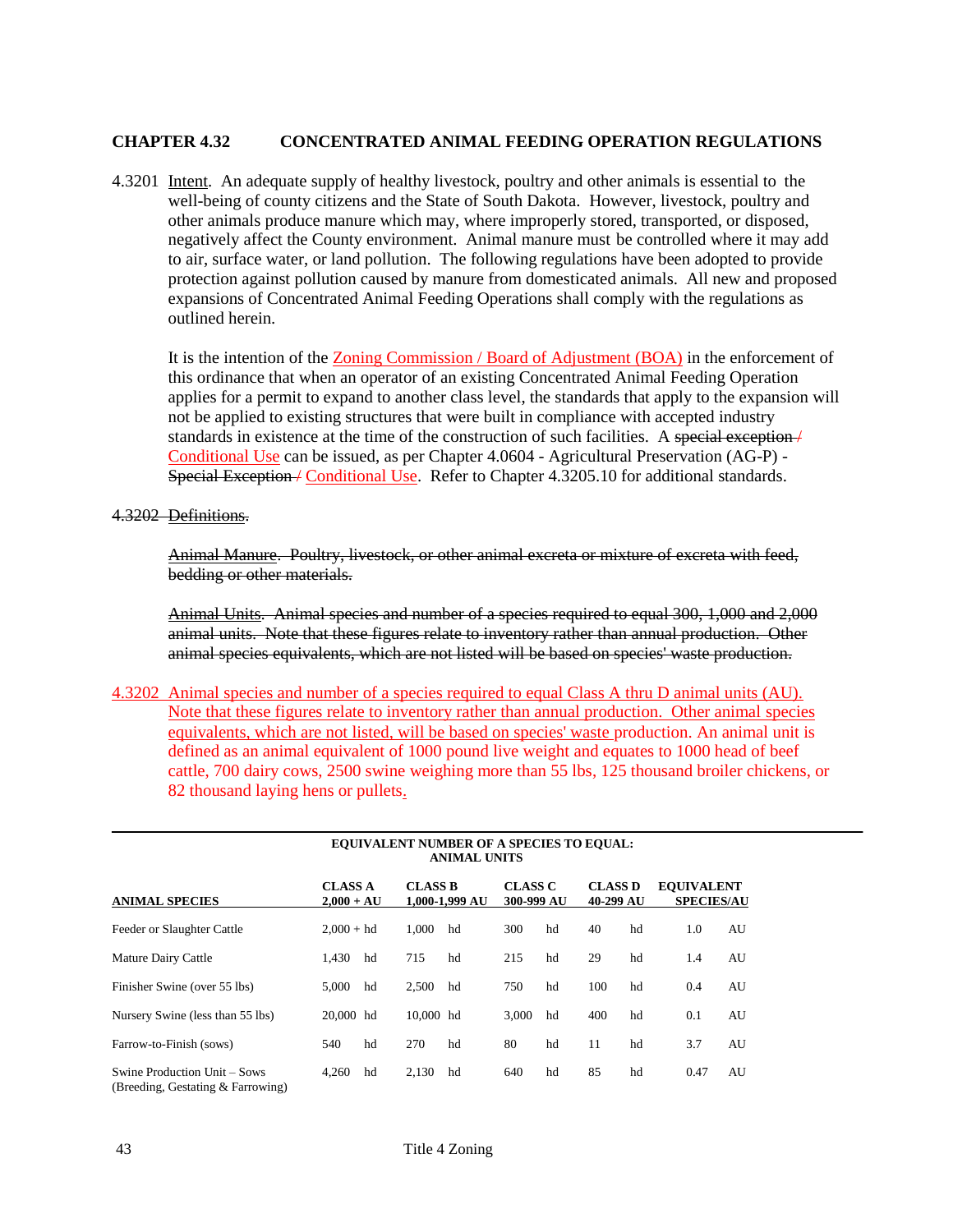| Horses                                                                       | 1.000      | hd | 500        | hd | 150       | hd | 20    | hd | 2.0      | AU |
|------------------------------------------------------------------------------|------------|----|------------|----|-----------|----|-------|----|----------|----|
| Sheep                                                                        | 20,000 hd  |    | 10,000 hd  |    | 3.000     | hd | 400   | hd | 0.1      | AU |
| Turkeys                                                                      | 110,000 hd |    | 55,000 hd  |    | 16,500 hd |    | 2,222 | hd | 0.018 AU |    |
| Laying Hens and Broilers<br>(Continuous overflow watering in facility)       | 200,000 hd |    | 100,000 hd |    | 30,000 hd |    | 4.000 | hd | 0.01     | AU |
| Laying Hens and Broilers<br>(liquid handling system in confinement facility) | 60,000 hd  |    | 30,000 hd  |    | 9,000     | hd | 1,212 | hd | 0.033    | AU |
| <b>Ducks</b>                                                                 | 10,000 hd  |    | 5,000      | hd | 1,500     | hd | 200   | hd | 0.2      | AU |

Applicant. An individual, a corporation, a group of individuals, partnership, joint venture, owners, or any other business entity having charge or control of one or more concentrated animal feeding operations.

Change in Operation. "Change in operation" means a cumulative expansion of more than 300 animal units, after December 18, 1997 which are confined at an existing unpermitted Concentrated Animal Feeding Ooperation.

Farm Dwelling. Any dwelling owned or occupied by the farm owners, operators, tenants, or seasonal or year-round hired workers.

Non-Farm Dwelling. Any occupied dwelling which is not a farm dwelling.

Permit. A permit required by these regulations unless stated otherwise.

Potential Pollution Hazard. A Concentrated Animal Feeding Operation of 0-300 Animal Units may be classified as a Class E Operation by the County Zoning Officer when a Potential Pollution Hazard exists. Factors to be considered by the Zoning Officer in determining a Potential Pollution Hazard include the following:

- 1. The Concentrated Animal Feeding Operation does not meet the minimum setback and separation distances of these regulations.
- 2. A Potential Water Pollution Hazard exists due to sitting over near a shallow aquifer or drainage, which contributes to the waters of the State.

Process Generated Wastewater. Water directly or indirectly used in the operation of an animal feeding operation. The term includes spillage or overflow from water systems; water and manure collected while washing, cleaning or flushing pens, barns, manure pits or other areas; water and manure collected during direct contact swimming, washing or spray cooling of animals; and water used in dust control.

Process Wastewater. "Process wastewater" means any process generated wastewater and any precipitation (rain or snow) that comes into contact with animals, manure, litter or bedding, feed or other portions of the animal feeding operation. The term includes runoff from an open lot.

Shall. "Shall" means that the condition is an enforceable requirement of this permit.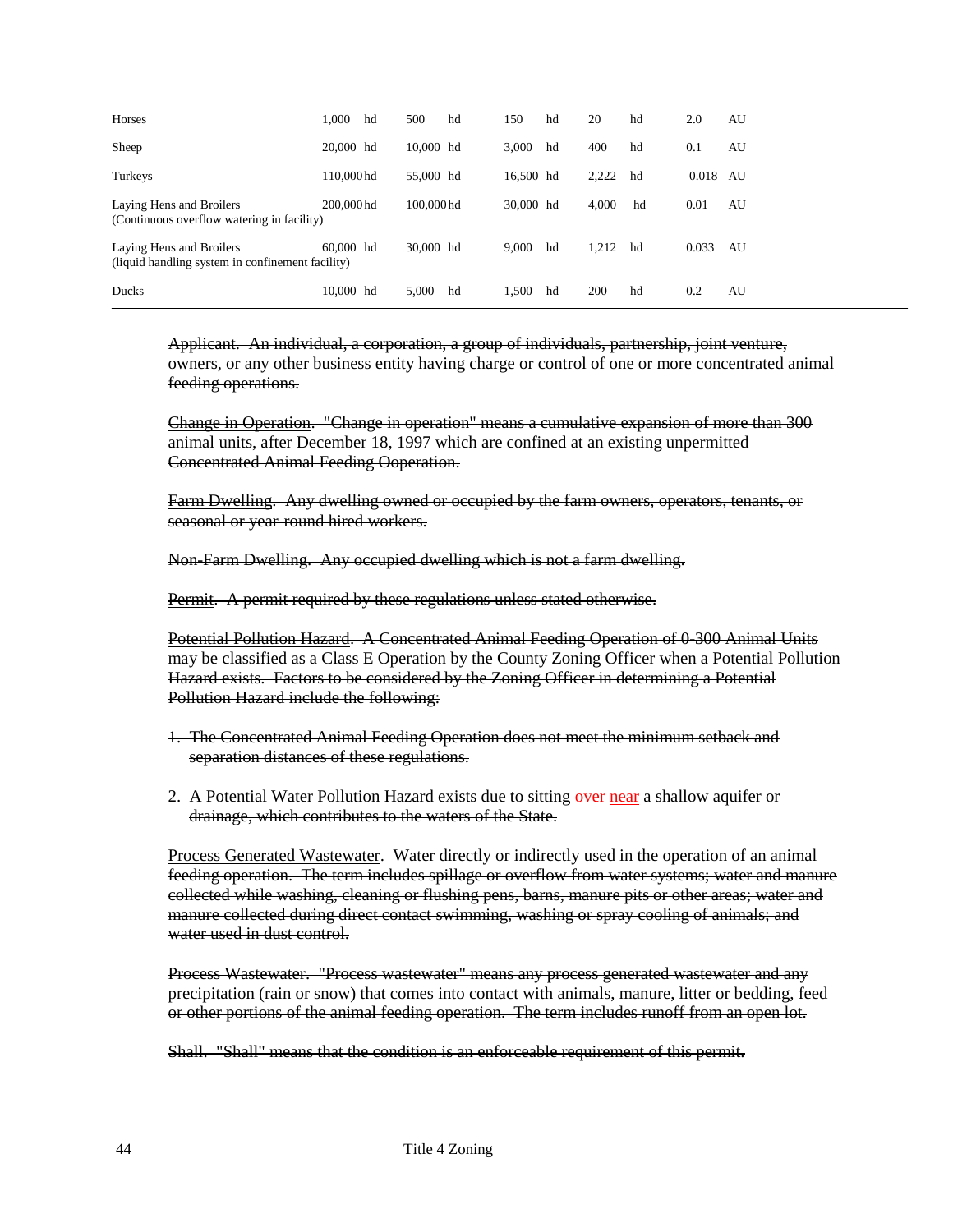Shallow Aquifer. An aquifer vulnerable to contamination because the permeable material making up the aquifer (a) extends to the land surface so percolation water can easily transport contaminants from land surface to the aquifer, or (b) extends to near the land surface and lacks a sufficiently thick layer of impermeable material on the land or near the land surface to limit percolation water from transporting contaminants from the land surface to the aquifer.

Shallow Well. A well which is located in a shallow aquifer.

Should. "Should" means that the condition is a recommendation. If violations of the permit occur, the County will evaluate whether the producer implemented the recommendations contained in this permit that may have helped the producer to avoid the violation.

Significant Contributor of Pollution. To determine if a Concentrated Animal Feeding Operation meets this definition, the following factors are considered:

1. Size of feeding operation and amount of manure reaching waters of the state;

2. Location of the feeding operation in relation to waters of the state;

3. Means of conveyance of manure and process wastewater into waters of the state;

4. The slope, vegetation, rainfall and other factors affecting the likelihood or frequency of discharge of animal wastes and process wastewater into waters of the state.

Water of the State. "Water of the State" means all waters within the jurisdiction of this state, including all streams, lakes, ponds, impounding reservoirs, marshes, watercourses, waterways, wells, springs, irrigation systems, drainage systems, and all other bodies or accumulations of water, surface and underground, natural or artificial, public or private, situated wholly or partly within or bordering upon the state.

Zone A. Special Flood Hazard Areas without a detailed study subject to inundation by the 100 year flood.

Zone AE. Special Flood Hazard Areas with a detailed study subject to inundation by the 100-year flood

Zone X-shaded. These areas have been identified in the community flood insurance study as areas of moderate or minimal hazard from the principal source of flood in the area.

Zone X. These areas have been identified in the community flood insurance study as areas of no hazard from the principal source of flood in the area

4.3203 Classes of Concentrated Animal Feeding Operations (CAFO). A Concentrated Animal Feeding Operation (CAFO) is defined as a lot, yard, corral, building or other area where animals have been, are, or will be stabled or confined for a total of 180 days or more during any 12-month period, and where crops, vegetation, forage growth, or post-harvest residues are not sustained over any portion of the lot or facility. Two or more animal feeding operations under common ownership are a single animal operation if they adjoin each other, or if they use a common area, or a common system for disposal of manure.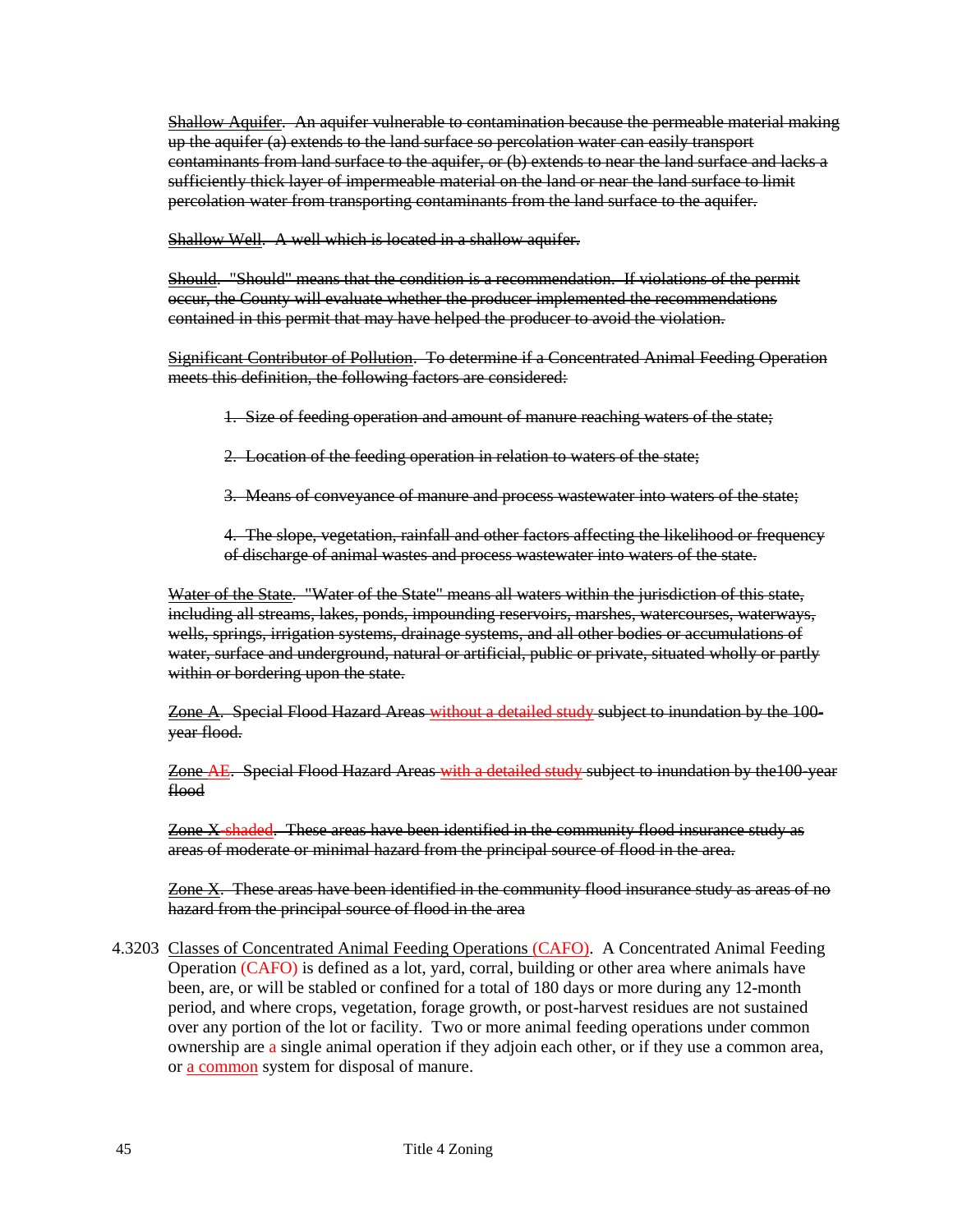For the purpose of these regulations, Concentrated Animal Feeding Operations (CAFO) is divided into the following classes:

### **ANIMAL UNITS**

| CLASS A | $2.000$ or more                                                         |
|---------|-------------------------------------------------------------------------|
| CLASS B | 1,000 to 1,999                                                          |
| CLASS C | 300 to 999                                                              |
| CLASS D | 40 to 299 0 to 300 (Potential water poll hazard)                        |
| CLASS E | 0 to 300<br>$(N_0$ nollution hazard)<br><del>u w bonuuon nazaru i</del> |

- 4.3204 Concentrated Animal Feeding Operation (CAFO) Permit Requirements. Owner of Class A, Class B, Class C, and Class D Concentrated Animal Feeding Operations (CAFO) are required to complete a permit application whenever any of the following occur:
	- 1. A new Concentrated Animal Feeding Operation is proposed where one does not exist.

2. An expansion is proposed beyond what a current permit allows.

3. A cumulative expansion by 300 500 animal units, after December 18, 1997, November 01, 2020 of for an existing Concentrated Animal Feeding Operation that does not have a permit.

4. If a livestock operation with a DENR construction permit or a Brown County Zoning permit is sold, the new owner is subject to all the terms and conditions of the permit for the same operation. The DENR and Brown County Zoning Board of Adjustments (BOA) must be notified of the transfer by the current permit holder and the new permit holder within 30 days of the transfer. The new permit holder  $\frac{m}{r}$  need to shall supply the information to modify the permit to reflect the new ownership to the Brown County Zoning Board of Adjustments (BOA) (if the DENR or Brown County Zoning board requests). A person who is a habitual violator or has a pending enforcement action may not purchase a confinement operation with a DENR or Brown County Zoning Board permit.

5. An existing Concentrated Animal Feeding Operation (CAFO) is to be restocked after being idle for five  $(5)$  or more years more than two  $(2)$  years.

6. A signed complaint has been received by the Brown County Zoning Officer or South Dakota Department of Environment and Natural Resources and after inspection reveals that the Concentrated Animal Feeding Operation (CAFO) is in violation of County or State regulations.

### 4.3205 Concentrated Animal Feeding Operation Control Requirements.

1. No Significant Contribution of Pollution

In general, no Concentrated Animal Feeding Operation (CAFO) shall be constructed, located or operated so as to create a significant contribution of pollution.

2. State General Permit

Classes A and B Concentrated Animal Feeding Operations (CAFO) shall obtain a State General Permit pertaining to the animal species of the Concentrated Animal Feeding Operation (CAFO). A County permit may be approved conditioned on receiving an approved State permit.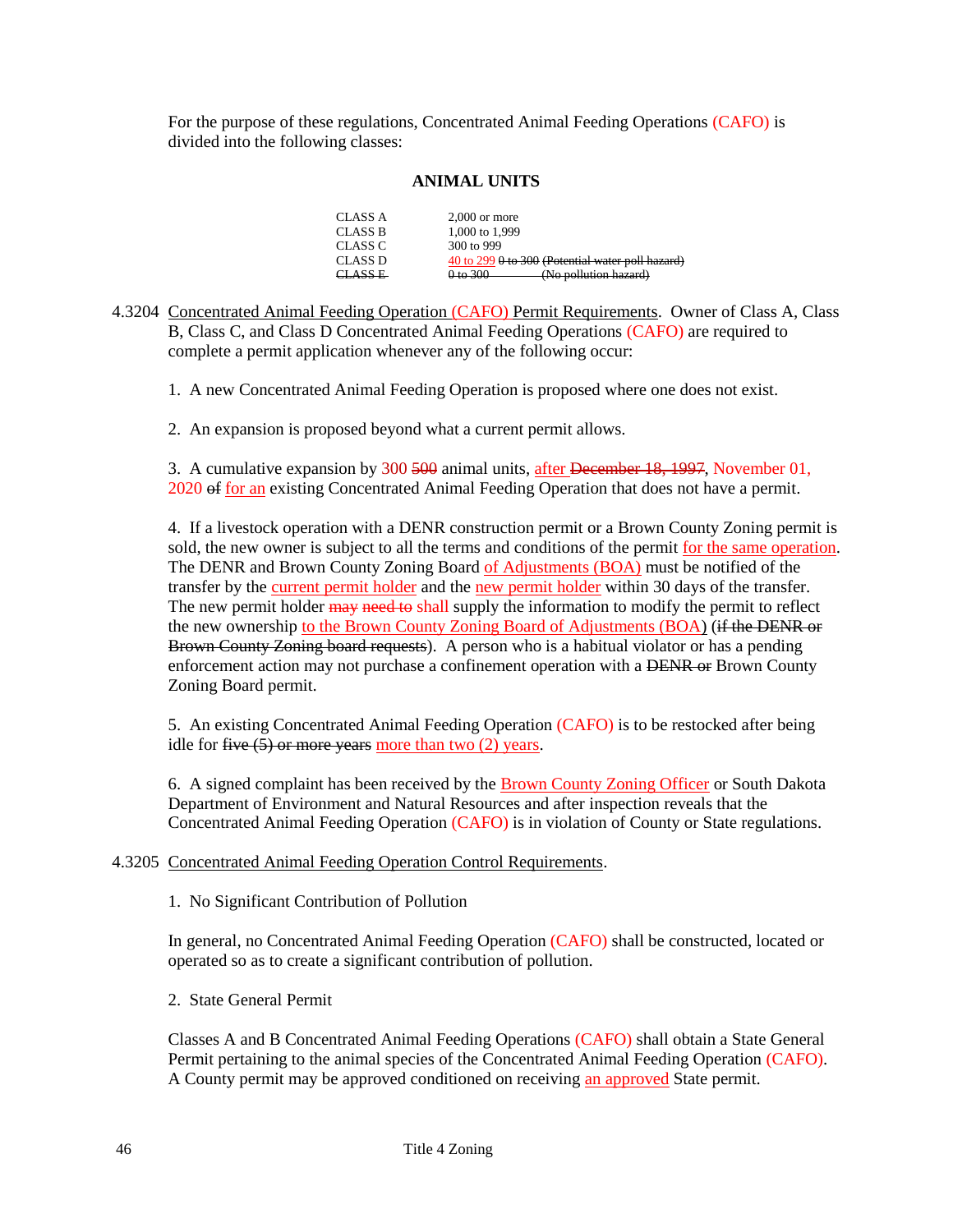Classes C and D Concentrated Animal Feeding Operations (CAFO) will be required to obtain a State General Permit if either of the following occur:

- a. If an earthen storage basin or lagoon is used for manure storage.
- b. The Zoning Board of Adjustment (BOA) decides conditions of a State permit.
- 3. Nutrient Management Plan

Classes A, B & C, Concentrated Animal Feeding Operations shall submit a Nutrient Management Plan to the State. Classes A, B, C, and D Concentrated Animal Feeding Operations shall submit a Nutrient Management Plan to the County. The applicant shall develop, maintain, and follow a nutrient management plan to ensure safe disposal of manure and protection of surface and ground water. The South Dakota Department of Environment & Natural Resources must approve the plan prior to land application of any wastes. Due to crop rotation, site changes, and other operational changes, the producer should update the plan annually to reflect the current operation and crops grown on the application sites. The applicant shall collect, store, and dispose of liquid and solid manure according to recognized practices of good agricultural management. The economic benefits derived from agricultural operations carried out at the land disposal site are secondary to the proper and safe disposal of manure.

A generic nutrient management plan that the applicant may use in developing a nutrient management plan is available from the South Dakota Department of Environment & Resources and may be used for Class C & D Concentrated Animal Feeding Operations. The generic nutrient management plan is based on application of nitrogen. The applicant may use other plans, provided the alternate plan contains all the information necessary to determine compliance with conditions of this general permit. Nitrogen, in addition to that allowed in the nutrient management plan, may be applied up to the amounts as indicated by soil or crop nitrogen test results that are necessary to obtain the realistic crop yield.

The South Dakota Department of Environment & Natural Resources recommends and encourages producers to develop nutrient management plans for other nutrients such as phosphorous and potassium. Over application of these nutrients may lead to water quality problems in area lakes and streams and result in potential damage to the producer's land and crop.

The applicant must maintain records to show compliance with the plan.

The plan must comply with the County Manure Application Setbacks as shown in 4.3205 #10.

Land spreading agreements shall be provided if applicant does not have minimum acreage to apply animal manure. Animal manure shall be applied within five miles of the Concentrated Animal Feeding Operation.

4. Manure Management and Operation Plan

Classes A and B Concentrated Animal Feeding Operations shall submit a Manure Management Plan, and an Operation Plan and approval from SD DENR.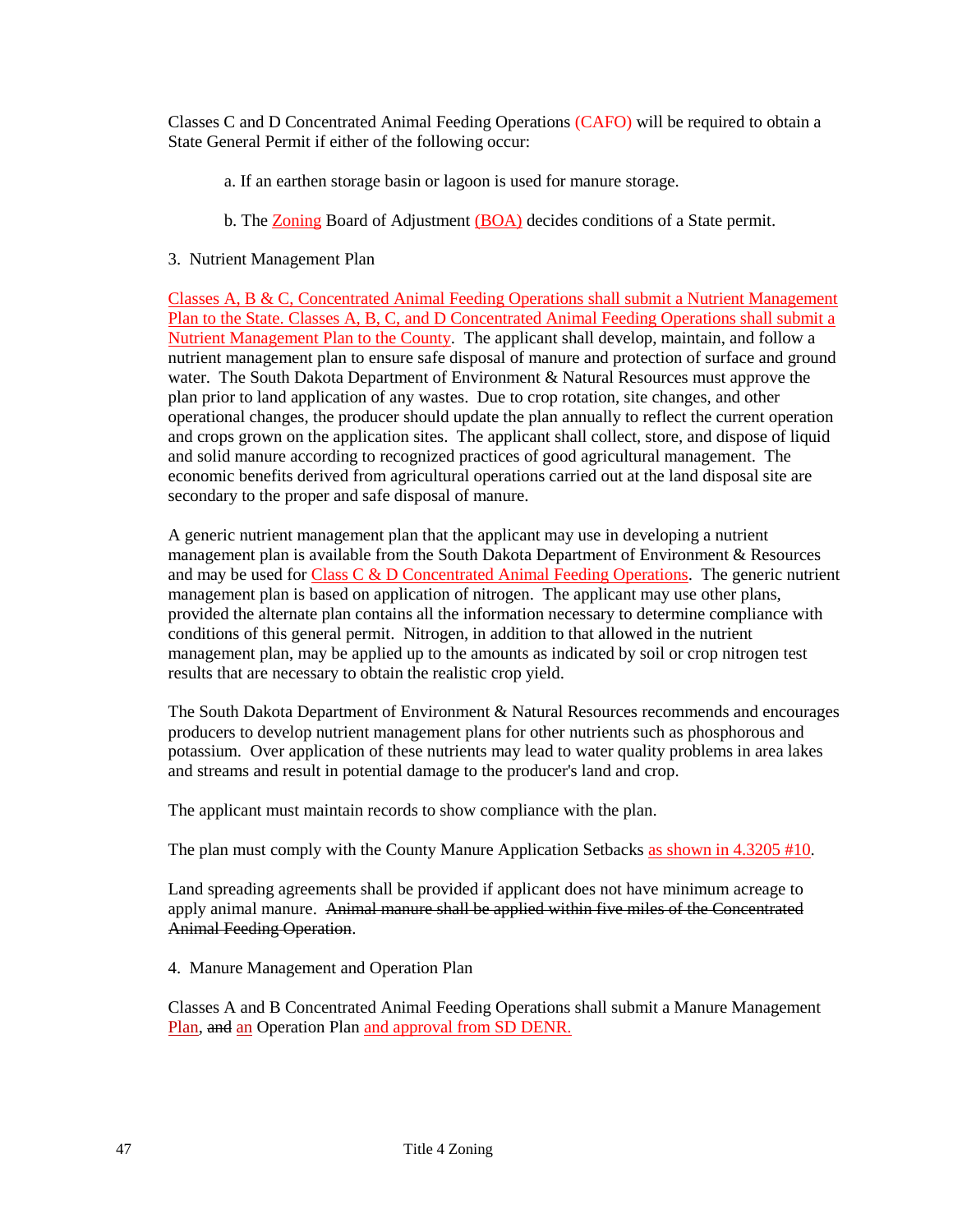A. Plan must include:

(1) The location and specifics of proposed animal manure facilities.

(2) The operation procedures and maintenance of manure facilities.

(3) Plans and specifications must be prepared or approved by a registered professional engineer, or a South Dakota licensed Natural Resource Conservation Service (NRCS) engineer. Waste treatment facilities will require inspection by an engineer and as-built plans to be submitted to the County Zoning Officer. (4) Animal manure shall not be stored longer than two years.

(5) Manure containment structures shall provide for a minimum design volume of 270 days of storage.

(6) Producers shall keep records of manure applications on individual fields, which document acceptable manure and nutrient management practices have been followed. These records shall include soils test results for surface two feet of soil, actual and projected crop yields, nutrient analysis of manure, and information about date, rate and method of manure applications for individual fields.

(7) Manure transportation plan; manure transportation is limited to five miles from the place of origin.

B. As a condition of the permit, the County Board of Adjustment (BOA) may require the producer to participate in environmental training programs and become a certified livestock manager.

C. The Board of Adjustment (BOA) may require manure to be injected or incorporated into the soil.

5. Management Plan for Fly and Odor Control

Classes A, B, C, and D Concentrated Animal Feeding Operations shall dispose of dead animals, manure and wastewater in such a manner as to control odors or flies. A management plan is required for submission of a permit. The County Board of Adjustment (BOA) will review the need for control measures on site specific basis, taking in consideration prevailing wind direction and topography. The following procedures to control flies and odors should be considered in a management control plan.

A. Operational plans for manure collection, storage treatment and use must be kept updated and implemented.

B. Methods to be utilized to dispose of dead animals should be included in the management plan.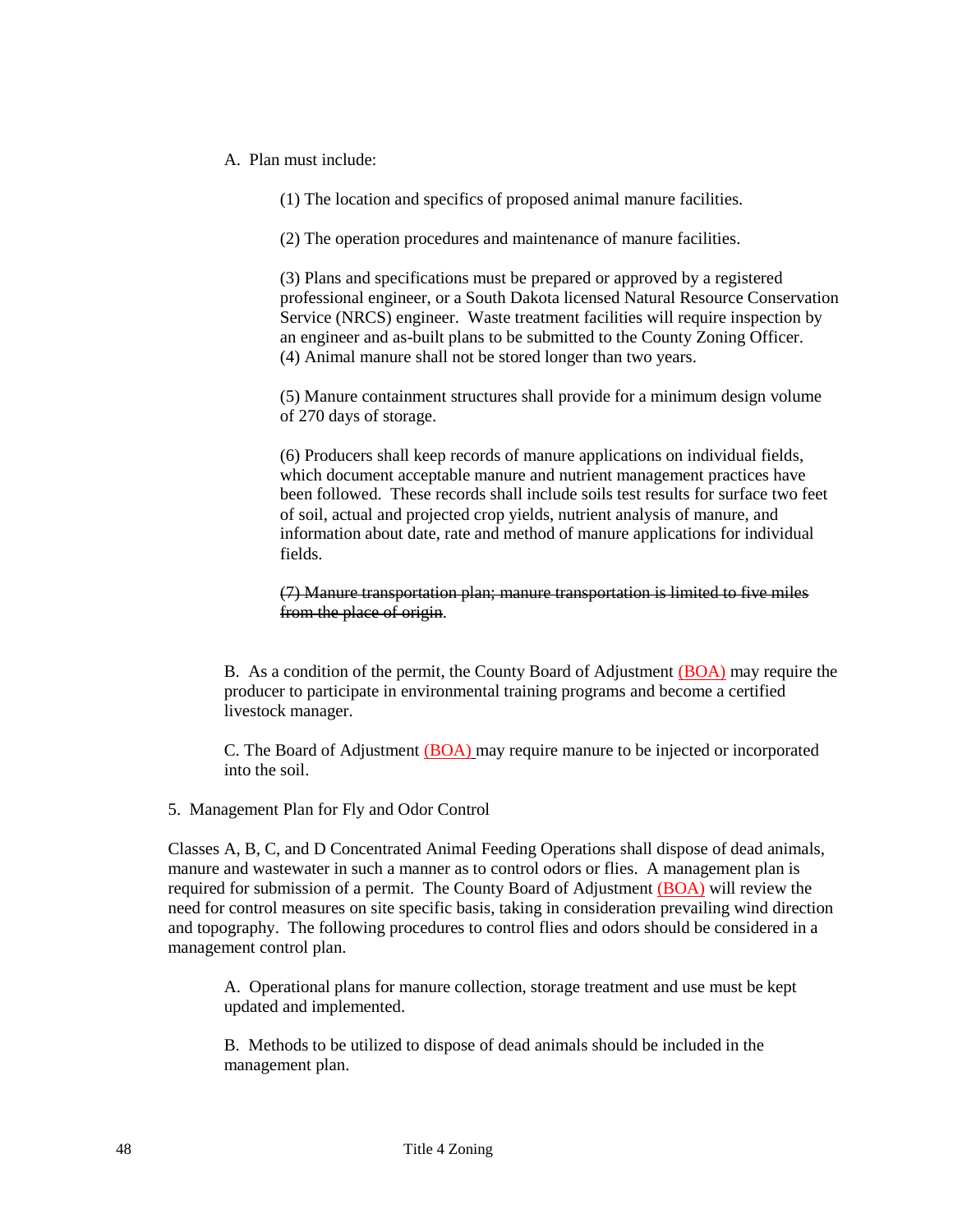C. Plant trees and shrubs to reduce wind movement of odors away from buildings, manure storage ponds and/or lagoons.

D. Provide adequate slope and drainage to remove surface water from pens and keep pen area dry so odor production is minimized.

E. Store solid manure in containment areas having good drainage to minimize odor production.

F. Remove manure from open pens as frequently as possible to minimize odor production.

G. Consider use of covers on open storage systems for liquid manure systems to reduce odor production.

H. Avoid applying manure on weekends, holidays, and evenings during warm season when neighbors may be involved in outdoor recreation activities.

I. Avoid surface application when allowable during calm and humid days, since these conditions restrict the dispersion and dilution of odors.

J. Incorporation of manure must occur within 24 hours of open air spreading.

6. Required Setbacks (defined as radius) and Separation Distance for new Concentrated Animal Feeding Operations (CAFO) and those expanding by 300 or More Animal Units after December 18, 1997 November 01, 2020.

### MINIMUMS SETBACKS

|                                                                         | <b>CLASS A</b> | <b>CLASS B</b> | CLASS C    | CLASS D $E$<br>1320 |
|-------------------------------------------------------------------------|----------------|----------------|------------|---------------------|
| <b>Established Residences</b><br>not including owners/operators         | 3,960 feet*    | 2,640 feet     | 2,640 feet | 2,640 feet          |
| Churches, Businesses and<br><b>Commercially Zoned Areas</b>             | 5,280 feet*    | 5,280 feet     | 2,640 feet | 2,640 feet          |
| <b>Incorporated Municipality</b>                                        | 3 miles        | 2 miles        | 5,280 feet | 2,640 feet          |
| Public Water Supplies &<br>Private Wells other than the operator        | 2,640 feet     | 1,760 feet     | 1,320 feet | 1,320 feet          |
| Lakes and Streams<br>classified as Fisheries as identified by the State | $500$ feet     | 500 feet       | $200$ feet | 200 feet            |
| Federal, State & County<br>Road ROW Housed Feeding                      | 300 feet       | 300 feet       | $200$ feet | 200 feet            |
| Federal, State & County<br>Road ROW Open Lot Feeding                    | 300 feet       | 300 feet       | $200$ feet | 200 feet            |
| Township Road ROW Housed                                                | 150 feet       | $150$ feet     | 150 feet   | $150$ feet          |
| Township Road ROW Open Lot                                              | 150 feet       | 150 feet       | 150 feet   | 150 feet            |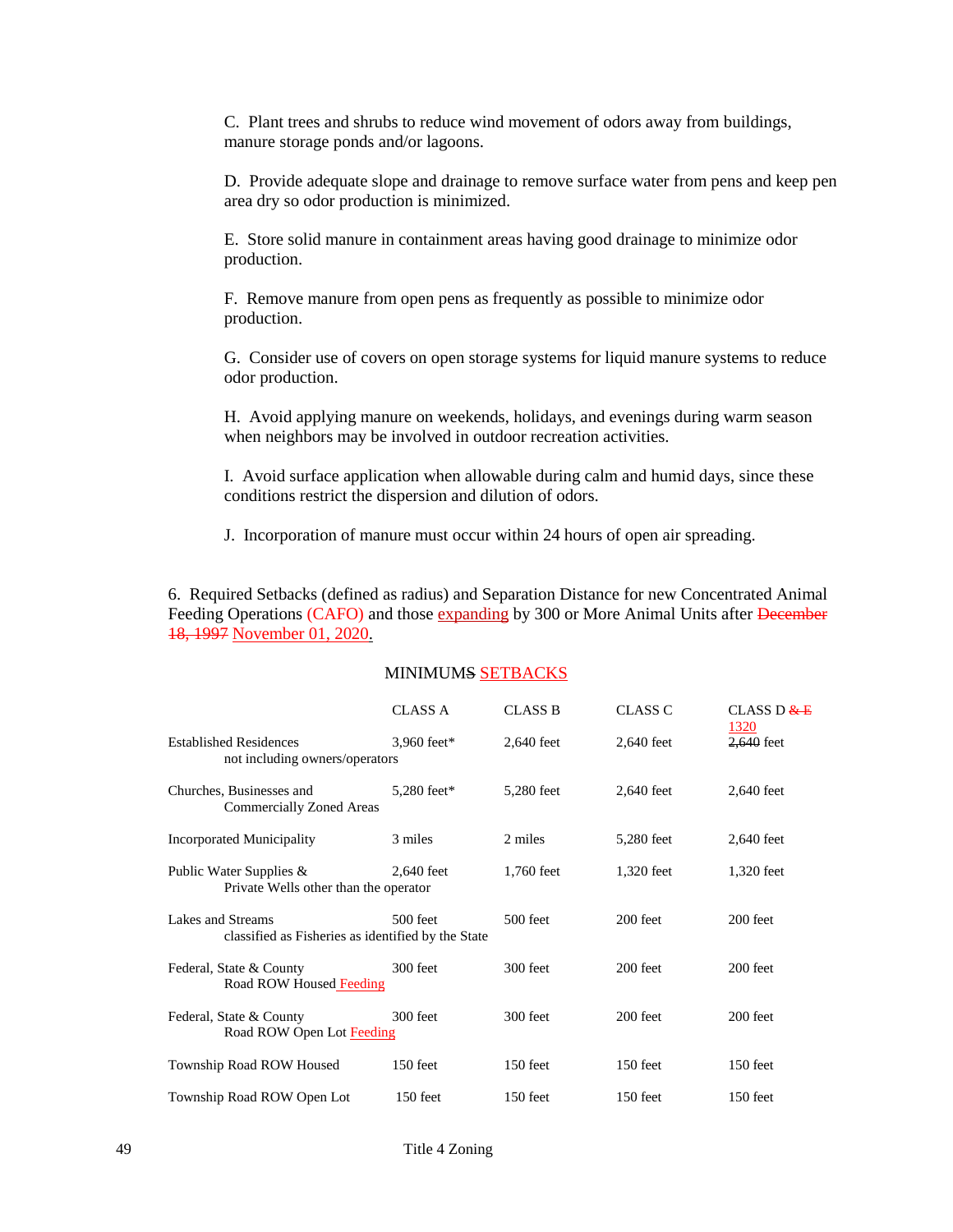| Designated 100 Year Floodplain | Prohibited | Prohibited | Prohibited | Prohibited |
|--------------------------------|------------|------------|------------|------------|

\* Plus 1,000 feet for each additional 1,000 Animal Units (AU)

Proposals for new Concentrated Animal Feeding Operations (CAFO), on a site-by-site basis, shall be set back from adjoining property lines as determined by the County-Board of Adjustment (BOA) for each application on a site-by-site basis.

- 7. Exemptions from Separation Distance
	- A. If a Concentrated Animal Feeding Operation (CAFO) is closer than the separation distances provided in these regulations, the applicant ean shall request a written waiver from owners of neighboring properties that are closer than the minimum from the separation distance required in this section. The residence, business, church, school, municipality, or public use area may waive the distance requirement and sign a waiver. The waiver is shall be notarized and recorded in the Brown County Register of Deeds Office as a Miscellaneous Record (MR) with the "*waived*" property and with the "*CAFO*" property. with the County Register of Deeds in order This recording shall transfer with a change of ownership so that any other future owners ean will be informed.
	- B. Concentrated Animal Feeding Operation (CAFO) expansion of 300 animal units or more can may apply to the County-Board of Adjustment (BOA) for a variance to the required setback and separation distance regulations on a site by site basis.
- 8. New Residences
	- A. Anyone establishing a new residence in the County near an existing CAFO, must comply with the minimum setbacks as stated in Section 6, Established Residences, upon determining the class of the concentrated animal feeding operation where the new residence will be located. The owner shall also sign a waiver if it is within the setback boundaries, have it notarized and filed at the Register of Deeds Office as a miscellaneous record (MR).
- 9. Floodplain Zones.

The following uses are prohibited in Zone A or Zone AE:

- (1) New Concentrated Animal Feeding Operations after adoption of this ordinance.
- (2) Existing Concentrated Animal Feeding Operations will not be able to expand beyond a total of 300 animal units.
- (3) Earthen storage basins and lagoons.
- (4) Stockpiling of solid waste.

The following uses are prohibited in Zone X-shaded:

(1) New and expansion of Class A and B Concentrated Animal Feeding Operations.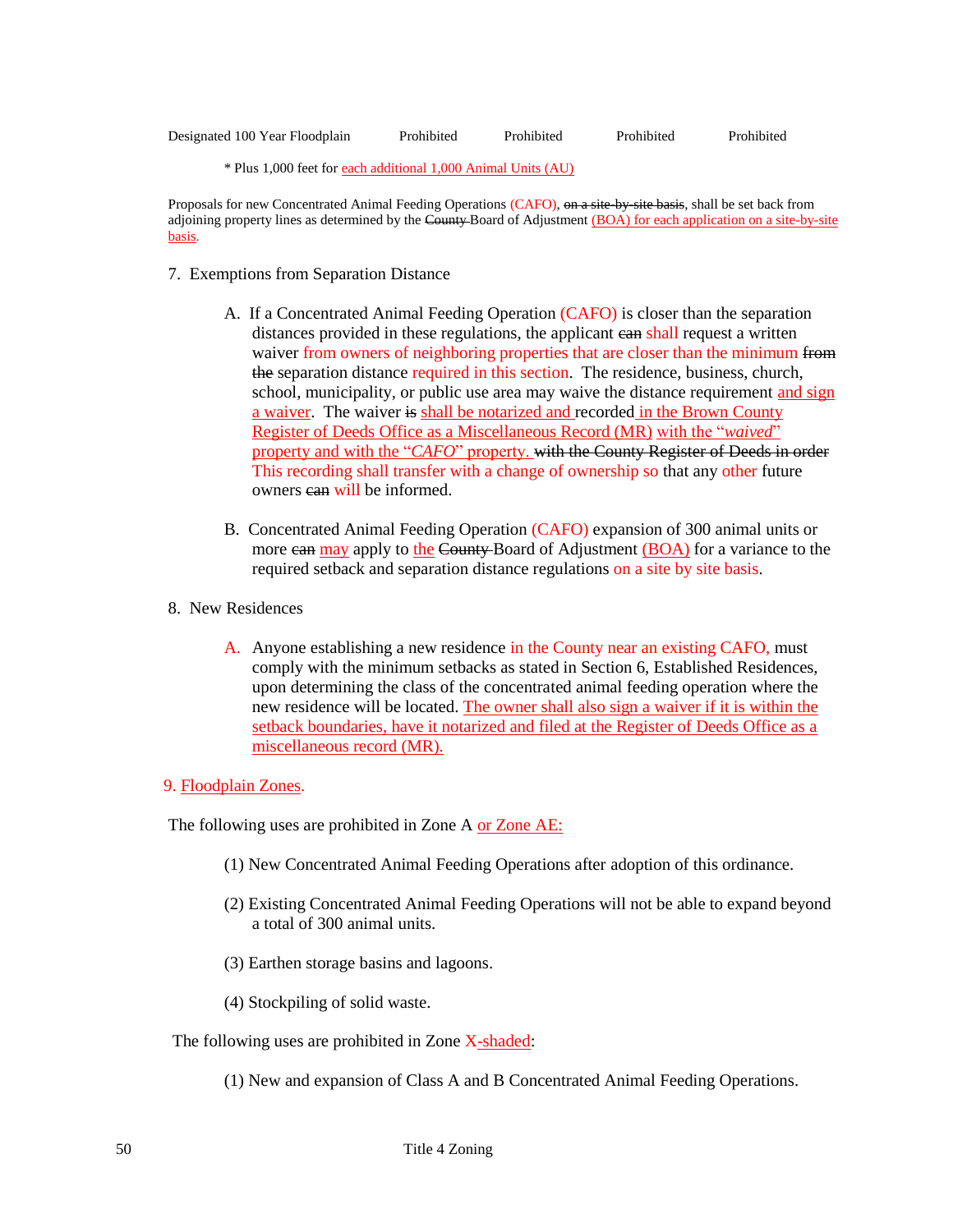(2) Earthen storage basins and lagoons.

The following uses are allowed in Zone X-shaded by Special Exception a Conditional Use:

(1) New Class D and expansion of existing Class D up to 999 animal units (Class C). The County may require soil borings to determine impermeable material between land surface and the aquifer.

Each application for a new or expanded Concentrated Animal Feeding Operation (CAFO) will be reviewed by the Board of Adjustment (BOA) on a site specific basis. The Board of Adjustment (BOA) reserves the right to increase the minimum required setbacks and separation distance on a site specific review, based on one or more of the following considerations.

- A. A Concentration of CAFOs in the area exists or would occur which may pose an air or water quality concern.
- B. Due to topography and prevailing wind direction, additional setback and separation distance is appropriate to safeguard air or water quality.
- C. A Concentrated Animal Feeding Operation (CAFO) is in excess of 5,000 animal units.

9.10. Manure Application Setbacks

A. The following manure application setbacks apply to all classes of Concentrated Animal Feeding Operations (CAFO).

| CATEGORY                                                                     | <b>SURFACE OR IRRIGATION</b><br><b>APPLIED</b>               | <b>INCORPORATED</b><br>OR INJECTED          |
|------------------------------------------------------------------------------|--------------------------------------------------------------|---------------------------------------------|
| Lakes, Rivers and Streams<br>Classified as Fisheries from<br>high water mark | 1,000 feet                                                   | 100 feet (lake)<br>50 feet (river & stream) |
| Streams and Lake classified as<br>Drinking Water Supplies                    | 1,000 feet                                                   | 300 feet                                    |
| <b>Public Roads</b>                                                          | 25 feet (surface) from right-of-way<br>300 feet (irrigation) | 10 feet from right-of-way                   |
| Area of 10 or more Residences                                                | 300 feet (surface)<br>1,000 feet (irrigation)                | 300 feet                                    |
| Public Wells                                                                 | 1,000 feet                                                   | 1,000 feet                                  |
| Private Shallow Wells                                                        | 1,000 feet                                                   | 250 feet                                    |
| A Residence other than the Operator                                          | 1,000 feet                                                   | 300 feet                                    |
| Natural or Manmade Drainage                                                  | 500 feet                                                     | 50 feet                                     |

#### COUNTY MANURE APPLICATION SETBACKS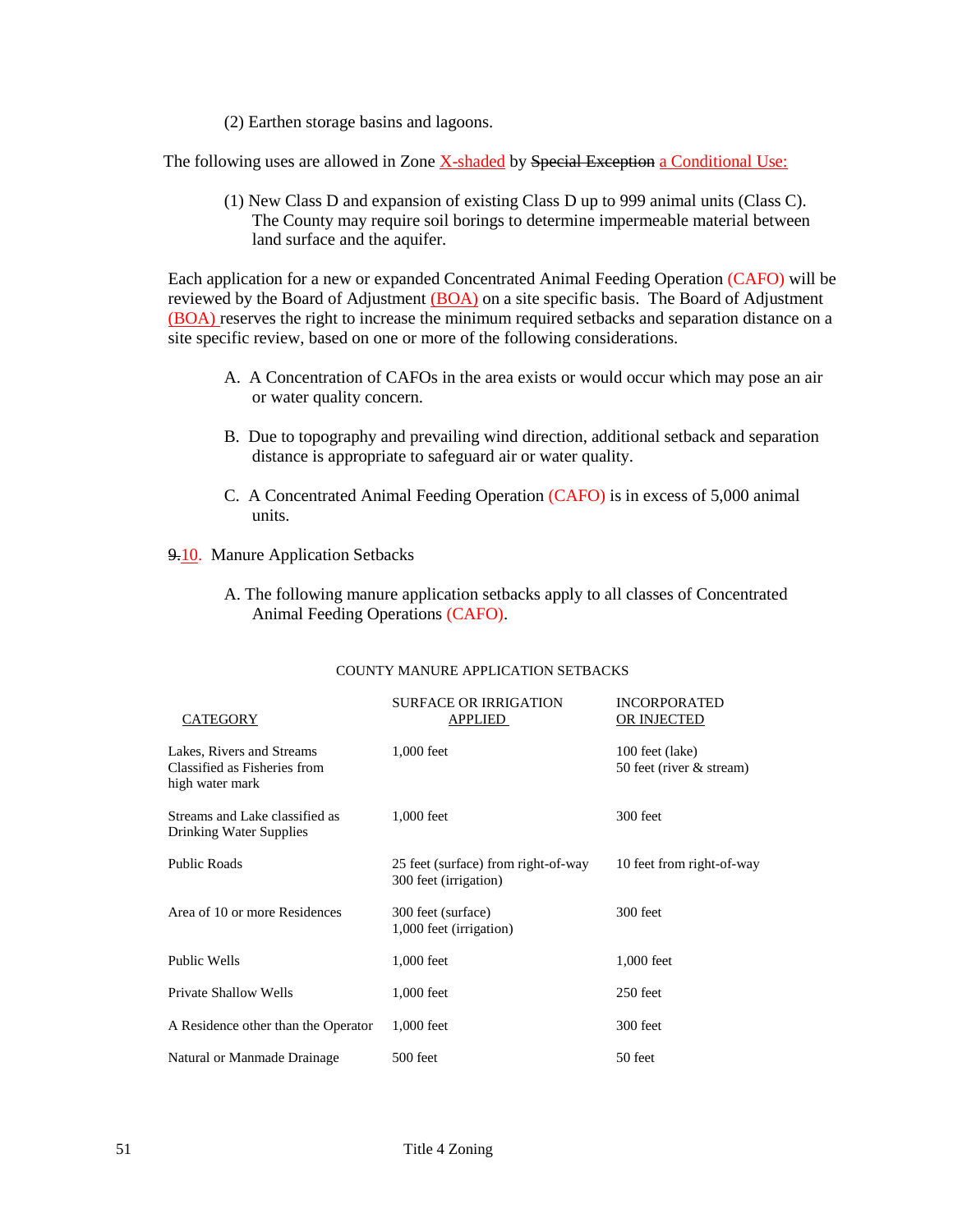- B. The County Board of Adjustment (BOA) may require liquid manure to be incorporated or injected in order to minimize air and water quality impacts.
- C. Requests for application of liquid manure by means of irrigation will be reviewed by the Board of Adjustment (BOA) on a site-specific basis. Impact on air and water quality will be taken into consideration.
- 1011. Standards for Special Exceptions / Conditional Uses
	- A. The County Board of Adjustment (BOA) may request information relating to a Concentrated Animal Feeding Operation not contained in these regulations.
	- B. The County Board of Adjustment (BOA) may impose, in addition to the standards and requirements set forth in these regulations, additional conditions which the Board of Adjustment (BOA) considers necessary to protect the public health, safety and welfare.
	- C. Special Exceptions Conditional Uses shall be in effect only as long as sufficient land specified for spreading purposes is available for such purposes and other provisions of the permit are being adhered to.
	- D. When considering an application, the County Board of Adjustment (BOA) will take into consideration current and past violations relating to Concentrated Animal Feeding Operations that the applicant has an interest in.
	- E. Permit applicants will be required to file a letter of assurances as required by the Board of Adjustment (BOA). The letter of assurances will be prepared by the zoning officer and signed by both the applicant and the zoning officer.
	- F. A neighboring township that adjoins between two counties will follow the regulations of the county that is most restrictive.
	- G. An applicant's record on environmental issues, employment, and labor compliance must be submitted with the application. If the County Planning - Zoning Commission – Zoning Board of Adjustments (BOA) finds the person is a "bad actor" then the applicant will be denied a permit.
- **1112.** Facility Road Maintenance Agreements

All facilities within Brown County that cause excessive maintenance of County or Township roads shall be required to have a written agreement with the Township Board or Brown County Highway Superintendent, stating acceptance responsibility for all additional costs incurred by the facility in maintenance of said road. Excessive maintenance shall be defined as: All work and materials costs incurred over and above the average cost of maintaining that specific type of road within that local governmental units jurisdiction. The terms of said agreement shall be determined prior to the issuance of a special exception / Conditional Use permit.

1213. Information Required for Class A and B Concentrated Animal Feeding Operation Permit

A. Owner's Name, address and telephone numbers.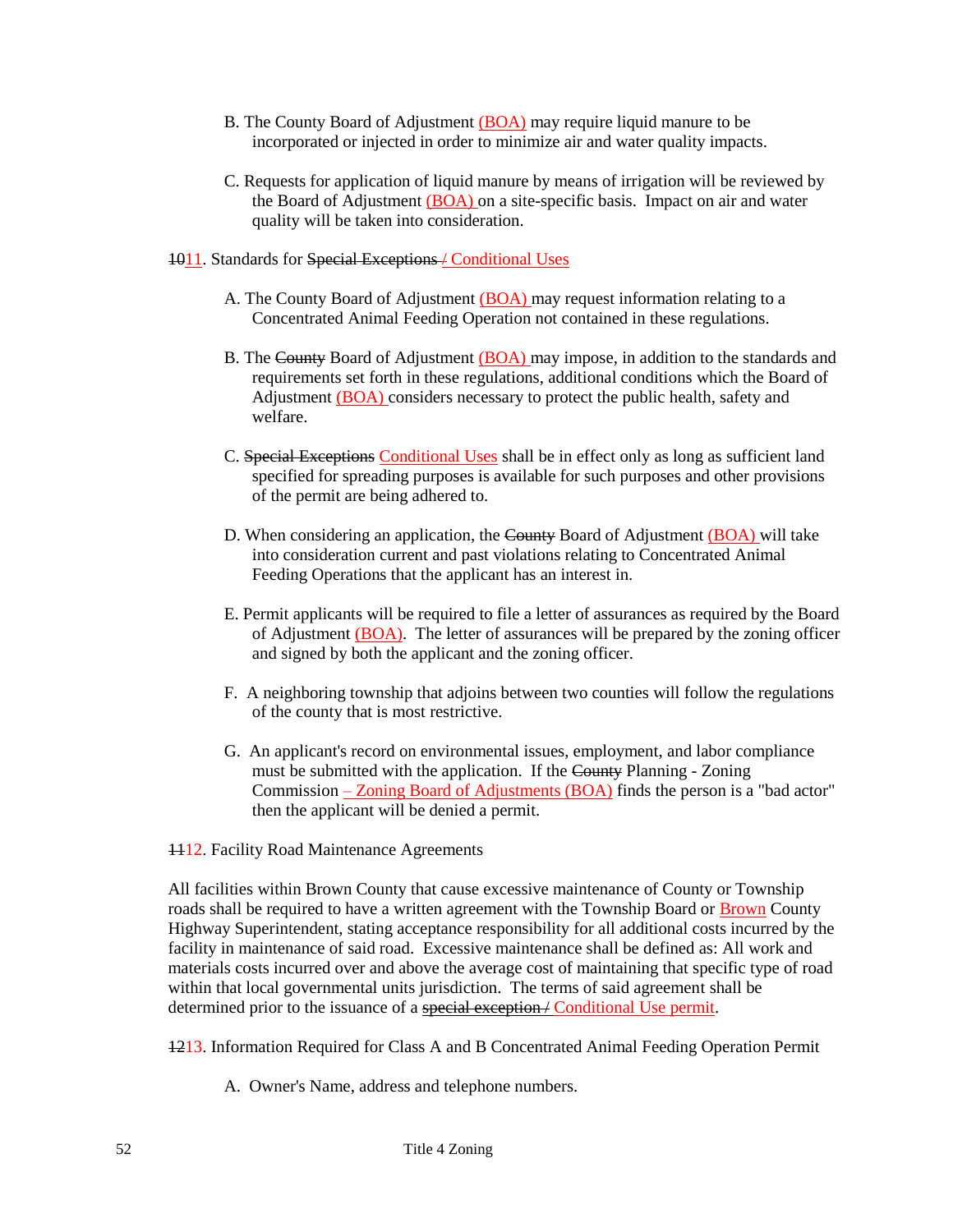- B. Legal descriptions of site and site plan.
- C. Number and type of animals.
- D. Nutrient management plan.
- E. Manure management and operation plan.
- F. Management plan for fly and odor control.
- G. Information on ability to meet designated setback requirements including site plan to scale.
- H. General permits from South Dakota Department of Environment & Natural Resources if available for animal species.
- I. Review of plans and specifications and nutrient management plan by the South Dakota Department of Environment & Natural Resources.
- J. Information on soils, shallow aquifers, designated wellhead protection areas, and 100 year floodplain designation.
- K. Notification of whoever maintains the access road (township, county and state).
- L. Notification of public water supply officials.
- M. Any other information as contained in the application and requested by the County Zoning Officer.
- N. Written notification to landowners or tenants living within the setback area to the proposed facility, and publication of notice in official County newspaper at least once.
- O. A full written plan must be submitted at least four weeks in advance of the public hearing in the county courthouse or other location, available for public inspection.
- P. A copy of the general permit application must be submitted to the County, at the time it is submitted to State Department of Environment and Natural Resources.
- Q. A list of owner's names contracted to do manure land spreading and a legal description of the land must be submitted to the County.
- 1314. Information Required for Class C and D Concentrated Animal Feeding Operational Permit
	- A. Owner's name, address and telephone number.
	- B. Legal descriptions of site and site plan.
	- C. Number and type of animals.
	- D. Nutrient management plan.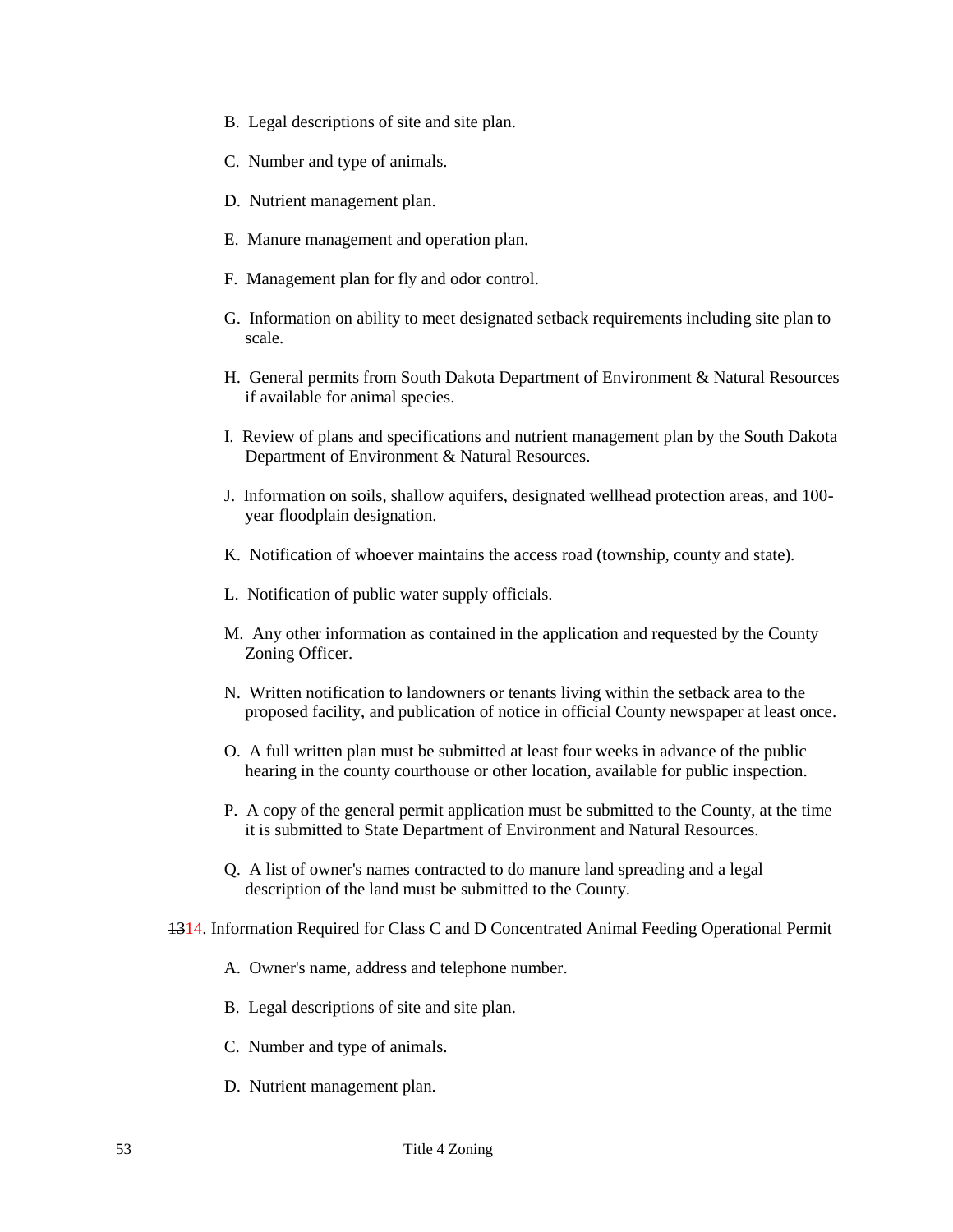- E. Manure management and operation plan.
- F. Management plan for fly and odor control.
- G. Information on ability to meet designated setback requirements, including site plan to scale.
- H. Review of plans and specification and nutrient management plan by the South Dakota Department of Environment & Natural Resources if using lagoon or earthen storage basin.
- I. Information on soils, shallow aquifers, designated wellhead protection areas, and 100 year floodplain designation.
- J. Notification of whoever maintains the access road (township, county and state).
- K. Notification to public water supply officials.
- L. Any other information as contained in the application and requested by the County Zoning Officer.